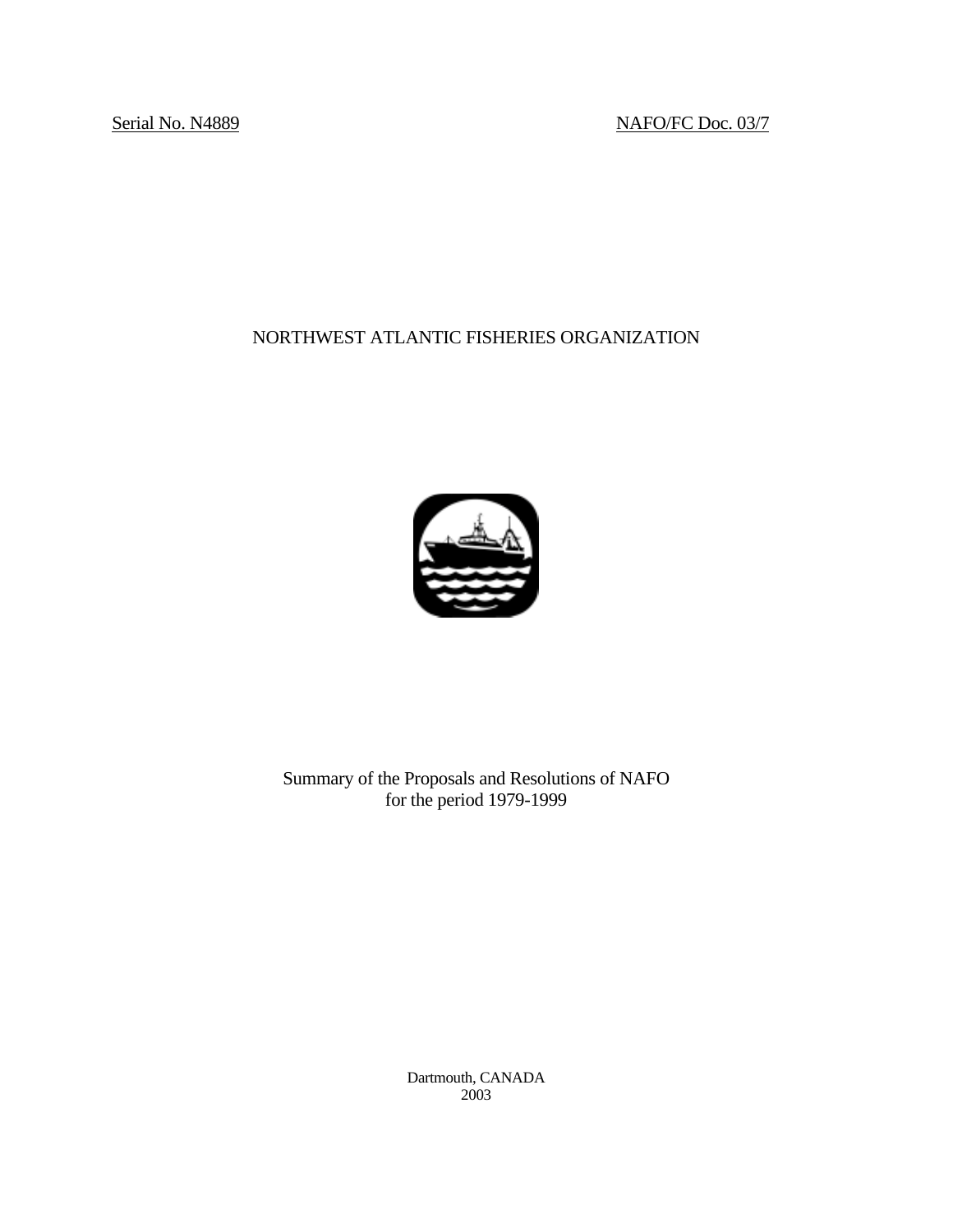The summary of proposals and resolutions in Parts I and II provide information on the current status of amendments to the Convention and for international regulation of the fisheries in the Regulatory Area for period of 1979-1999.

 The Quota Tables in Part III provide information on the international quota regulation of the fisheries in Subarea 3 of the Convention Area (1979-1999) and Part IV contains the full texts of NAFO Resolutions (1979-1999).

## **CONTENTS**

| I. Proposals and resolutions for amendments to the Convention and for the |  |
|---------------------------------------------------------------------------|--|
|                                                                           |  |
|                                                                           |  |
|                                                                           |  |

Page **Page**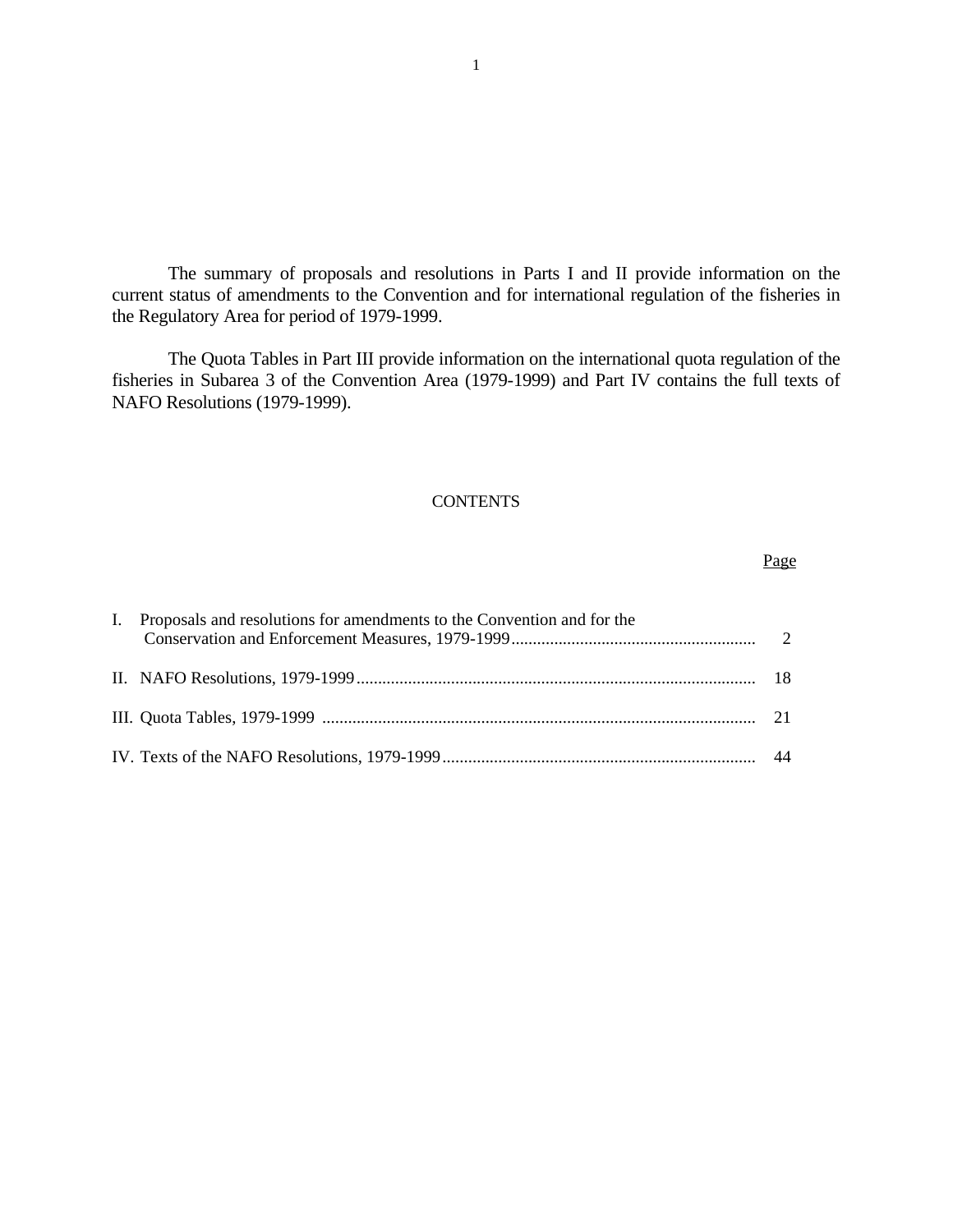## PART I

### Proposals and resolutions for amendments to the Convention and the Conservation and Enforcement Measures

| I. | Proposals for changes in the Convention, adopted by the General Council of NAFO |                                                                                                                                                                                                                                                                             |  |  |
|----|---------------------------------------------------------------------------------|-----------------------------------------------------------------------------------------------------------------------------------------------------------------------------------------------------------------------------------------------------------------------------|--|--|
|    | Resolution (4)                                                                  | Modification of western boundary of Subarea 1 of the Convention Area (Amendment to<br>Annex III of the Convention; to be effective 1 January 1980)                                                                                                                          |  |  |
|    |                                                                                 | Proposed: 7 June 1979 (Proc. June 1979 meeting, p. 71-72)<br>In force: 1 January 1980                                                                                                                                                                                       |  |  |
|    | Resolution $(1/86)$                                                             | Adopted by the General Council of NAFO, remodifications of statistical boundary between<br>Subareas 4 and 5 of the Convention Area. (amends Annex III of the Convention)                                                                                                    |  |  |
|    |                                                                                 | Proposed: 12 September 1986<br>In force: 9 October 1987, by unanimous decision of the General Council and assent from<br>the observer from the U.S.A. on 18 September 1987                                                                                                  |  |  |
| П. |                                                                                 | Proposals for international regulation of the trawl fishery, adopted by the Fisheries Commission of NAFO                                                                                                                                                                    |  |  |
|    | Proposal (1)                                                                    | Regulation of the fisheries by catch quota in the Regulatory Area (for 1979; TACs and<br>allocations for capelin and squid ( <i>Illex</i> ); minimum 10% of squid quota to be taken in<br>Subarea 3 and opening date for fishery 1 July)                                    |  |  |
|    |                                                                                 | Proposed: 9 March 1979 (Proc. March 1979 Meeting, p. 30)<br>In force: 28 May 1979                                                                                                                                                                                           |  |  |
|    | Proposal (2)                                                                    | Regulation of the fisheries by catch quota in the Regulatory Area (for 1980; TACs and<br>allocations for 8 stocks; requests no directed fishery for Div. 3NO cod and by-catch<br>restricted to 2,500 kg and 10% of total weight on board of all species caught in Div. 3NO) |  |  |
|    |                                                                                 | Proposed: 7 June 1979 (Proc. June 1979 Meeting, p. 95-96)<br>In force: 14 August 1979 for all stocks except Div. 3M redfish (EEC objection 9 August<br>1979 adds 40 days)<br>19 September 1979 for Div. 3M redfish for all Contracting Parties, except EEC)                 |  |  |
|    | Proposal (3)                                                                    | Mesh size regulation of the squid ( <i>Illex</i> ) fishery in the Regulatory Area (60 mm, irrespective<br>of material; codend covers to prevent damage; to be effective on 1 January 1980)                                                                                  |  |  |
|    |                                                                                 | Proposed: 7 June 1979 (Proc. June 1979 Meeting, p. 97)<br>In force: 1 January 1980                                                                                                                                                                                          |  |  |
|    | Proposal (4)                                                                    | Authorized actions to be taken by the Executive Secretary following information on<br>Contracting Parties reaching their catch quotas                                                                                                                                       |  |  |
|    |                                                                                 | Proposed: 7 June 1979 (Proc. June 1979 Meeting, p. 98)<br>In force: 14 August 1979                                                                                                                                                                                          |  |  |
|    | Proposal (5)                                                                    | Amendments to the NAFO Scheme of Joint International Enforcement (amends paragraphs)<br>$1,3,4,5,6,7,10,11$ , and 12)                                                                                                                                                       |  |  |
|    |                                                                                 | Proposed: 7 June 1979 (Proc. June 1979 Meeting, p. 103-105)<br>In force: 14 August 1979                                                                                                                                                                                     |  |  |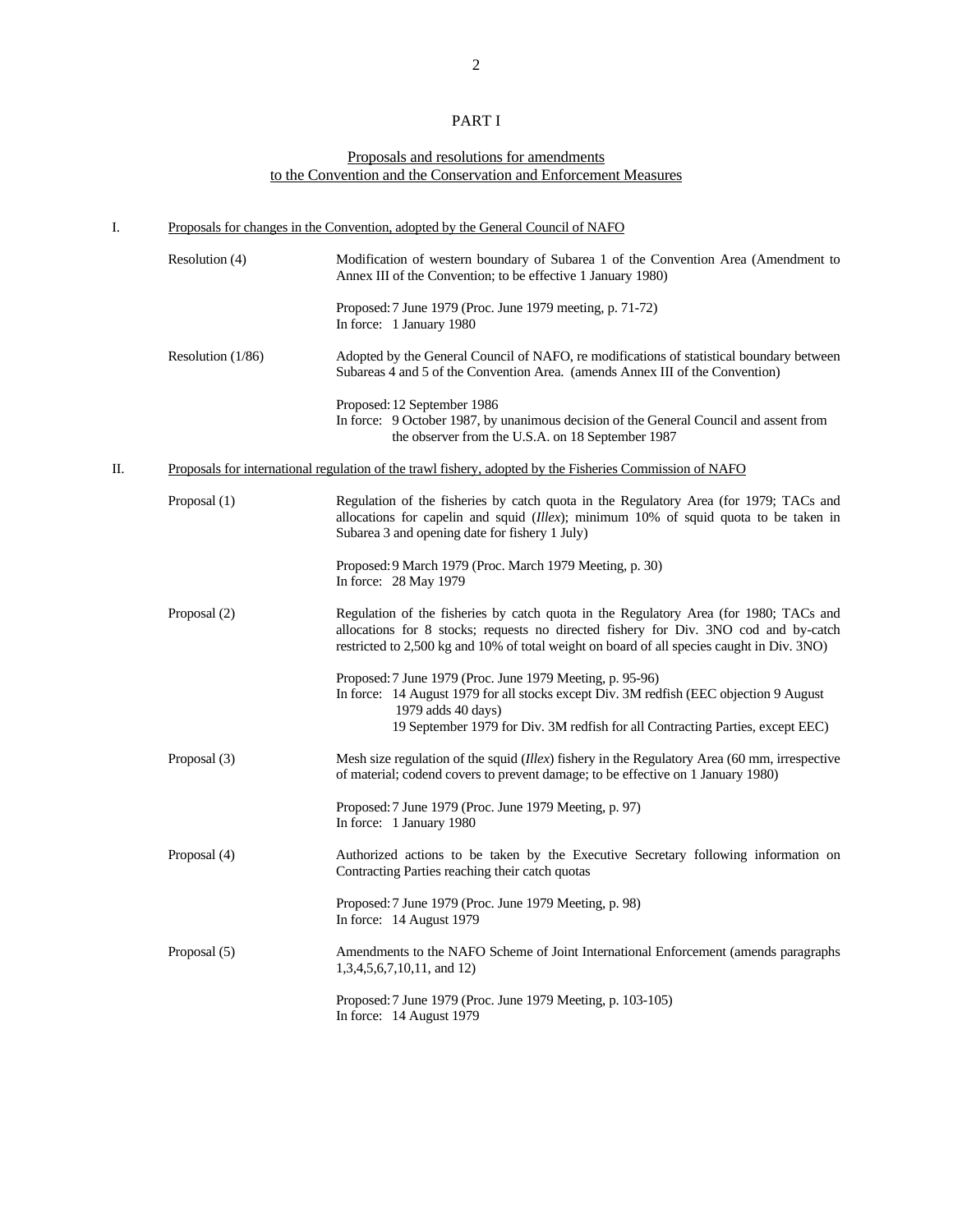| Proposal (6)      | Reporting of fish on board vessels entering the Regulatory Area (fishing logs to record<br>amount of each species on board)                                                                                                                                                    |
|-------------------|--------------------------------------------------------------------------------------------------------------------------------------------------------------------------------------------------------------------------------------------------------------------------------|
|                   | Proposed: 7 June 1979 (Proc. June 1979 Meeting, p. 106)<br>In force: 14 August 1979                                                                                                                                                                                            |
| Proposal (7)      | Proposal for International Regulation of the Fisheries in Subarea 3 of the Convention Area,<br>adopted by the Fisheries Commission of the Northwest Atlantic Fisheries Organization for<br>1980.                                                                               |
|                   | Proposed: 7 March 1979<br>In force: 12 May 1980                                                                                                                                                                                                                                |
| Proposal (8)      | Proposal for International Regulation of the Fisheries for squid (Illex) in Subareas 3 and 4 of<br>the Convention Area, adopted by the Fisheries Commission of the Northwest Atlantic<br>Fisheries Organization for 1980.                                                      |
|                   | Proposed: 7 March 1979<br>In force: 12 May 1980                                                                                                                                                                                                                                |
| Proposal (9)      | Proposal for International Regulation of the Fisheries for particular stocks, i.e. cod in Div.<br>3M, cod in Div. 3NO, both to be reviewed, redfish in 3M and 3LN, American plaice in 3M<br>and 3LNO, yellowtail in 3LNO, witch in 3NO, squid (Illex) in 3 and 4, for 1981.    |
|                   | Proposed: 12 September 1980<br>In force: Except for 3M and 3NO - 1 January 1981                                                                                                                                                                                                |
| Proposal $(1/81)$ | Proposal for International Regulation of the Fisheries for particular stocks, i.e. cod in Div.<br>3M, cod in Div. 3NO, capelin in Div. 3LNO for 1981, and beyond for cod in Div. 3NO.                                                                                          |
|                   | Proposed: 1 April 1981<br>In force: Except for 3M - 1 June 1981                                                                                                                                                                                                                |
| Proposal $(2/81)$ | Proposal for International Regulation of the Fisheries for particular stocks, i.e. cod in Div.<br>3M for 1981.                                                                                                                                                                 |
|                   | Proposed: 26 June 1981<br>In force: 6 September 1981                                                                                                                                                                                                                           |
| Proposal $(3/81)$ | Proposal for International Regulation of the Fisheries for particular stocks, i.e. cod in Div.<br>3M, cod in Div. 3NO, redfish in 3M and 3LN, American plaice in 3M and 3LNO,<br>yellowtail in 3LNO, witch in 3NO, capelin in 3LNO, squid (Illex) in 3 and 4, for 1982.        |
|                   | Proposed: 11 September 1981<br>In force: 1 January 1982                                                                                                                                                                                                                        |
| Proposal $(1/82)$ | Proposal for International Regulation of the Fisheries for particular stocks, i.e. cod in Div.<br>3M, cod in Div. 3NO, redfish in 3M and 3LN, American plaice in 3M and 3LNO,<br>yellowtail in 3LNO, witch in 3NO, capelin in 3NO, squid (Illex) in 3 and 4 for 1983.          |
|                   | Proposed: 15 September 1982<br>In force: 26 December 1982                                                                                                                                                                                                                      |
| Proposal (1/83)   | Proposal for International Regulation of the Fisheries for particular stocks, i.e. cod in Div.<br>3M, cod in Div. 3NO, redfish in 3M and 3LN, American plaice in 3M and 3LNO,<br>yellowtail in 3LNO, witch in 3NO, capelin in 3NO, squid ( <i>Illex</i> ) in 3 and 4 for 1984. |
|                   | Proposed: 23 September 1983<br>In force: 13 December 1983 (except Cod 3M and Redfish 3M, 3LN-17 January 1984)                                                                                                                                                                  |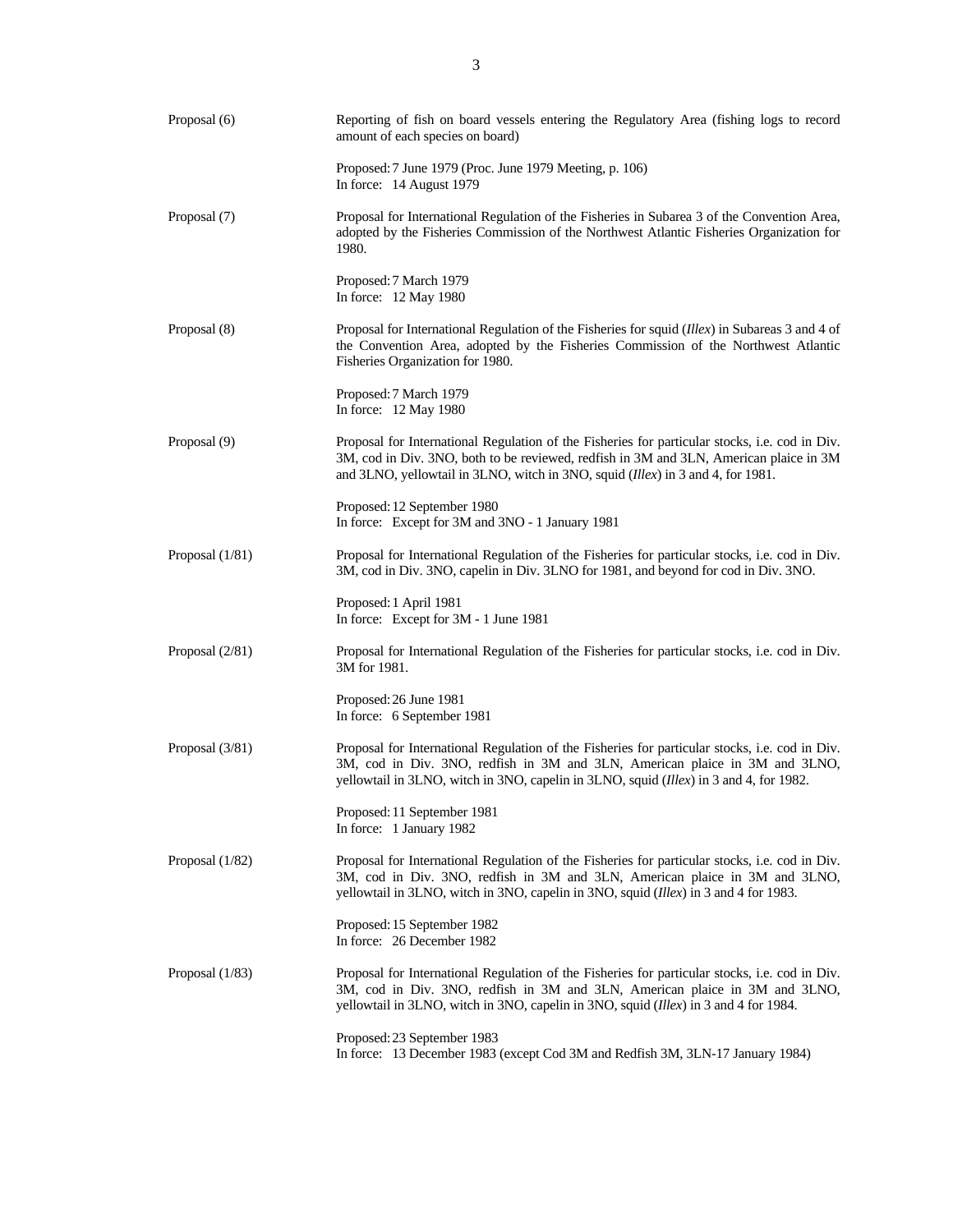| Proposal $(1/84)$                                                                | Proposal for International Regulation of the Fisheries for particular stocks, i.e. cod in Div.<br>3M, cod in Div. 3NO, redfish in 3M and 3LN, American plaice in 3M and 3LNO,<br>yellowtail in 3LNO, witch in 3NO, capelin in 3NO, squid (Illex) in 3 and 4 for 1985. |
|----------------------------------------------------------------------------------|-----------------------------------------------------------------------------------------------------------------------------------------------------------------------------------------------------------------------------------------------------------------------|
|                                                                                  | Proposed: 14 September 1984<br>In force: 24 November 1984 (except for Cod 3M and 3NO and Redfish 3M - 29 December<br>1984 and Redfish 3LN - 26 December 1984)                                                                                                         |
| Proposals IA.1/84<br>IA.2/84, IIIB/84,<br>IV.1/84, IV.2/84,<br>IV.3/84, Schedule | Proposals for Amendments to the Conservation and Enforcement Measures (FC Doc.<br>82/IX/13), i.e. Part I - Rule A.3(b) and A.3(c); Part III – Rule B.2; Part IV – Rule (v)(c),<br>Rule 11 and Rule 12: and, Part V - Schedule III.                                    |
| III/84.                                                                          | Proposed: 12 September 1984<br>In force: 5 February 1985                                                                                                                                                                                                              |
| Proposal $(1/85)$                                                                | Proposal for International Regulation of the Fisheries for particular stocks, i.e. cod in Div.<br>3M, cod in Div. 3NO, redfish in 3M and 3LN, American plaice in 3M and 3LNO,<br>yellowtail in 3LNO, witch in 3NO, capelin in 3NO, squid (Illex) in 3 and 4 for 1986. |
|                                                                                  | Proposed: 13 September 1985<br>In force: Capelin 1 Jan 1986, Yellowtail and Witch 4 Jan 1986 and 23 Jan 1986, Squid<br>2 Feb 1986, Remainder 4 Jan 1986 and 29 Jan 1986                                                                                               |
| Proposal (2/85)                                                                  | Proposal for information regarding 3L cod.                                                                                                                                                                                                                            |
|                                                                                  | Proposed: 13 September 1985<br>In force: 4 Jan 1986 and 23 Jan 1986                                                                                                                                                                                                   |
| Proposal $(3/85)$                                                                | Proposal for a moratorium on a directed fishery for 3L cod outside 200 miles, during 1986.                                                                                                                                                                            |
|                                                                                  | Proposed: 13 September 1985<br>In force: 4 Jan 1986 and 29 Jan 1986                                                                                                                                                                                                   |
| Proposal $(1/86)$                                                                | Proposal for International Regulation of the Fisheries for particular stocks, i.e. cod in Div.<br>3M, cod in Div. 3NO, redfish in 3M and 3LN, American plaice in 3M and 3LNO,<br>yellowtail in 3LNO, witch in 3NO, capelin in 3NO, squid (Illex) in 3 and 4 for 1987. |
|                                                                                  | Proposed: 12 September 1986<br>In force: All on 31 December 1986, except for squid which became valid for the EEC only<br>on 9 January 1987                                                                                                                           |
| Proposal $(2/86)$                                                                | Proposal for closing a directed fishery for 3L Cod outside 200 miles during 1987.                                                                                                                                                                                     |
|                                                                                  | Proposed: 12 September 1986<br>In force: 31 December 1986                                                                                                                                                                                                             |
| Proposal (1/87)                                                                  | Proposal for International Regulation of the Fisheries for particular stocks, i.e. cod in Div.<br>3M, cod in Div. 3NO, redfish in 3M and 3LN, American plaice in 3M and 3LNO,<br>yellowtail in 3LNO, witch in 3NO, capelin in 3NO, squid (Illex) in 3 and 4 for 1988. |
|                                                                                  | Proposed: 18 September 1987<br>In force: Squid in $3+4$ , capelin in $3NO$ and cod in $3M - 18$ November 1987. Remainder –<br>5 January 1988.                                                                                                                         |
| Proposal $(2/87)$                                                                | Proposal for closing a directed fishery for 3L Cod outside 200 miles during 1988.                                                                                                                                                                                     |
|                                                                                  | Proposed: 18 September 1987<br>In force: 05 January 1988                                                                                                                                                                                                              |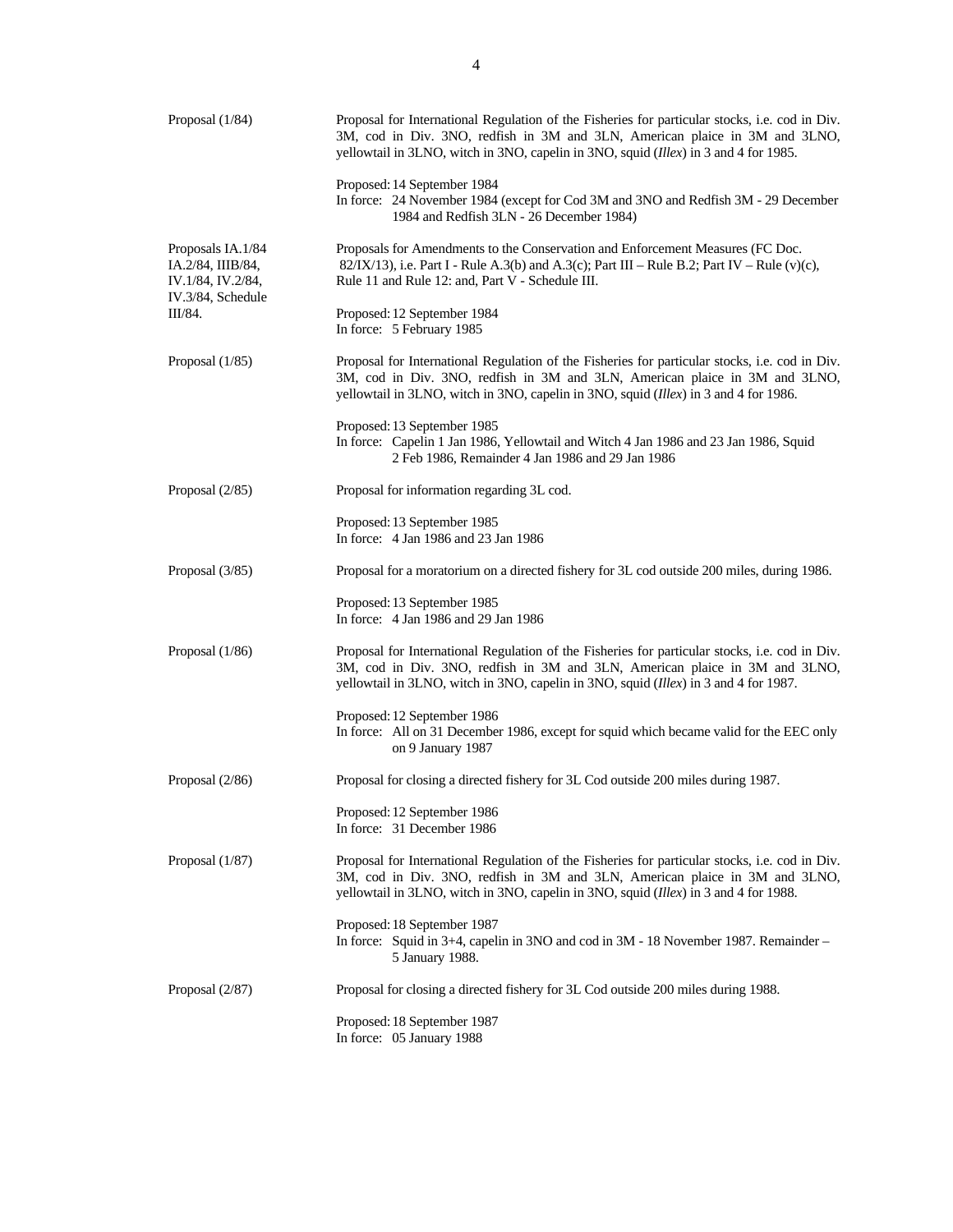| Proposal (1/88)                         | Proposals IC.3/88, IV.1/88 to IV.14/88 and Annexes I/88 to VI/88 - Amendments to the<br>Conservation and Enforcement Measures (FC Doc. 88/1).                                                                                                                         |
|-----------------------------------------|-----------------------------------------------------------------------------------------------------------------------------------------------------------------------------------------------------------------------------------------------------------------------|
|                                         | Proposed: 10 February 1988<br>In force: 10 June 1988                                                                                                                                                                                                                  |
| Proposal (2/88)                         | Proposal for International Regulation of the Fisheries for particular stocks, i.e. cod in Div.<br>3M, cod in Div. 3NO, redfish in 3M and 3LN, American plaice in 3M and 3LNO,<br>yellowtail in 3LNO, witch in 3NO, capelin in 3NO, squid (Illex) in 3 and 4 for 1989. |
|                                         | Proposed: 15 September 1988<br>In force: Cod in 3M, capelin in 3NO and squid in 3+4 - 25 December 1988. Remainder –<br>14 January 1989.                                                                                                                               |
| Proposal $(3/88)$                       | Proposal for closing a directed fishery for 3L Cod outside 200 miles during 1989.                                                                                                                                                                                     |
|                                         | Proposed: 15 September 1988<br>In force: 14 January 1989                                                                                                                                                                                                              |
| Proposal (1/89)                         | Proposal for International Regulation of the Fisheries for particular stocks, i.e. cod in Div.<br>3M, cod in Div. 3NO, redfish in 3M and 3LN, American plaice in 3M and 3LNO,<br>yellowtail in 3LNO, witch in 3NO, capelin in 3NO, squid (Illex) in 3 and 4 for 1990. |
|                                         | Proposed: 15 September 1989<br>In force: Cod in 3M, capelin in 3NO and Squid in 3+4 - 12 December 1989. Remainder -<br>15 January 1990.                                                                                                                               |
| Proposal (2/89)                         | Proposal for closing a directed fishery for 3L Cod outside 200 miles during 1990.                                                                                                                                                                                     |
|                                         | Proposed: 15 September 1989<br>In force: 15 January 1990                                                                                                                                                                                                              |
| Proposal $(3/89)$                       | Proposal for Changes to NAFO Conservation and Enforcement Measures Regarding<br>Incidental Catch Limits - Part I.A.4/89                                                                                                                                               |
|                                         | Proposed: 14 September 1989<br>In force: 19 December 1989                                                                                                                                                                                                             |
| Proposal (4/89)                         | Proposal to assess the effects of cod by-catches in the redfish and flatfish fisheries - Part<br>I.C.4/89                                                                                                                                                             |
|                                         | Proposed: 14 September 1989<br>In force: 19 December 1989                                                                                                                                                                                                             |
| Proposal (5/89)                         | Proposal to secure advice on areal and seasonal concentrations of juvenile American plaice<br>and yellowtail flounder in Div. 3LNO in the Regulatory Area - Part I.C.5/89                                                                                             |
|                                         | Proposed: 15 September 1989<br>In force: 19 December 1989                                                                                                                                                                                                             |
| Proposal $(1/90)$<br>NAFO/FC Doc. 90/12 | Proposal for International Regulation of the Fisheries for particular stocks, i.e. cod in Div.<br>3M, 3NO, redfish in 3M and 3LN, American plaice in 3M and 3LNO, yellowtail in 3LNO,<br>witch 3NO, capelin 3NO, squid ( <i>Illex</i> ) 3+4 for 1991.                 |
|                                         | Proposed: 14 September 1990<br>In force: 30 December 1990 (for all Contracting Parties except the European Community,<br>which objected to the allocations of Redfish 3LN and Witch 3NO)                                                                              |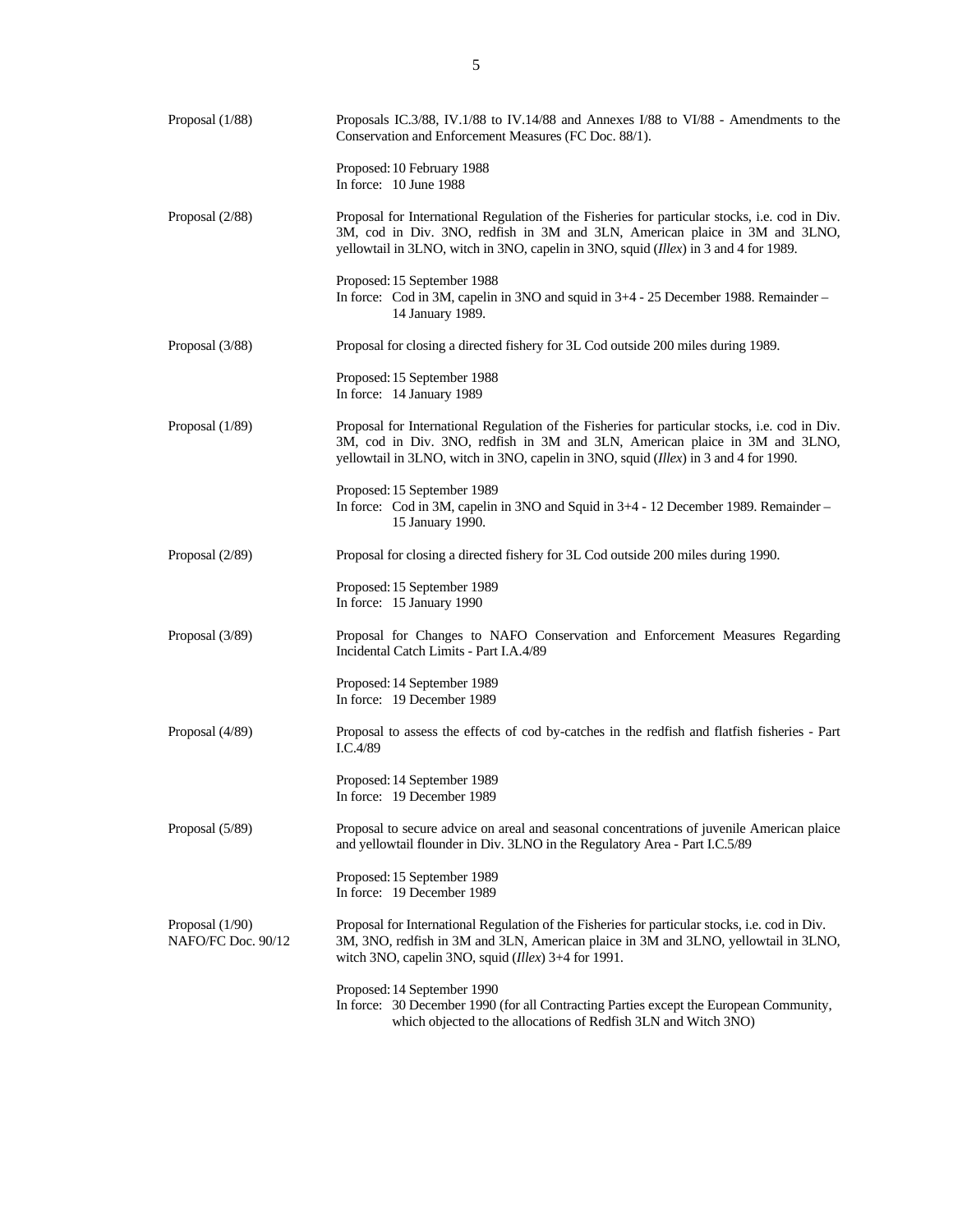| Proposal (2/90)<br>NAFO/FC Doc. 90/12            | Proposal for closing a directed fishery for 3L Cod outside 200 miles during 1991.                                                                                                                                                                                                                                                                                                                                    |
|--------------------------------------------------|----------------------------------------------------------------------------------------------------------------------------------------------------------------------------------------------------------------------------------------------------------------------------------------------------------------------------------------------------------------------------------------------------------------------|
|                                                  | Proposed: 14 September 1990<br>In force: 30 December 1990 (for all Contracting Parties except the European Community,<br>which objected to the Proposal)                                                                                                                                                                                                                                                             |
| Proposal (3/90)<br>NAF/GC Doc. 90/10<br>and 90/9 | Proposal for establishment of the Standing Committee on Fishing Activity of Non<br>-Contracting Parties in the Regulatory Area (STACFAC)                                                                                                                                                                                                                                                                             |
|                                                  | Proposed: 14 September 1990<br>In force: 14 September 1990                                                                                                                                                                                                                                                                                                                                                           |
| Proposal (4/90)<br>NAFO/FC Doc. 90/12            | Incidental catch limits to a maximum of 2,500 kg or 10%, whichever is greater, for each<br>species listed in Schedule I for which no quota has been allocated to the Contracting Party-<br>Part IA.4/90.                                                                                                                                                                                                             |
|                                                  | Proposed: 14 September 1990<br>In force: 07 July 1991                                                                                                                                                                                                                                                                                                                                                                |
| Proposal (5/90)<br>NAFO/FC Doc. 90/12            | Strengthening ropes, splitting straps and codend floats may be used on trawls within the<br>Regulatory Area, as long as these attachments do not in any way restrict the mesh<br>authorized in the Conservation and Enforcement Rules or obstruct the mesh opening-Part<br>IIB.4/90.                                                                                                                                 |
| Proposal $(1/91)$<br>NAFO/FC Doc. 91/1           | Guidelines for the Coordination and Optimization of Inspection and Control in the<br>Regulatory Area-Part IV/91.                                                                                                                                                                                                                                                                                                     |
|                                                  | Adopted: 19 March 1991<br>Approved in principle: 21 June 1991                                                                                                                                                                                                                                                                                                                                                        |
| Proposal (2/91)<br>NAFO/FC Doc. 91/1             | New Rules (1 and 2) "Marking" of small boats carried on board fishing vessels and<br>fixed fishing gear-Part IID.1,2/91.                                                                                                                                                                                                                                                                                             |
|                                                  | Adopted: 19 March 1991<br>In force: 27 July 1991 (For all Contracting Parties except the USSR, which objected to this<br>Proposal)                                                                                                                                                                                                                                                                                   |
| Proposal (3/91)<br>NAFO/FC Doc. 91/1             | Change the heading of Part III "Notification" to "Vessel Requirements".                                                                                                                                                                                                                                                                                                                                              |
|                                                  | Adopted: 19 March 1991<br>In force: 27 July 1991 (For all Contracting Parties except the USSR, which objected to this<br>Proposal)                                                                                                                                                                                                                                                                                   |
| Proposal (4/91)<br>NAFO/FC Doc. 91/1             | A new Rule for "Marking of Fishing Vessels"-Part IIIA/91.                                                                                                                                                                                                                                                                                                                                                            |
|                                                  | Adopted: 19 March 1991<br>In force: 27 July 1991 (For all Contracting Parties except the USSR, which objected to this<br>Proposal)                                                                                                                                                                                                                                                                                   |
| Proposal (5/91)<br>NAFO/FC Doc. 91/1             | New Rules 1,2 and 3 for "Documentation" that each Contracting Party shall ensure the<br>fishing vessels over 10 meters in length shall carry on board documents issued by the<br>competent authorities of the State in which it is registered. The vessels (over 17 meters in<br>length) which freeze or salt fish shall keep on board up-to-date drawings or descriptions of<br>their fish rooms-Part IIIB.1.2.3/91 |
|                                                  | Adopted: 19 March 1991<br>In force: 27 July 1991 (For all Contracting Parties except the USSR, which objected to this<br>Proposal)                                                                                                                                                                                                                                                                                   |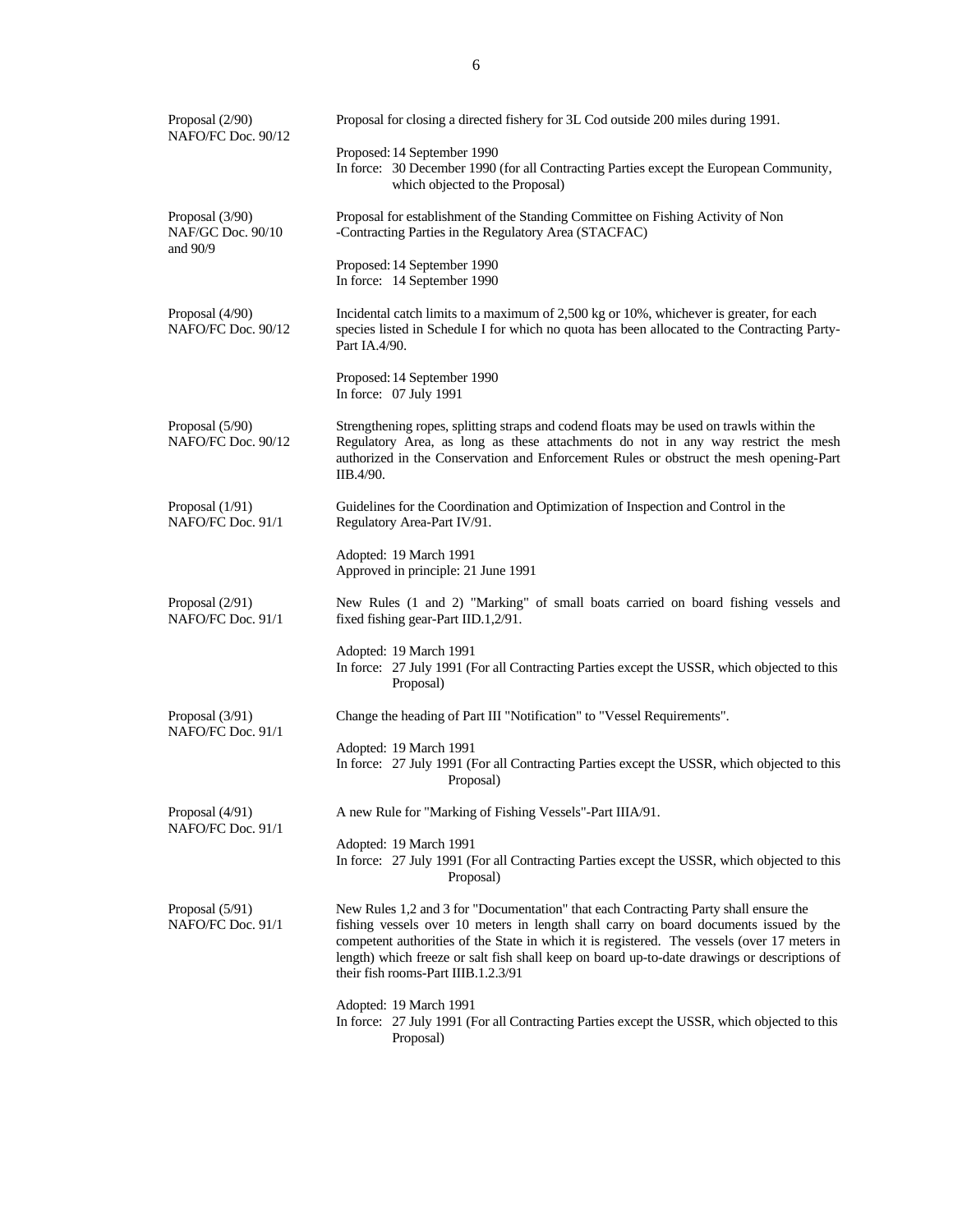| Proposal (6/91)<br>NAFO/FC Doc. 91/1                    | Change the sections of Notification of Research Vessels" and Notification of Fishing and<br>Processing Vessels from "A" and "B" to "C" and "D", respectively.                                                                                                                                                                                                                                                                                                                                                                                                                                                                                                                                                           |
|---------------------------------------------------------|-------------------------------------------------------------------------------------------------------------------------------------------------------------------------------------------------------------------------------------------------------------------------------------------------------------------------------------------------------------------------------------------------------------------------------------------------------------------------------------------------------------------------------------------------------------------------------------------------------------------------------------------------------------------------------------------------------------------------|
|                                                         | Adopted: 19 March 1991<br>In force: 27 July 1991 (For all Contracting Parties except the USSR, which objected to this<br>Proposal)                                                                                                                                                                                                                                                                                                                                                                                                                                                                                                                                                                                      |
| Proposal (7/91)<br>NAFO/FC Doc. 91/1                    | New Rules (1 and 2) for "Hail System" that the Contracting Parties shall ensure the vessel's<br>reports to their competent authorities: each entry, each exit and movement between NAFO<br>divisions with the date, time and geographical position of the vessel; this information shall<br>immediately be entered in the logbook of the vessel. Within 24 hours of receipt of these<br>reports, whenever possible, competent authorities of each Contracting Party shall transmit<br>the information contained therein to other Contracting Parties with an inspection presence in<br>the Regulatory Area. The information shall also be forwarded to the Executive Secretary as<br>soon as possible-Part IIIE.1.2/91. |
|                                                         | Adopted: 19 March 1991<br>In force: 27 July 1991 (For all Contracting Parties except the USSR, which objected to this<br>Proposal)                                                                                                                                                                                                                                                                                                                                                                                                                                                                                                                                                                                      |
| Proposal (8/83-91)                                      | "Schedule IV-Authorized Mesh Size of Nets"                                                                                                                                                                                                                                                                                                                                                                                                                                                                                                                                                                                                                                                                              |
| NAFO/FC Doc. 83/IX/4<br>GF/91-268-09.07.91              | Adopted: September 1983<br>In force: 09 July 1991                                                                                                                                                                                                                                                                                                                                                                                                                                                                                                                                                                                                                                                                       |
| Proposal (9/91)<br>NAFO/FC Doc. 91/7                    | Remove phrase: "small unavoidable"                                                                                                                                                                                                                                                                                                                                                                                                                                                                                                                                                                                                                                                                                      |
| Part IA.3c                                              | Adopted: 13 September 1991<br>In force: 06 January 1992 (for all Contracting Parties except Russia, which objected to this<br>Proposal)                                                                                                                                                                                                                                                                                                                                                                                                                                                                                                                                                                                 |
| Proposal $(10/91)$<br>NAFO/FC Doc. 91/7<br>Part IA.4a,b | Change a word:  "division"<br>New phrase: " or an "others" quota has been fully utilized,"                                                                                                                                                                                                                                                                                                                                                                                                                                                                                                                                                                                                                              |
|                                                         | Adopted: 13 September 1991<br>In force: 06 January 1992 (for all Contracting Parties except Russia, which objected to this<br>Proposal)                                                                                                                                                                                                                                                                                                                                                                                                                                                                                                                                                                                 |
| Proposal (11/91)<br>NAFO/FC Doc. 91/7                   | New word:  "year-to-date"                                                                                                                                                                                                                                                                                                                                                                                                                                                                                                                                                                                                                                                                                               |
| Part IC.3C                                              | Adopted: 13 September 1991<br>In force: 06 January 1992 (for all Contracting Parties except Russia, which objected to this<br>Proposal)                                                                                                                                                                                                                                                                                                                                                                                                                                                                                                                                                                                 |
| Proposal (12/91)<br>NAFO/FC Doc. 91/7                   | Amend:  "Inspection and Surveillance"                                                                                                                                                                                                                                                                                                                                                                                                                                                                                                                                                                                                                                                                                   |
| Part IIIC.6                                             | Adopted: 13 September 1991<br>In force: 06 January 1992 (for all Contracting Parties except Russia, which objected to this<br>Proposal)                                                                                                                                                                                                                                                                                                                                                                                                                                                                                                                                                                                 |
| Proposal (13/91)<br>NAFO/FC Doc. 91/7                   | Amend:  "and Surveillance"                                                                                                                                                                                                                                                                                                                                                                                                                                                                                                                                                                                                                                                                                              |
| Part IIIE.1                                             | Adopted: 13 September 1991<br>In force: 06 January 1992 (for all Contracting Parties except Russia, which objected to this<br>Proposal)                                                                                                                                                                                                                                                                                                                                                                                                                                                                                                                                                                                 |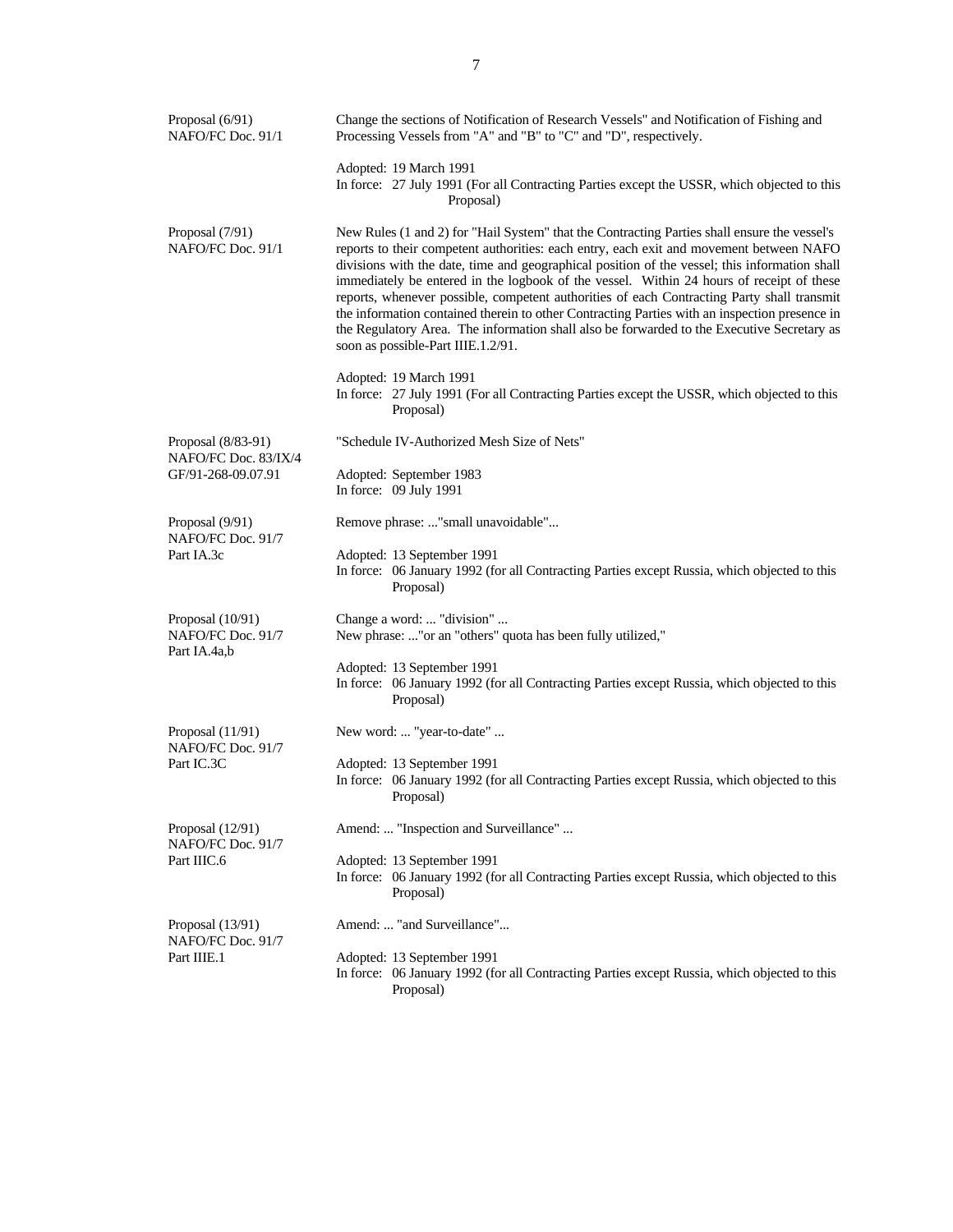| Proposal (14/91)<br>NAFO/FC Doc. 91/7<br>Part IIIE.2     |                                                        | Amend:  "the NAFO Executive Secretary. The NAFO Executive Secretary shall<br>transmit the information to other Contracting Parties with an inspection presence in the<br>Regulatory Area as soon as possible and shall ensure that all such transmissions to a<br>Contracting Party are numbered sequentially."                                                                |
|----------------------------------------------------------|--------------------------------------------------------|--------------------------------------------------------------------------------------------------------------------------------------------------------------------------------------------------------------------------------------------------------------------------------------------------------------------------------------------------------------------------------|
|                                                          |                                                        | Adopted: 13 September 1991<br>In force: 06 January 1992 (for all Contracting Parties except Russia, which objected to this<br>Proposal)                                                                                                                                                                                                                                        |
| Proposal 15/91<br>NAFO/FC Doc. 91/7<br>Part IIIE.3 (new) |                                                        | "Contracting Parties will ensure all hail reports transmitted by them will be sequentially<br>numbered. The Executive Secretary will verify that all hail reports have been received by<br>checking sequential numbering and verify any discrepancies with the Contracting Party<br>concerned. The hail reports are to be treated in a confidential manner".                   |
|                                                          |                                                        | Adopted: 13 September 1991<br>In force: 06 January 1992 (for all Contracting Parties except Russia, which objected to this<br>Proposal)                                                                                                                                                                                                                                        |
| Proposal (16/91)<br>NAFO/FC Doc.91/7                     | (i)<br>(ii)<br>(iii)<br>(v)<br>(vi)<br>(vii)<br>(viii) | Part IV Amend: " and Surveillance"<br>"and surveillance"; the Scheme of Joint International Part IV.1Inspection "and<br>Surveillance,"<br>"the type and call sign"; "or other aircraft"<br>"or aircraft"<br>"and aircraft"; "facsimile or other communication"<br>"and aircraft"; "and aircraft"<br>"and aircraft"<br>"aircraft's or"; "or its equivalent"; "or practicable,". |
|                                                          |                                                        | Adopted: 13 September 1991<br>In force: 06 January 1992 (for all Contracting Parties except Russia, which objected to this<br>Proposal)                                                                                                                                                                                                                                        |
| Proposal (17/91)<br>NAFO/FC Doc. 91/7                    | "(i)"                                                  | Amend:  "which is identical"; , "but which may be half-scale".                                                                                                                                                                                                                                                                                                                 |
| Part IV.4b                                               |                                                        | Adopted: 13 September 1991<br>In force: 06 January 1992 (for all Contracting Parties except Russia, which objected to this<br>Proposal)                                                                                                                                                                                                                                        |
| Proposal (18/91)<br>NAFO/FC Doc. 91/7<br>Part IV.4 (new) | "(ii)                                                  | Surveillance Aircraft assigned to the Scheme shall have their international radio<br>call sign clearly displayed."                                                                                                                                                                                                                                                             |
|                                                          |                                                        | Adopted: 13 September 1991<br>In force: 06 January 1992 (for all Contracting Parties except Russia, which objected to this<br>Proposal)                                                                                                                                                                                                                                        |
| Proposal (19/91)<br>NAFO/FC Doc. 91/7                    | (i)                                                    | Amend:  "calendar monthly"                                                                                                                                                                                                                                                                                                                                                     |
| Part IV.6                                                | (ii)(c)                                                | Amend:  "by species"                                                                                                                                                                                                                                                                                                                                                           |
|                                                          |                                                        | Adopted: 13 September 1991<br>In force: 06 January 1992 (for all Contracting Parties except Russia, which objected to this<br>Proposal)                                                                                                                                                                                                                                        |
| Proposal (20/91)<br>NAFO/FC Doc. 91/7                    | (ii)                                                   | Amend:  "and forward to the Executive Secretary"                                                                                                                                                                                                                                                                                                                               |
| Part IV.8                                                |                                                        | Adopted: 13 September 1991<br>In force: 06 January 1992 (for all Contracting Parties except Russia, which objected to this<br>Proposal)                                                                                                                                                                                                                                        |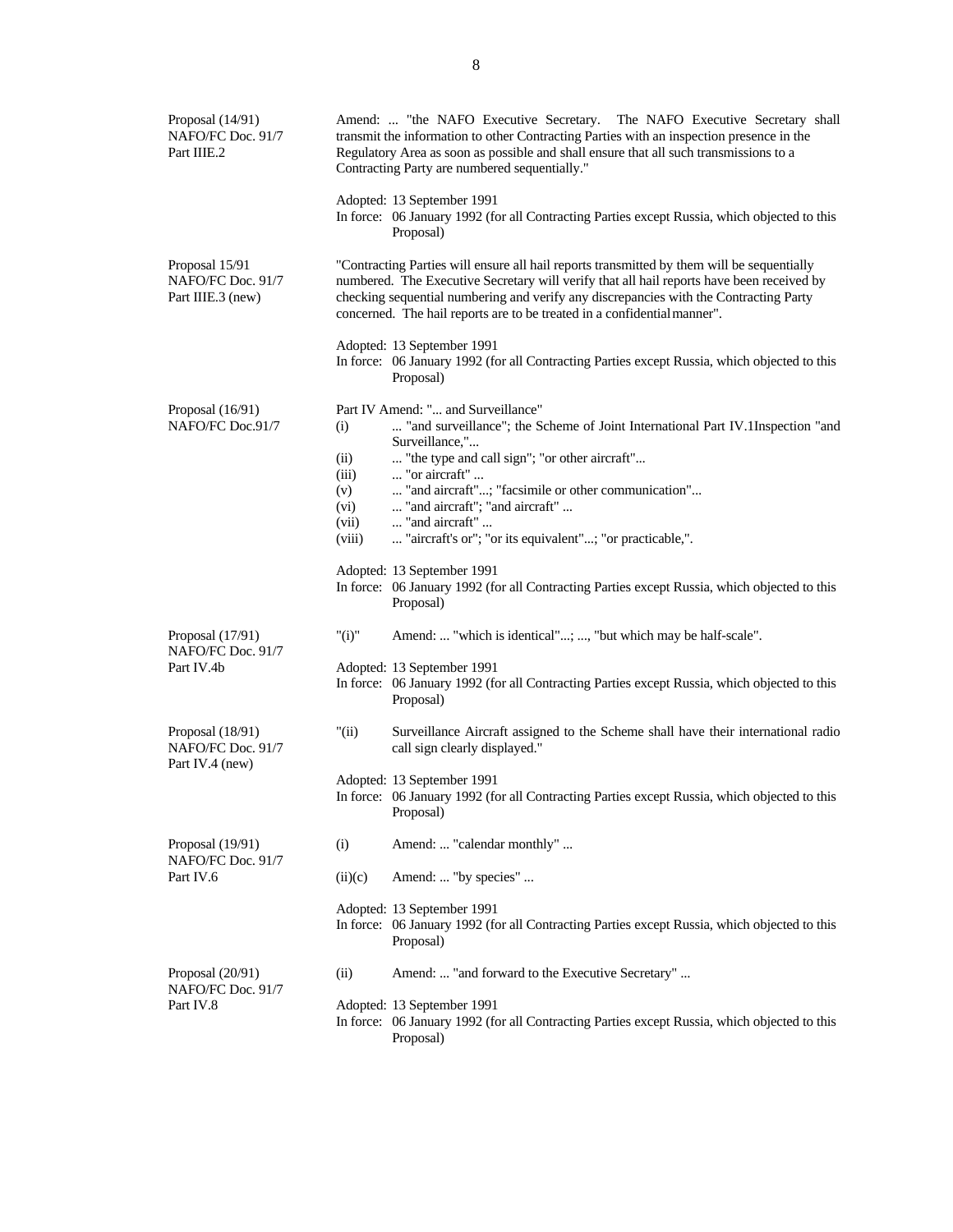| Proposal (21/91)<br>NAFO/FC Doc. 91/7                       |                                               | This is a new Part IV.9 the text of which is in FC Doc. 91/7.                                                                                                                                                                                                                                                                                                                                                                                                                                                                                                     |
|-------------------------------------------------------------|-----------------------------------------------|-------------------------------------------------------------------------------------------------------------------------------------------------------------------------------------------------------------------------------------------------------------------------------------------------------------------------------------------------------------------------------------------------------------------------------------------------------------------------------------------------------------------------------------------------------------------|
| Part IV.9                                                   |                                               | Adopted: 13 September 1991<br>In force: 06 January 1992 (for all Contracting Parties except Russia, which objected to this<br>Proposal)                                                                                                                                                                                                                                                                                                                                                                                                                           |
| Proposal (22/91)<br>NAFO/FC Doc. 91/7<br>Part IV.12         | Part IV.12                                    | "and other aircraft";  "and other<br>"13".<br>aircraft"                                                                                                                                                                                                                                                                                                                                                                                                                                                                                                           |
|                                                             |                                               | Adopted: 13 September 1991<br>In force: 06 January 1992 (for all Contracting Parties except Russia, which objected to this<br>Proposal)                                                                                                                                                                                                                                                                                                                                                                                                                           |
| Proposal (23/91)<br>NAFO/FC Doc. 91/7<br>Part IV.13         | "14"<br>" $(iv)$<br>(new)<br>" $(v)$<br>(new) | the number of air hours flown on NAFO patrol, the number of sightings and<br>number of surveillance reports established with the date, time and position of the<br>sightings in respect of these surveillance reports."<br>the disposition of surveillance reports notified to it by a Contracting Party. The<br>surveillance reports shall be listed annually until follow-up action is concluded by<br>the appropriate authorities. In cases where the follow-up action results in penal<br>action any penalties imposed shall be described in specific terms." |
|                                                             |                                               | Adopted: 13 September 1991<br>In force: 06 January 1992 (for all Contracting Parties except Russia, which objected to this<br>Proposal)                                                                                                                                                                                                                                                                                                                                                                                                                           |
| Proposal (24/91)<br>NAFO/FC Doc. 91/7<br>Part IV. Annex I   |                                               | Remove reference "Duration of Assignment"<br>Adopted: 13 September 1991<br>In force: 06 January 1992 (for all Contracting Parties except Russia, which objected to this<br>Proposal)                                                                                                                                                                                                                                                                                                                                                                              |
| Proposal $(25/91)$<br>NAFO/FC Doc. 91/7<br>Part IV. Annex V |                                               | Amend to "his/her, he/she" in all text.<br>Amend reference to time to "UTC".                                                                                                                                                                                                                                                                                                                                                                                                                                                                                      |
|                                                             |                                               | In section Authorized inspector(s), item 2<br>Amend: "inspector(s)"                                                                                                                                                                                                                                                                                                                                                                                                                                                                                               |
|                                                             |                                               | Adopted: 13 September 1991<br>In force: 06 January 1992 (for all Contracting Parties except Russia, which objected to this<br>Proposal)                                                                                                                                                                                                                                                                                                                                                                                                                           |
| Proposal (26/91)                                            |                                               | Add new questions:                                                                                                                                                                                                                                                                                                                                                                                                                                                                                                                                                |
| NAFO/FC Doc. 91/7<br>Part IV. Annex VI                      | "30.                                          | I have completed an inspection of catch on board your vessel. As a result of this<br>inspection, I have estimated your total catch as  t.                                                                                                                                                                                                                                                                                                                                                                                                                         |
|                                                             | 31.                                           | I have completed an inspection of your log records. Your log records indicate<br>your total catch on board is t.                                                                                                                                                                                                                                                                                                                                                                                                                                                  |
|                                                             | 32.                                           | I have found that there is a difference between your recorded catch and my<br>estimate of the catch on board your vessel.                                                                                                                                                                                                                                                                                                                                                                                                                                         |
|                                                             | 33.                                           | I shall report this difference to your Contracting Party in my inspection report."                                                                                                                                                                                                                                                                                                                                                                                                                                                                                |
|                                                             |                                               | Adopted: 13 September 1991<br>In force: 06 January 1992 (for all Contracting Parties except Russia, which objected to this<br>Proposal)                                                                                                                                                                                                                                                                                                                                                                                                                           |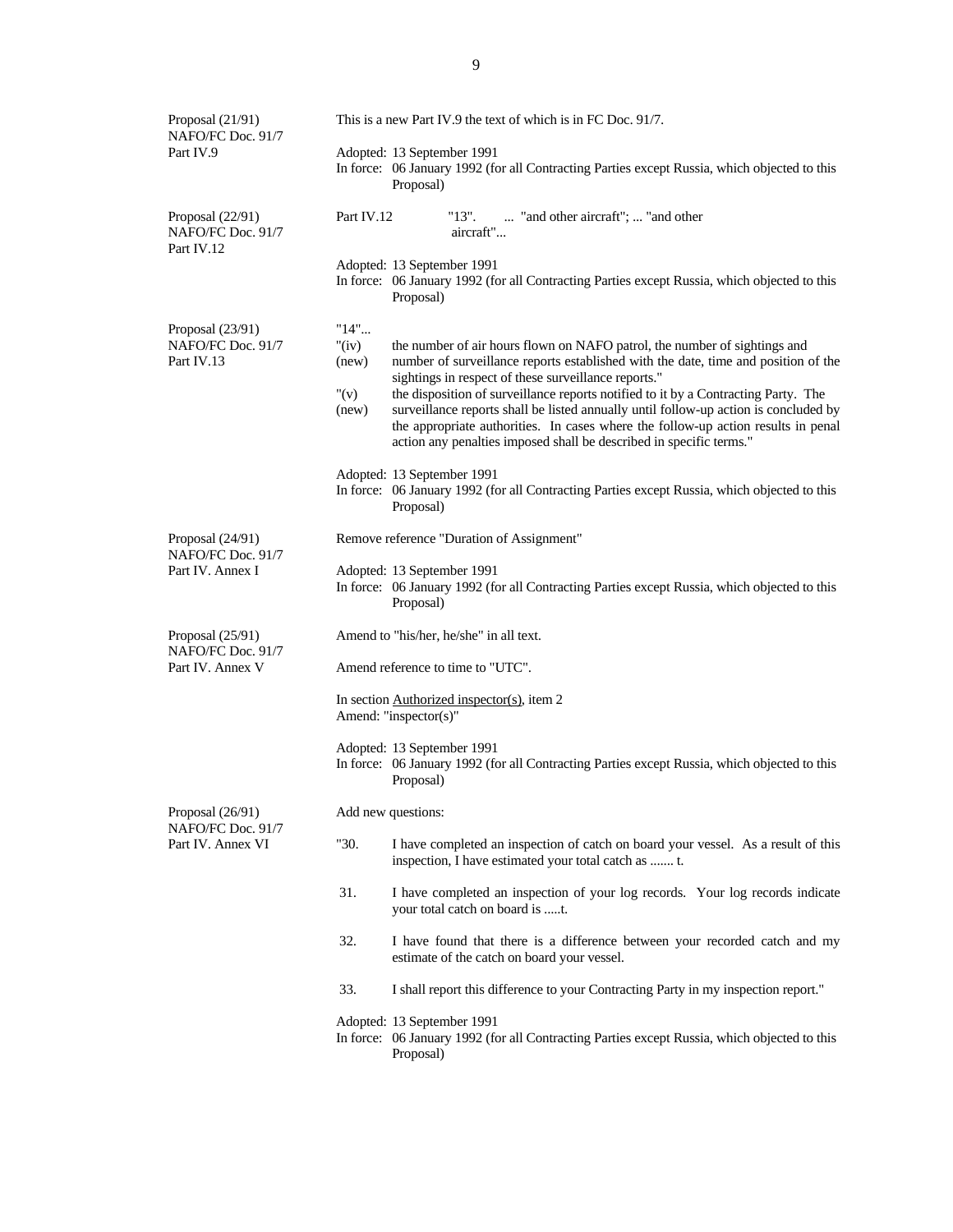| Proposal (27/91)<br>NAFO/FC Doc. 91/7                         |                                | This is a new Annex VII (Surveillance Report) text of which is in FC Doc. 91/7.                                                                                                                                                                                                                                                                                                                                                                                                                                                                                                                                                                                                                                                                                                                                          |
|---------------------------------------------------------------|--------------------------------|--------------------------------------------------------------------------------------------------------------------------------------------------------------------------------------------------------------------------------------------------------------------------------------------------------------------------------------------------------------------------------------------------------------------------------------------------------------------------------------------------------------------------------------------------------------------------------------------------------------------------------------------------------------------------------------------------------------------------------------------------------------------------------------------------------------------------|
| Part IV.Annex VII (new)                                       |                                | Adopted: 13 September 1991<br>In force: 06 January 1992 (for all Contracting Parties except Russia, which objected to this<br>Proposal)                                                                                                                                                                                                                                                                                                                                                                                                                                                                                                                                                                                                                                                                                  |
| Proposal (28/91)<br>NAFO/FC Doc. 91/7                         |                                | Amend: "Fishing"                                                                                                                                                                                                                                                                                                                                                                                                                                                                                                                                                                                                                                                                                                                                                                                                         |
| Part V. Schedule II                                           |                                | Adopted: 13 September 1991<br>In force: 06 January 1992 (for all Contracting Parties except Russia, which objected to this<br>Proposal)                                                                                                                                                                                                                                                                                                                                                                                                                                                                                                                                                                                                                                                                                  |
| Proposal $(29/31)$<br>NAFO/FC Doc. 91/9<br>Part III.E         | 1 <sub>b</sub><br>1c)<br>(new) | " and except as provided in (c),"<br>"When vessels conduct a fishery between divisions 3L and 3N, and 3N and 3O<br>which necessitates crossing the line between the divisions more than once during<br>a period of 24 (twenty-four) consecutive hours, and provided that they remain<br>within 10 miles of the line between the divisions the vessels concerned shall not<br>report each change of division but shall instead report when first crossing the line<br>between the divisions, and at intervals not exceeding 24 (twenty-four) hours<br>thereafter, the date, the time and their geographical positon. When such vessels<br>leave the delimited area of 10 miles either side of the line between the divisions<br>concerned, they shall again report the date, the time and their geographical<br>position. |
|                                                               |                                | Adopted: 13 September 1991<br>In force: 06 January 1992 (for all Contracting Parties except Russia, which objected to this<br>Proposal)                                                                                                                                                                                                                                                                                                                                                                                                                                                                                                                                                                                                                                                                                  |
| Proposal (30/91)<br>NAFO/FC Doc. 91/12<br>Part IV. Annex VIII |                                | The NAFO Inspection Seal (an identification mark; Part IV. $6(v)$ ) for use by inspectors<br>assigned to the Scheme of Joint International Inspection and Surveillance.                                                                                                                                                                                                                                                                                                                                                                                                                                                                                                                                                                                                                                                  |
| (new)                                                         |                                | Adopted: 13 September 1991<br>In force: 06 January 1992 (for all Contracting Parties except Russia, which objected to this<br>Proposal)                                                                                                                                                                                                                                                                                                                                                                                                                                                                                                                                                                                                                                                                                  |
| Proposal $(31/91)$<br>NAFO/FC Doc. 91/13                      |                                | Hail System Message Format to transmit the information to the NAFO Executive Secretary.                                                                                                                                                                                                                                                                                                                                                                                                                                                                                                                                                                                                                                                                                                                                  |
| Part III. Annex I<br>(new)                                    |                                | Adopted: 13 September 1991<br>In force: 06 January 1992 (for all Contracting Parties except Russia, which objected to this<br>Proposal)                                                                                                                                                                                                                                                                                                                                                                                                                                                                                                                                                                                                                                                                                  |
| Proposal (32/91)<br>NAFO/FC Doc. 91/14                        |                                | "Closure of the 3L Cod fishery in the Regulatory Area during 1992"                                                                                                                                                                                                                                                                                                                                                                                                                                                                                                                                                                                                                                                                                                                                                       |
|                                                               |                                | Adopted: 13 September 1991<br>In force: 06 January 1992 (for all Contracting Parties except the European Economic<br>Community which objected to the Proposal).                                                                                                                                                                                                                                                                                                                                                                                                                                                                                                                                                                                                                                                          |
| Proposal (33/91)<br>NAFO/FC Doc. 91/14                        | 3NO                            | Schedule I - Quota Table for 1992; minimum commercial cod size 40 cm in Div. 3M and                                                                                                                                                                                                                                                                                                                                                                                                                                                                                                                                                                                                                                                                                                                                      |
|                                                               |                                | Adopted: 13 September 1991<br>In force: 06 January 1992 (for all Contracting Parties except the European Economic<br>Community with respect to the following stocks:                                                                                                                                                                                                                                                                                                                                                                                                                                                                                                                                                                                                                                                     |
|                                                               |                                | - Redfish in Divisions 3LN<br>- Witch in Divisions 3NO)                                                                                                                                                                                                                                                                                                                                                                                                                                                                                                                                                                                                                                                                                                                                                                  |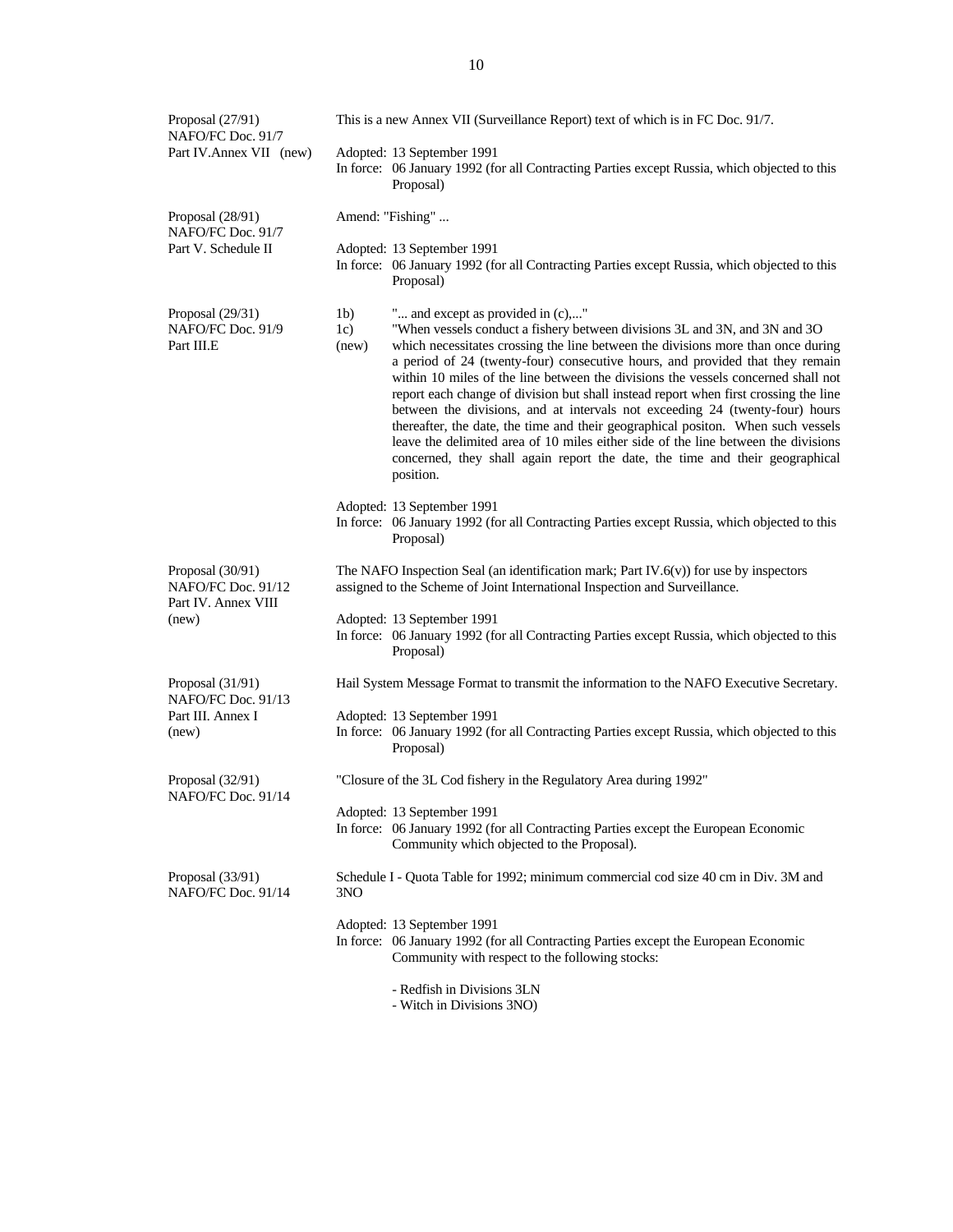| Proposal (1/92)<br>NAFO/FC Doc. 91/12<br>(revised) | NAFO Inspection Seal for use by inspectors assigned to the Scheme of Joint International<br>Inspection and Surveillance                                                                                              |
|----------------------------------------------------|----------------------------------------------------------------------------------------------------------------------------------------------------------------------------------------------------------------------|
|                                                    | Adopted: 10 February 1992<br>In force: 10 April 1992                                                                                                                                                                 |
| Proposal $(2/92)$<br>GF/92-249 (Attachment)        | Hail System message format.                                                                                                                                                                                          |
|                                                    | Adopted: 27 March 1992<br>In force: 28 May 1992                                                                                                                                                                      |
| Proposal (3/92)<br>NAFO/FC Doc. 92/6               | Observations by inspectors of incidental by-catches in excess of prescribed limits.                                                                                                                                  |
|                                                    | Adopted: 18 September 1992<br>In force: 22 November 1992                                                                                                                                                             |
| Proposal (4/92)<br>NAFO/FC Doc. 92/7               | Action by Contracting Parties to prevent infringements to the measures by their vessels.                                                                                                                             |
|                                                    | Adopted: 18 September 1992<br>In force: 22 November 1992                                                                                                                                                             |
| Proposal (5/92)<br>NAFO/FC Doc. 92/8               | Production logbooks and stowage plans                                                                                                                                                                                |
|                                                    | Adopted: 18 September 1992<br>In force: 22 November 1992                                                                                                                                                             |
| Proposal (6/92)<br>NAFO/FC Doc. 92/9               | STACTIC Form A-Annual Return of Inspections, Catch Record Discrepancies and/or<br>apparent infringements; STACTIC Form B-Annual Return of Disposition of Catch Record<br>Discrepancies and/or apparent infringements |
|                                                    | Adopted: 18 September 1992<br>In force: 22 November 1992                                                                                                                                                             |
| Proposal (7/92)<br>NAFO/FC Doc. 92/10              | Mesh size of nets on board vessels operating in the Regulatory Area                                                                                                                                                  |
|                                                    | Adopted: 18 September 1992<br>In force: 22 November 1992                                                                                                                                                             |
| Proposal (8/92)<br>NAFO/FC Doc. 92/11              | Definition of an inspection party                                                                                                                                                                                    |
|                                                    | Adopted: 18 September 1992<br>In force: 22 November 1992                                                                                                                                                             |
| Proposal (9/92)<br>NAFO/FC Doc. 92/12              | New item E-Other Measures                                                                                                                                                                                            |
|                                                    | Adopted: 18 September 1992<br>In force: 22 November 1992                                                                                                                                                             |
| Proposal $(10/92)$<br>NAFO/FC Doc. 92/13           | Pilot project for a NAFO Observer Scheme (new Part VI of the Measures)                                                                                                                                               |
|                                                    | Adopted: 18 September 1992<br>In force: 22 November 1992                                                                                                                                                             |
| Proposal (11/92)<br>NAFO/FC Doc. 92/14             | Minimum mesh sizes for groundfish fisheries in the Regulatory Area                                                                                                                                                   |
|                                                    | Adopted: 18 September 1992<br>In force: 22 November 1992                                                                                                                                                             |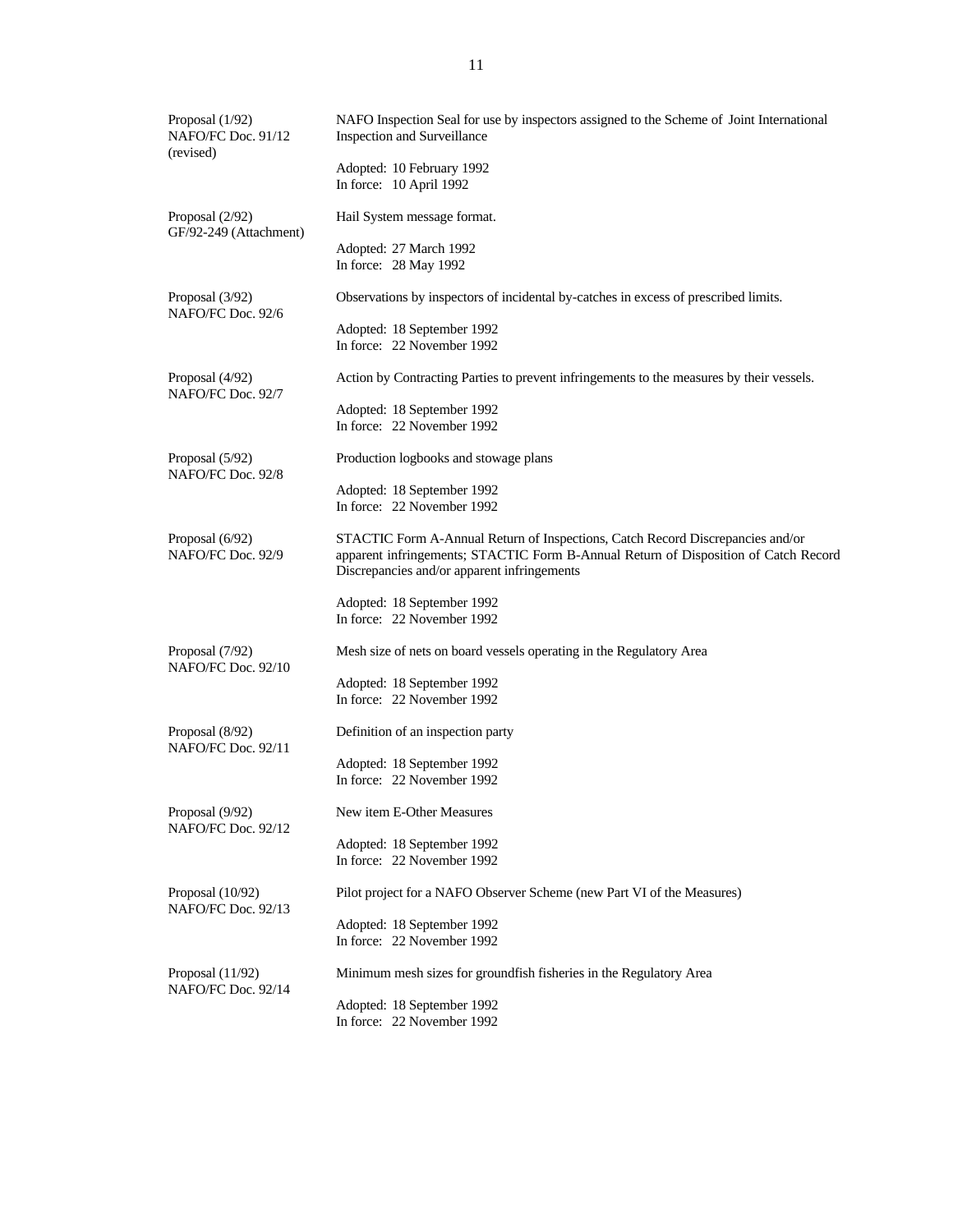| Proposal (12/92)<br>NAFO/FC Doc. 92/15 | Minimum fish size                                                                                                                                                                                                                                                                 |
|----------------------------------------|-----------------------------------------------------------------------------------------------------------------------------------------------------------------------------------------------------------------------------------------------------------------------------------|
|                                        | Adopted: 18 September 1992<br>In force: 22 November 1992                                                                                                                                                                                                                          |
| Proposal (13/92)<br>NAFO/FC Doc. 92/16 | Annual return of surveillance information in compliance with the hail system                                                                                                                                                                                                      |
|                                        | Adopted: 18 September 1992<br>In force: 22 November 1992                                                                                                                                                                                                                          |
| Proposal (14/92)<br>NAFO/FC Doc. 92/19 | Schedule I - Quota Table for 1993                                                                                                                                                                                                                                                 |
|                                        | Adopted: 18 September 1992<br>In force: 22 November 1992 (for 3LNO yellowtail, 3LNO A. plaice and 3NO capelin for<br>all Contracting Parties; 31 December 1992 for all other stocks for all Contracting<br>Parties, except the Russian Federation which objected to the proposal) |
| Proposal $(1/93)$<br>NAFO/FC Doc. 93/6 | Operation of the Hail System                                                                                                                                                                                                                                                      |
|                                        | Adopted: 10 September 1993<br>In force: 16 November 1993                                                                                                                                                                                                                          |
| Proposal $(2/93)$<br>NAFO/FC Doc. 93/7 | Pilot Project for a NAFO Observer Scheme; to include modification by the Scientific<br>Council for sampling of main species                                                                                                                                                       |
|                                        | Adopted: 10 September 1993<br>In force: 16 November 1993                                                                                                                                                                                                                          |
| Proposal (3/93)<br>NAFO/FC Doc. 93/8   | Proposal on Cod 3L; no directed fishery                                                                                                                                                                                                                                           |
|                                        | Adopted: 10 September 1993<br>In force: 16 November 1993                                                                                                                                                                                                                          |
| Proposal (4/93)<br>NAFO/FC Doc. 93/9   | Management Measures for 3NO Cod; 50% observer coverage and 100% inspection                                                                                                                                                                                                        |
|                                        | Adopted: 10 September 1993<br>In force: 16 November 1993                                                                                                                                                                                                                          |
| Proposal (5/93)<br>NAFO/FC Doc. 93/10  | Management Measures for 3M and 3LNO Shrimp: mesh size 40 mm and sorting grids; no<br>directed fishery in 3LNO                                                                                                                                                                     |
|                                        | Adopted: 10 September 1993<br>In force: 16 November 1993                                                                                                                                                                                                                          |
| Proposal (6/93)<br>NAFO/FC Doc. 93/11  | Inspection Procedure: 30 minutes delay for retrieving nets for inspection purposes                                                                                                                                                                                                |
|                                        | Adopted: 10 September 1993<br>In force: 20 November 1993                                                                                                                                                                                                                          |
| Proposal (7/93)<br>NAFO/FC Doc. 93/12  | Management Measures - Minimum Fish Size; return undersized fish to the sea                                                                                                                                                                                                        |
|                                        | Adopted: 10 September 1993<br>In force: 20 November 1993                                                                                                                                                                                                                          |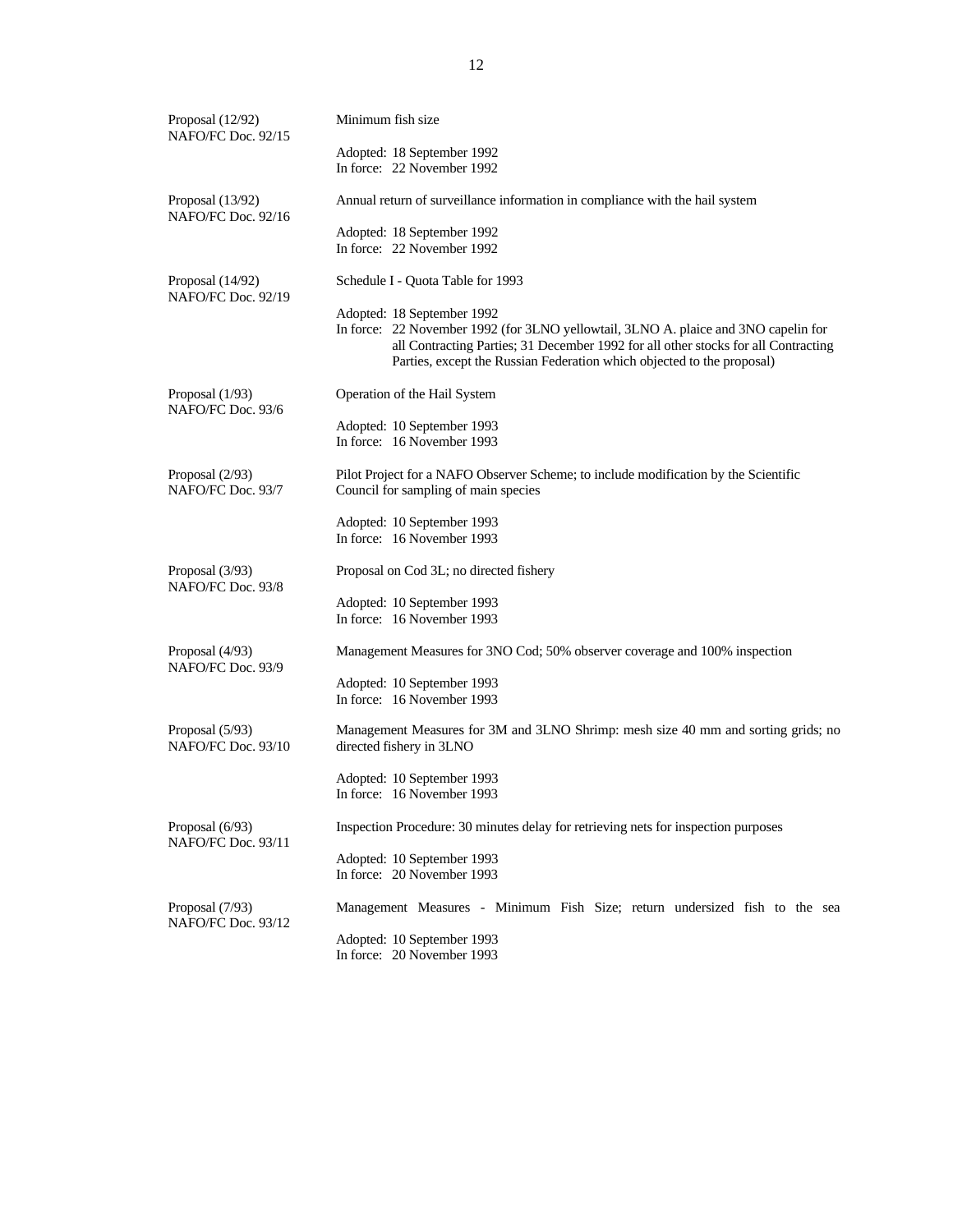| Proposal (8/93)<br>NAFO/FC Doc. 93/18             | Schedule I - Quota Table for 1994                                                                                                                                                                                                                                             |
|---------------------------------------------------|-------------------------------------------------------------------------------------------------------------------------------------------------------------------------------------------------------------------------------------------------------------------------------|
|                                                   | Adopted: 10 September 1993<br>In force: 15 December 1993 (for all Contracting Parties except Latvia and Russian<br>Federation which objected to the proposal relative to the allocation of "block"<br>quota to Latvia, Lithuania, Estonia and Russian Federation).            |
| Proposal (1/94)<br>NAFO/FC Doc. 94/4              | No directed fishery for the cod stock in Divisions 3N and 3O of the Regulatory Area in<br>1994                                                                                                                                                                                |
|                                                   | Adopted: 17 February 1994<br>In force: 24 April 1994                                                                                                                                                                                                                          |
| Proposal (2/94)<br>NAFO/FC Doc. 94/8              | Management Measures of 3L Cod - No directed fishery in 1995                                                                                                                                                                                                                   |
| (Revised)                                         | Adopted: 23 September 1994<br>In force: 12 December 1994                                                                                                                                                                                                                      |
| Proposal (3/94)<br>NAFO/FC Doc 94/8<br>(Revised)  | Management Measures for 3M-3LNO Shrimp: Minimum mesh size of 40 mm and<br>maximum spacing between the bars of 22 mm; for 3LNO-no directed fishery in 1995                                                                                                                     |
|                                                   | Adopted: 23 September 1994<br>In force: 12 December 1994                                                                                                                                                                                                                      |
| Proposal (4/94)<br>NAFO/FC Doc. 94/8<br>(Revised) | Pilot Project for a NAFO Observer Scheme - Pilot Project to be extended to<br>31 December 1995.                                                                                                                                                                               |
| NAFO/FC Doc. 94/9                                 | Adopted: 23 September 1994<br>In force: 12 December 1994                                                                                                                                                                                                                      |
| Proposal $(1/95)$<br>NAFO/FC Doc. 94/13           | Schedule I - Quota Table for 1995                                                                                                                                                                                                                                             |
|                                                   | Adopted: 23 September 1994<br>In force: 02 January 1995 (for all Contracting Parties except Latvia and Russian Federation<br>which objected to the part of the proposal relative to the allocation of "block"<br>quota to Latvia, Lithuania, Estonia and Russian Federation). |
| Proposal $(2/95)$<br>NAFO/FC Doc. 95/1            | Allocation of Greenland halibut in Subareas 2 and 3 for 1995.                                                                                                                                                                                                                 |
|                                                   | Adopted: 01 February 1995<br>In force: 12 May 1995 (for all Contracting Parties except Estonia, European Union, Latvia,<br>Lithuania and Poland, which objected to this proposal)                                                                                             |
| Proposal (3/95)<br>NAFO/FC Doc. 95/9              | Minimum fish size (for Greenland halibut)                                                                                                                                                                                                                                     |
|                                                   | Adopted: 15 September 1995<br>In force: 29 November 1995                                                                                                                                                                                                                      |
| Proposal (4/95)<br>NAFO/FC Doc. 95/10             | Processed length equivalents                                                                                                                                                                                                                                                  |
|                                                   | Adopted: 15 September 1995<br>In force: 29 November 1995                                                                                                                                                                                                                      |
| Proposal (5/95)<br>NAFO/FC Doc. 95/11             | Transmission of information from inspections                                                                                                                                                                                                                                  |
|                                                   | Adopted: 15 September 1995<br>In force: 29 November 1995                                                                                                                                                                                                                      |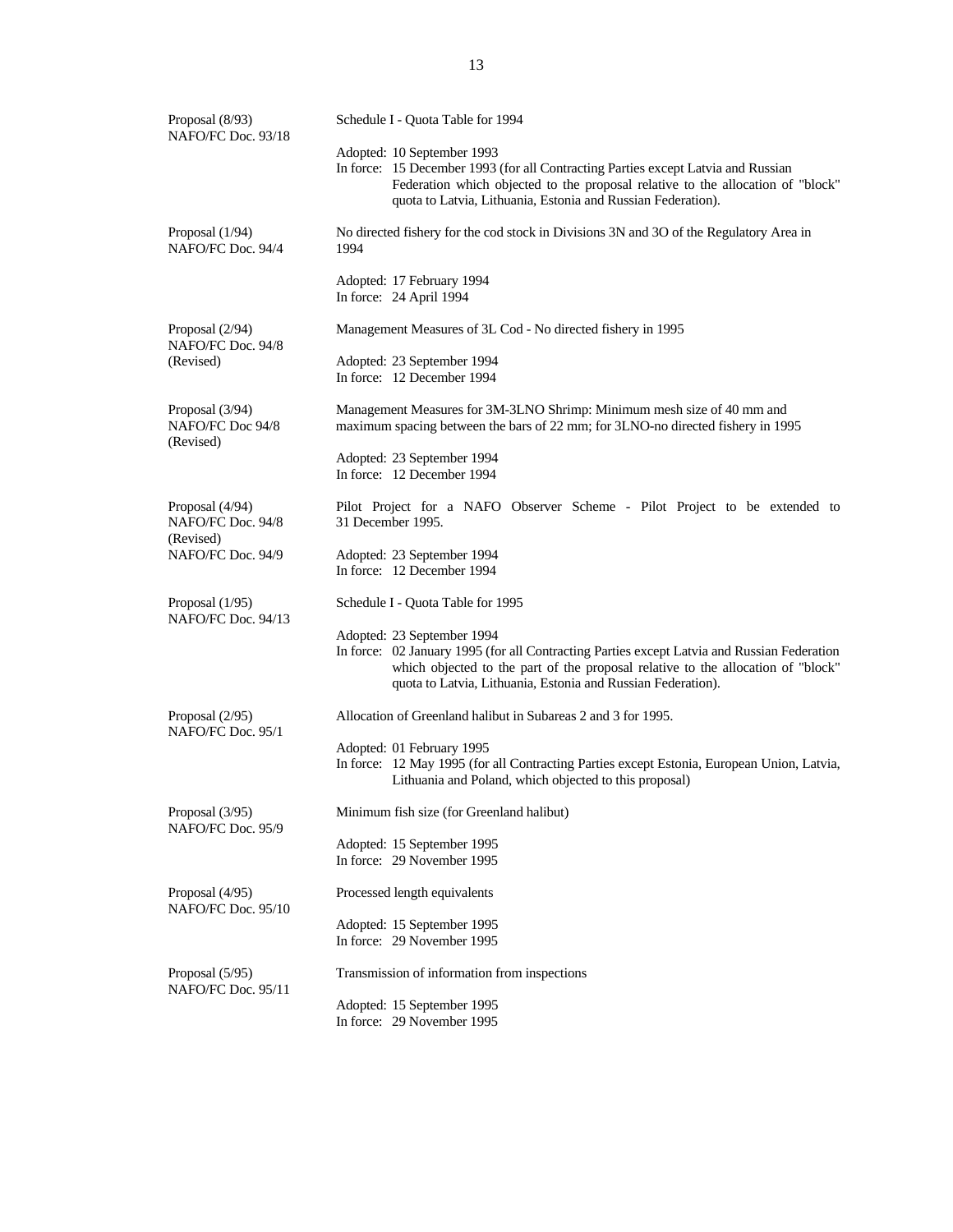| Proposal $(6/95)$<br>NAFO/FC Doc. 95/12  | Inspections                                                                                                                                                              |
|------------------------------------------|--------------------------------------------------------------------------------------------------------------------------------------------------------------------------|
|                                          | Adopted: 15 September 1995<br>In force: 29 November 1995                                                                                                                 |
| Proposal (7/95)<br>NAFO/FC Doc. 95/13    | Reporting of catch on board fishing vessels entering and exiting the Regulatory Area                                                                                     |
|                                          | Adopted: 15 September 1995<br>In force: 29 November 1995                                                                                                                 |
| Proposal (8/95)<br>NAFO/FC Doc. 95/14    | <b>Mesh Size</b>                                                                                                                                                         |
|                                          | Adopted: 15 September 1995<br>In force: 29 November 1995                                                                                                                 |
| Proposal (9/95)<br>NAFO/FC Doc. 95/15    | Port Inspections                                                                                                                                                         |
|                                          | Adopted: 15 September 1995                                                                                                                                               |
|                                          | In force: 29 November 1995                                                                                                                                               |
| Proposal $(10/95)$<br>NAFO/FC Doc. 95/16 | Follow-up on apparent infringements                                                                                                                                      |
|                                          | Adopted: 15 September 1995                                                                                                                                               |
|                                          | In force: 29 November 1995                                                                                                                                               |
| Proposal $(11/95)$<br>NAFO/FC Doc. 95/17 | Pilot Project for Observers and Satellite Tracking                                                                                                                       |
|                                          | Adopted: 15 September 1995                                                                                                                                               |
|                                          | In force: 29 November 1995                                                                                                                                               |
| Proposal $(12/95)$<br>NAFO/FC Doc. 95/18 | Effort plans and catch reporting                                                                                                                                         |
|                                          | Adopted: 15 September 1995<br>In force: 29 November 1995                                                                                                                 |
| Proposal (13/95)<br>NAFO/FC Doc. 95/19   | Infringements                                                                                                                                                            |
|                                          | Adopted: 15 September 1995                                                                                                                                               |
|                                          | In force: 29 November 1995                                                                                                                                               |
| Proposal $(14/95)$<br>NAFO/FC Doc. 95/23 | No directed fishery for Cod 2J3KL in the Regulatory Area in 1996                                                                                                         |
|                                          | Adopted: 15 September 1995                                                                                                                                               |
|                                          | In force: 29 November 1995                                                                                                                                               |
| Proposal $(15/95)$<br>NAFO/FC Doc. 95/21 | Management of shrimp fishery                                                                                                                                             |
|                                          | Adopted: 15 September 1995                                                                                                                                               |
|                                          | In force: 02 January 1996 (for all Contracting Parties except Iceland and Russia which<br>objected to the proposal)                                                      |
| Proposal $(16/95)$<br>NAFO/FC Doc. 95/23 | Schedule I - Quota Table for 1996                                                                                                                                        |
|                                          | Adopted: 15 September 1995                                                                                                                                               |
|                                          | In force: 02 January 1996 (for all Contracting Parties except Latvia and Russia which<br>objected to the proposal relative to the allocation of "block" quota to Latvia, |

objected to the proposal relative to the allocation of "block" quota to Latvia, Lithuania, Estonia and Russia Federation).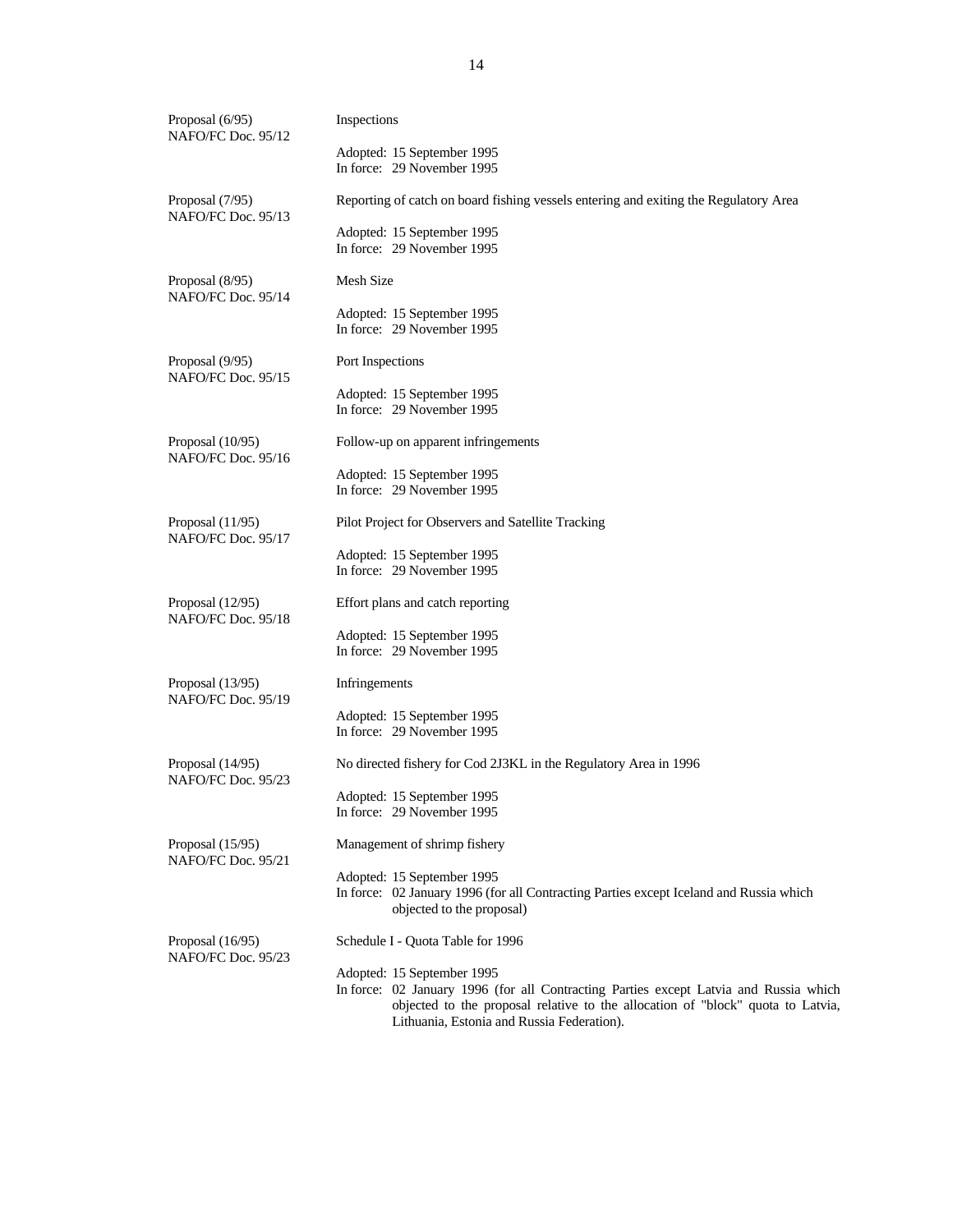| Proposal $(1/96)$<br>NAFO/FC Doc. 96/5 | Include "target species" in hail reports                                                                                                                                                                                                                                                                                                                                       |
|----------------------------------------|--------------------------------------------------------------------------------------------------------------------------------------------------------------------------------------------------------------------------------------------------------------------------------------------------------------------------------------------------------------------------------|
|                                        | Adopted: 13 September 1996<br>In force: 27 November 1996                                                                                                                                                                                                                                                                                                                       |
| Proposal (2/96)<br>NAFO/FC Doc. 96/6   | Observer duties to collect data on discards                                                                                                                                                                                                                                                                                                                                    |
|                                        | Adopted: 13 September 1996<br>In force: 27 November 1996                                                                                                                                                                                                                                                                                                                       |
| Proposal (3/96)<br>NAFO/FC Doc. 96/7   | No directed fishery for cod 2J3KL in Div. 3L, in the Regulatory Area in 1997                                                                                                                                                                                                                                                                                                   |
|                                        | Adopted: 13 September 1996<br>In force: 27 November 1996                                                                                                                                                                                                                                                                                                                       |
| Proposal (4/96)<br>NAFO/FC Doc. 96/8   | No directed fishery for 3LNO shrimp in 1997                                                                                                                                                                                                                                                                                                                                    |
|                                        | Adopted: 13 September 1996                                                                                                                                                                                                                                                                                                                                                     |
|                                        | In force: 27 November 1996                                                                                                                                                                                                                                                                                                                                                     |
| Proposal (5/96)<br>NAFO/FC Doc. 96/10  | Catch limits for 2J3KL cod stock in the NAFO Regulatory Area                                                                                                                                                                                                                                                                                                                   |
|                                        | Adopted: 13 September 1996                                                                                                                                                                                                                                                                                                                                                     |
|                                        | In force: 27 November 1996                                                                                                                                                                                                                                                                                                                                                     |
| Proposal (6/96)<br>NAFO/FC Doc. 96/9   | Experimental redfish fishery for vessels with 90mm mesh in 1997                                                                                                                                                                                                                                                                                                                |
|                                        | Adopted: 13 September 1996<br>In force: 05 December 1996 (on all Contracting Parties except Cuba, which objected to<br>this proposal)                                                                                                                                                                                                                                          |
| NAFO/FC Doc. 96/9<br>(final revision)  | 06 January 1997: modified by the Chairman of the Fisheries Commission by the<br>deletion of the words "for Russian vessels".                                                                                                                                                                                                                                                   |
| Proposal (7/96)<br>NAFO/FC Doc. 96/5   | 3M Shrimp Management                                                                                                                                                                                                                                                                                                                                                           |
|                                        | Adopted: 13 September 1996<br>In force: 30 December 1996 (on all Contracting Parties except Iceland, which objected to<br>this proposal)                                                                                                                                                                                                                                       |
| Proposal (8/96)<br>NAFO/FC Doc. 96/13  | Schedule I - Quota Table for 1997                                                                                                                                                                                                                                                                                                                                              |
|                                        | Adopted: 13 September 1996<br>In force: 06 January 1997 (on all Contracting Parties except Russian Federation which<br>objected to the part of the proposal relative to the allocation of "block" quota to<br>Latvia, Lithuania, Estonia and Russian Federation; and Latvia which objected to<br>the allocation of "block" quota and "Others": for fishing Greenland halibut). |
| Proposal (1/97)<br>NAFO/FC Doc. 97/7   | No directed fishery for Witch in Div. 3L, in the Regulatory Area in 1998                                                                                                                                                                                                                                                                                                       |
|                                        | Adopted: 19 September 1997<br>In force: 25 November 1997                                                                                                                                                                                                                                                                                                                       |
| Proposal (2/97)<br>NAFO/FC Doc. 97/9   | No directed fishery for 3LNO shrimp in 1998                                                                                                                                                                                                                                                                                                                                    |
|                                        | Adopted: 19 September 1997<br>In force: 25 November 1997                                                                                                                                                                                                                                                                                                                       |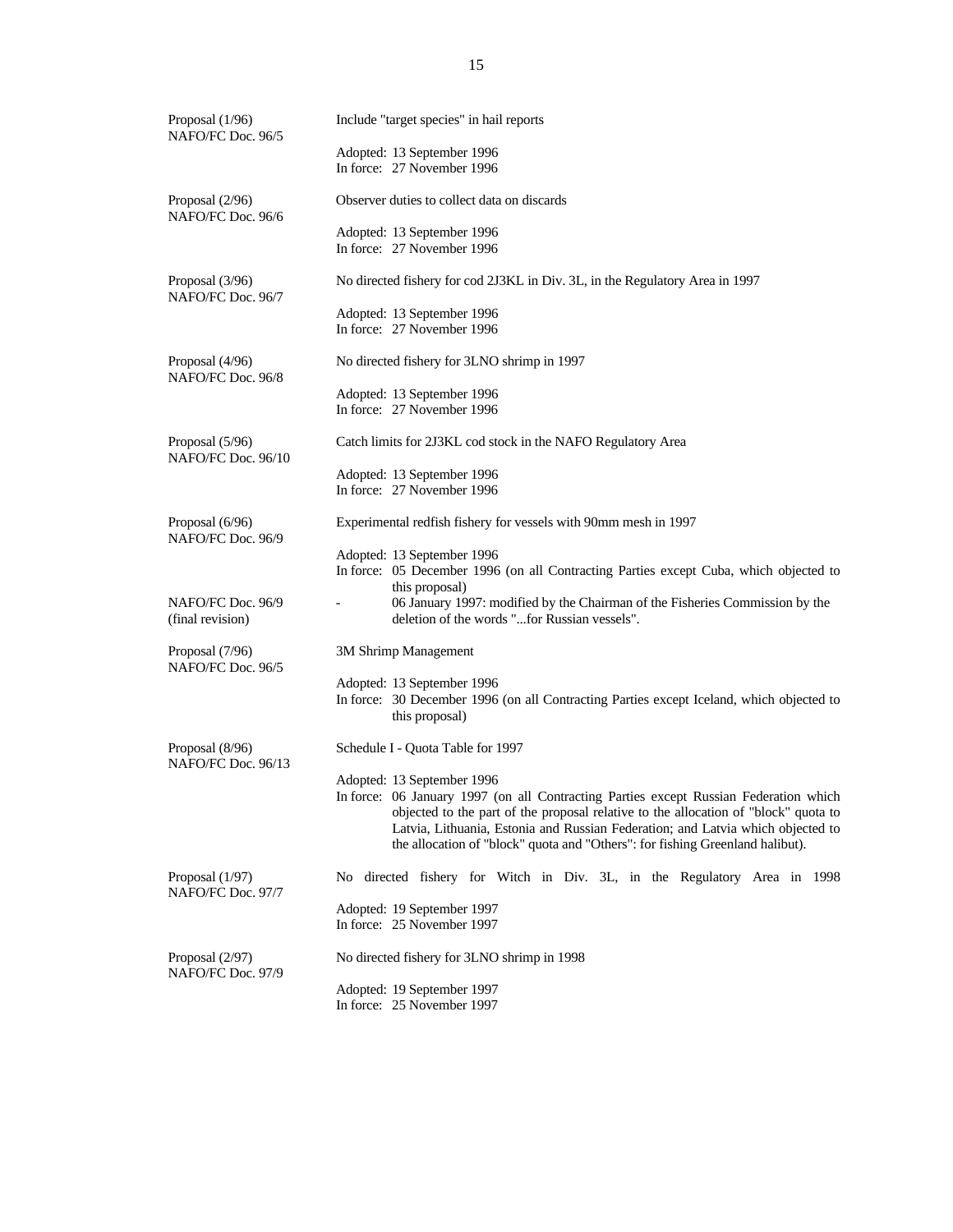| Proposal (3/97)<br>NAFO/FC Doc. 97/10 | No directed fishery for cod 2J3KL in Div. 3L, in the Regulatory Area in 1998                                                                                                                                                                                                                                                                     |
|---------------------------------------|--------------------------------------------------------------------------------------------------------------------------------------------------------------------------------------------------------------------------------------------------------------------------------------------------------------------------------------------------|
|                                       | Adopted: 19 September 1997                                                                                                                                                                                                                                                                                                                       |
|                                       | In force: 25 November 1997                                                                                                                                                                                                                                                                                                                       |
| Proposal (4/97)<br>NAFO/FC Doc. 97/11 | Pilot Project for Observers and Satellite Tracking                                                                                                                                                                                                                                                                                               |
|                                       | Adopted: 19 September 1997                                                                                                                                                                                                                                                                                                                       |
|                                       | In force: 25 November 1997                                                                                                                                                                                                                                                                                                                       |
| Proposal (5/97)<br>NAFO/FC Doc. 97/12 | Inspector's/Trainee's Document of Identity                                                                                                                                                                                                                                                                                                       |
|                                       | Adopted: 19 September 1997                                                                                                                                                                                                                                                                                                                       |
|                                       | In force: 01 December 1997                                                                                                                                                                                                                                                                                                                       |
| Proposal (6/97)<br>NAFO/FC Doc. 97/8  | 3M Shrimp Management                                                                                                                                                                                                                                                                                                                             |
|                                       | Adopted: 19 September 1997                                                                                                                                                                                                                                                                                                                       |
|                                       | In force: 31 December 1997 (on all Contracting Parties except Iceland, which objected to<br>Part I.F.4 this proposal)                                                                                                                                                                                                                            |
| Proposal (7/97)<br>NAFO/FC Doc. 97/14 | Schedule I - Quota Table for 1998                                                                                                                                                                                                                                                                                                                |
|                                       | Adopted: 19 September 1997                                                                                                                                                                                                                                                                                                                       |
|                                       | In force: 31 December 1997 (on all Contracting Parties except Russian Federation which<br>objected to the part of the proposal relative to the allocation of "block" quota of<br>Cod 3M, Redfish 3M and Squid 3+4 to Estonia, Latvia, Lithuania and Russian<br>Federation and to the footnote 1 of the Quota Table; and Latvia which objected to |
|                                       | the allocation of "block" quota of Cod 3M, Redfish 3M and Squid 3+4 and<br>"Others": for fishing Greenland halibut).                                                                                                                                                                                                                             |
| Proposal (1/98)<br>NAFO/FC Doc. 98/7  | Program for Observers and Satellite Tracking                                                                                                                                                                                                                                                                                                     |
|                                       | Adopted: 18 September 1998                                                                                                                                                                                                                                                                                                                       |
|                                       | In force: 25 November 1998                                                                                                                                                                                                                                                                                                                       |
| Proposal (2/98)<br>NAFO/FC Doc. 98/8  | No transshipment of fish from Non-Contracting Party vessels                                                                                                                                                                                                                                                                                      |
|                                       | Adopted: 18 September 1998                                                                                                                                                                                                                                                                                                                       |
|                                       | In force: 25 November 1998                                                                                                                                                                                                                                                                                                                       |
| Proposal (3/98)<br>NAFO/FC Doc. 98/13 | No directed fishery for cod 2J3KL in Div. 3L, in the Regulatory Area in 1999                                                                                                                                                                                                                                                                     |
|                                       | Adopted: 18 September 1998                                                                                                                                                                                                                                                                                                                       |
|                                       | In force: 25 November 1998                                                                                                                                                                                                                                                                                                                       |
| Proposal (4/98)<br>NAFO/FC Doc. 98/13 | Management Measures for Shrimp in Div. 3LNO                                                                                                                                                                                                                                                                                                      |
|                                       | Adopted: 18 September 1998                                                                                                                                                                                                                                                                                                                       |
|                                       | In force: 25 November 1998                                                                                                                                                                                                                                                                                                                       |
| Proposal (5/98)<br>NAFO/FC Doc. 98/13 | No directed fishery for Witch in Div. 3L in the Regulatory in 1999                                                                                                                                                                                                                                                                               |
|                                       | Adopted: 18 September 1998                                                                                                                                                                                                                                                                                                                       |
|                                       | In force: 25 November 1998                                                                                                                                                                                                                                                                                                                       |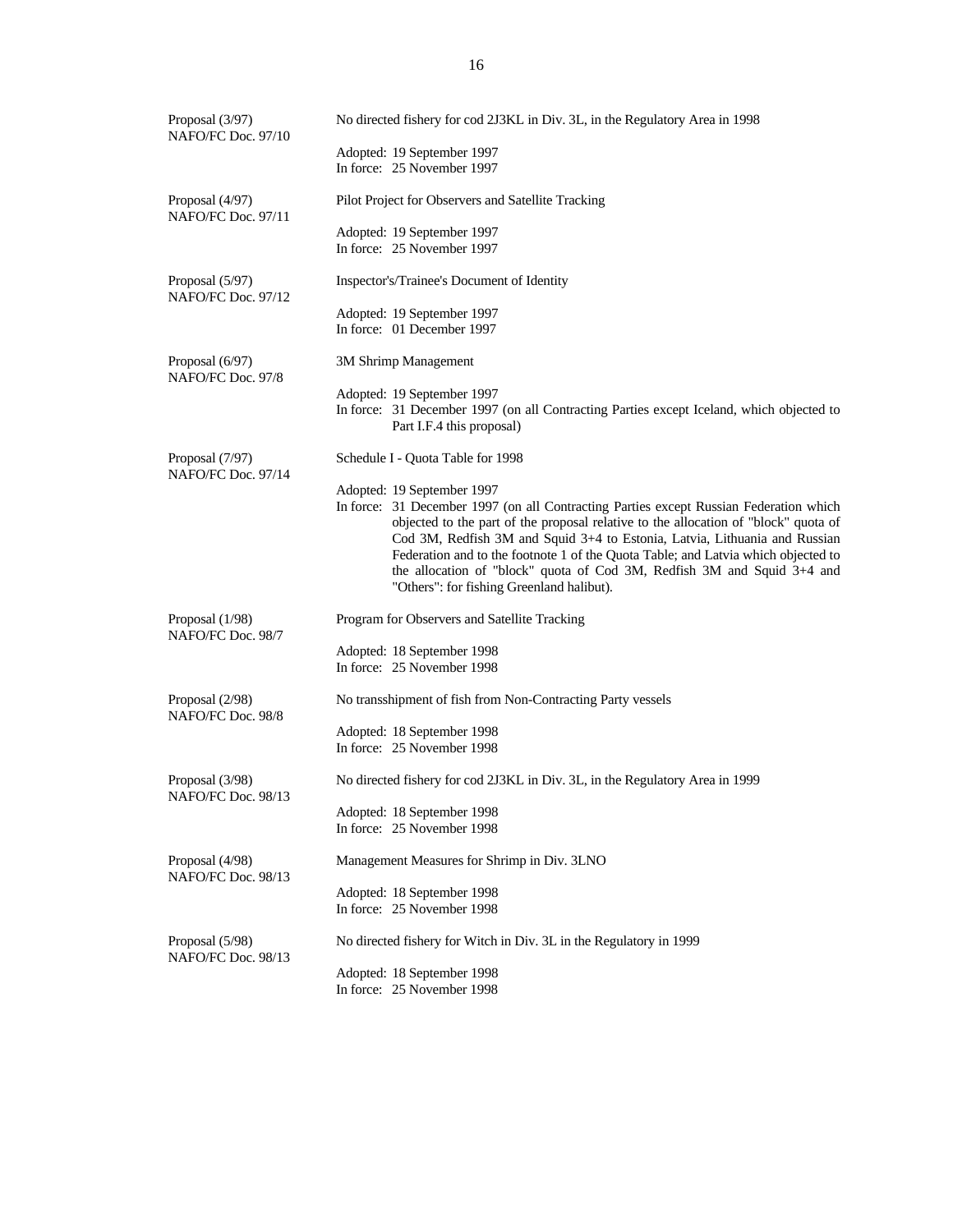| Proposal (6/98)<br>NAFO/FC Doc. 98/10 | Standardized Formats for the Electronic Transmissions of NAFO Hail and Satellite<br><b>Tracking Reports</b>                                                                                                                                                                                                                                                                                                                                                                                                                                                                                                                                                             |
|---------------------------------------|-------------------------------------------------------------------------------------------------------------------------------------------------------------------------------------------------------------------------------------------------------------------------------------------------------------------------------------------------------------------------------------------------------------------------------------------------------------------------------------------------------------------------------------------------------------------------------------------------------------------------------------------------------------------------|
|                                       | Adopted: 18 September 1998<br>In force: 25 November 1998                                                                                                                                                                                                                                                                                                                                                                                                                                                                                                                                                                                                                |
| Proposal (7/98)<br>NAFO/FC Doc. 98/9  | 3M Shrimp Management                                                                                                                                                                                                                                                                                                                                                                                                                                                                                                                                                                                                                                                    |
|                                       | Adopted: 18 September 1998<br>In force: 28 December 1998 (on all Contracting Parties except Iceland, which objected to<br>Part I.F.4.a-d and g-h of this proposal)                                                                                                                                                                                                                                                                                                                                                                                                                                                                                                      |
| Proposal (8/98)<br>NAFO/FC Doc. 98/13 | Schedule I - Quota Table for 1999                                                                                                                                                                                                                                                                                                                                                                                                                                                                                                                                                                                                                                       |
|                                       | Adopted: 18 September 1998<br>In force: 30 December 1998 (on all Contracting Parties except Russian Federation which<br>objected to the part of the proposal relative to the allocation of "block" quota of<br>Redfish 3M and Squid 3+4 to Estonia, Latvia, Lithuania and Russian Federation<br>and to the footnote 1 of the Quota Table; and Latvia which objected to the<br>allocation of "block" quota of Redfish 3M and Squid 3+4 and "Others" re fishing<br>Greenland halibut; and Lithuania which objected to the allocation of "block"<br>quota of Redfish 3M and Squid 3+4, to footnote 1 of the Quota Table and<br>"Others" re fishing for Greenland halibut). |
| Proposal (1/99)<br>NAFO/FC Doc. 99/8  | Management Measures for Cod in Div. 2J3KL for 2000 - No directed fishery for Cod in<br>Div. 3L in the Regulatory Area                                                                                                                                                                                                                                                                                                                                                                                                                                                                                                                                                   |
|                                       | Adopted: 17 September 1999<br>In force: 05 December 1999                                                                                                                                                                                                                                                                                                                                                                                                                                                                                                                                                                                                                |
| Proposal (2/99)<br>NAFO/FC Doc. 99/9  | Management Measures for Shrimp in Div. 3L                                                                                                                                                                                                                                                                                                                                                                                                                                                                                                                                                                                                                               |
|                                       | Adopted: 17 September 1999<br>In force: 05 December 1999                                                                                                                                                                                                                                                                                                                                                                                                                                                                                                                                                                                                                |
| Proposal (3/99)<br>NAFO/FC Doc. 99/10 | <b>Chartering Operations</b>                                                                                                                                                                                                                                                                                                                                                                                                                                                                                                                                                                                                                                            |
|                                       | Adopted: 17 September 1999<br>In force: 05 December 1999                                                                                                                                                                                                                                                                                                                                                                                                                                                                                                                                                                                                                |
| Proposal (4/99)<br>NAFO/FC Doc. 99/11 | Notification of vessels temporarily flying the flag of a Contracting Party (bare-boat charters)                                                                                                                                                                                                                                                                                                                                                                                                                                                                                                                                                                         |
|                                       | Adopted: 17 September 1999<br>In force: 05 December 1999                                                                                                                                                                                                                                                                                                                                                                                                                                                                                                                                                                                                                |
| Proposal (5/99)<br>NAFO/FC Doc. 99/12 | Incidental Catch Limits                                                                                                                                                                                                                                                                                                                                                                                                                                                                                                                                                                                                                                                 |
|                                       | Adopted: 17 September 1999<br>In force: 05 December 1999                                                                                                                                                                                                                                                                                                                                                                                                                                                                                                                                                                                                                |
| Proposal (6/99)<br>NAFO/FC Doc. 99/15 | Schedule I - Quota Table for 2000                                                                                                                                                                                                                                                                                                                                                                                                                                                                                                                                                                                                                                       |
|                                       | Adopted: 17 September 1999<br>In force: 03 January 2000 (on all Contracting Parties except Latvia which objected to the<br>part of the proposal relative to the allocation of the "block" quota of Redfish 3M<br>and Squid 3+4 to Estonia, Latvia, Lithuania and Russian Federation and "Others"<br>re fishing for Greenland halibut).                                                                                                                                                                                                                                                                                                                                  |
| Proposal (7/99)<br>NAFO/FC Doc. 99/7  | 3M Shrimp Management                                                                                                                                                                                                                                                                                                                                                                                                                                                                                                                                                                                                                                                    |
|                                       | Adopted: 17 September 1999<br>In force: 10 January 2000 (on all Contracting Parties except Iceland, which objected to Part                                                                                                                                                                                                                                                                                                                                                                                                                                                                                                                                              |
|                                       | I.F.4.a-d, f and g-h of this proposal)                                                                                                                                                                                                                                                                                                                                                                                                                                                                                                                                                                                                                                  |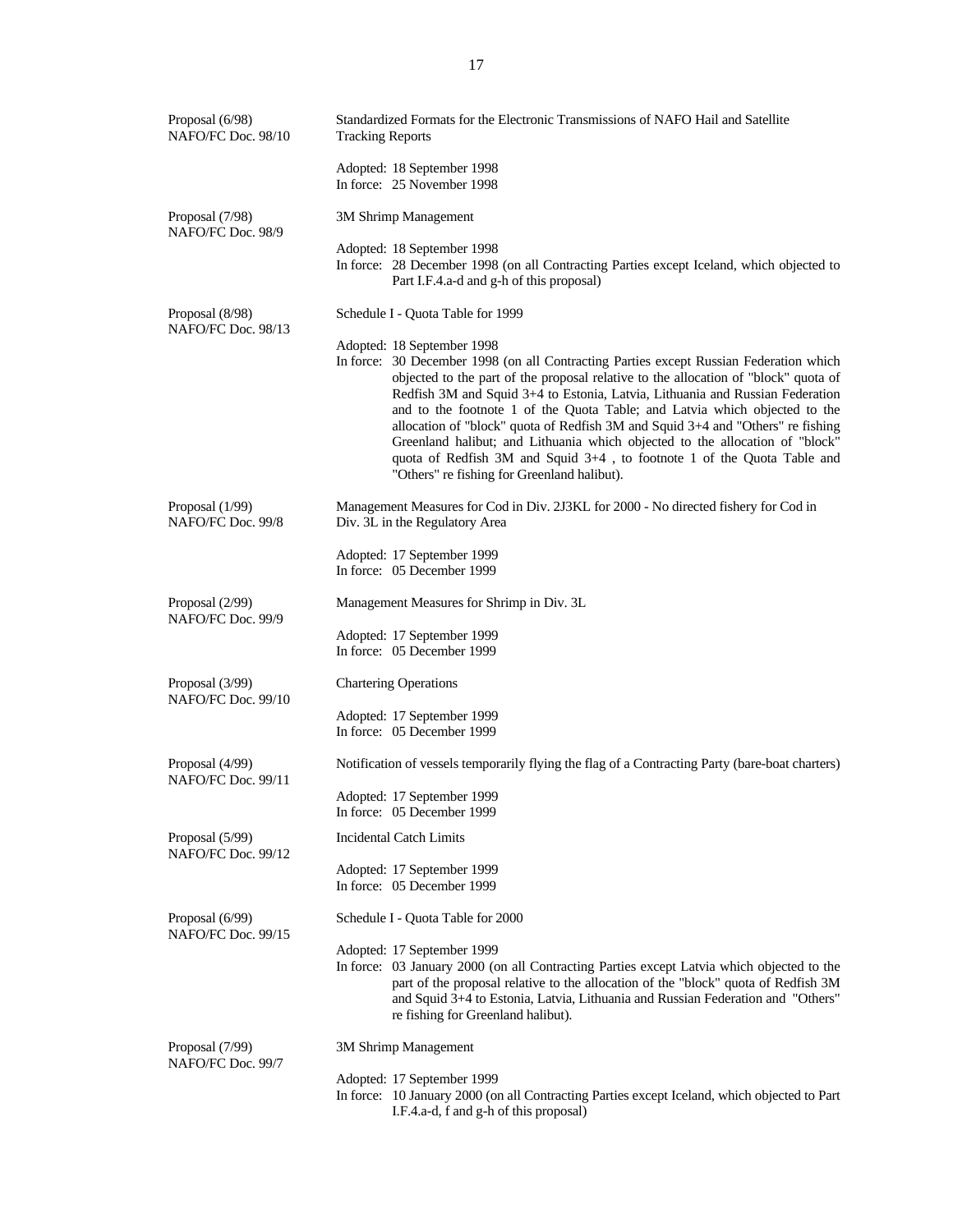## PART II

## **NAFO Resolutions**

| Resolution (1)      | Adopted by the General Council of NAFO, readministrative and financial arrangements for<br>NAFO (appointment of Executive Secretary and staff of Secretariat; authorizes Executive<br>Secretary to receive NAFO contributions and pay all NAFO expenses)                                                   |
|---------------------|------------------------------------------------------------------------------------------------------------------------------------------------------------------------------------------------------------------------------------------------------------------------------------------------------------|
|                     | Proposed: 9 March 1979 (Proc. March 1979 Meeting, p. 11-12)<br>In force: 9 March 1979                                                                                                                                                                                                                      |
| Resolution (2)      | Adopted by the Fisheries Commission of NAFO, re vessels of non-member countries<br>operating in the Regulatory Area (requests President of NAFO to inform Mexico, Panama,<br>and Venezuela of difficulties created by their vessels re conservation of stocks in the<br>Regulatory Area)                   |
|                     | Proposed: 7 June 1979 (Proc. June 1979 Meeting, p. 107)<br>In force: $7$ June 1979                                                                                                                                                                                                                         |
| Resolution (3)      | Adopted by the Fisheries Commission of NAFO, re the establishment of a scientific<br>observer scheme (to improve scientific knowledge of status of stocks in the Regulatory<br>Area, requests Contracting Parties to participate on voluntary basis; arrangements for<br>observers to be made bilaterally) |
|                     | Proposed: 7 June 1979 (Proc. June 1979 Meeting, p. 108)<br>In force: 7 June 1979                                                                                                                                                                                                                           |
| Resolution (4)      | Adopted by the General Council of NAFO, re modification of the western boundary of<br>Subarea 1 of the Convention Area (amends Annex III of the Convention; to be effective 1<br>January 1980)                                                                                                             |
|                     | Proposed: 7 June 1979 (Proc. June 1979 Meeting, p. 71-72)<br>In force: 1 January 1980                                                                                                                                                                                                                      |
| Resolution $(1/81)$ | Adopted by the Fisheries Commission of NAFO, expressing serious concern at the activities<br>of Spanish vessels and inviting Spain to adhere to the Convention                                                                                                                                             |
|                     | Proposed: 26 June 1981<br>In force: 26 June 1981                                                                                                                                                                                                                                                           |
| Resolution $(1/85)$ | Adopted by the Fisheries Commission of NAFO, concerning reporting on catches and<br>scientific samples.                                                                                                                                                                                                    |
|                     | Proposed: 13 September 1985<br>In force: 13 September 1985                                                                                                                                                                                                                                                 |
| Resolution $(1/86)$ | Adopted by the General Council of NAFO, remodification of statistical boundary between<br>Subareas 4 and 5 of the Convention Area. (amends Annex III of the Convention)                                                                                                                                    |
|                     | Proposed: 12 September 1987<br>In force: 9 October 1987, by unanimous decision of the General Council and assent from<br>the observer from the U.S.A. on 18 September 1987                                                                                                                                 |
| Resolution (1/88)   | Adopted by the Fisheries Commission of NAFO, re reporting of provisional monthly<br>catches by species and stock area.                                                                                                                                                                                     |
|                     | Proposed: 10 February 1988<br>In force: 10 February 1988                                                                                                                                                                                                                                                   |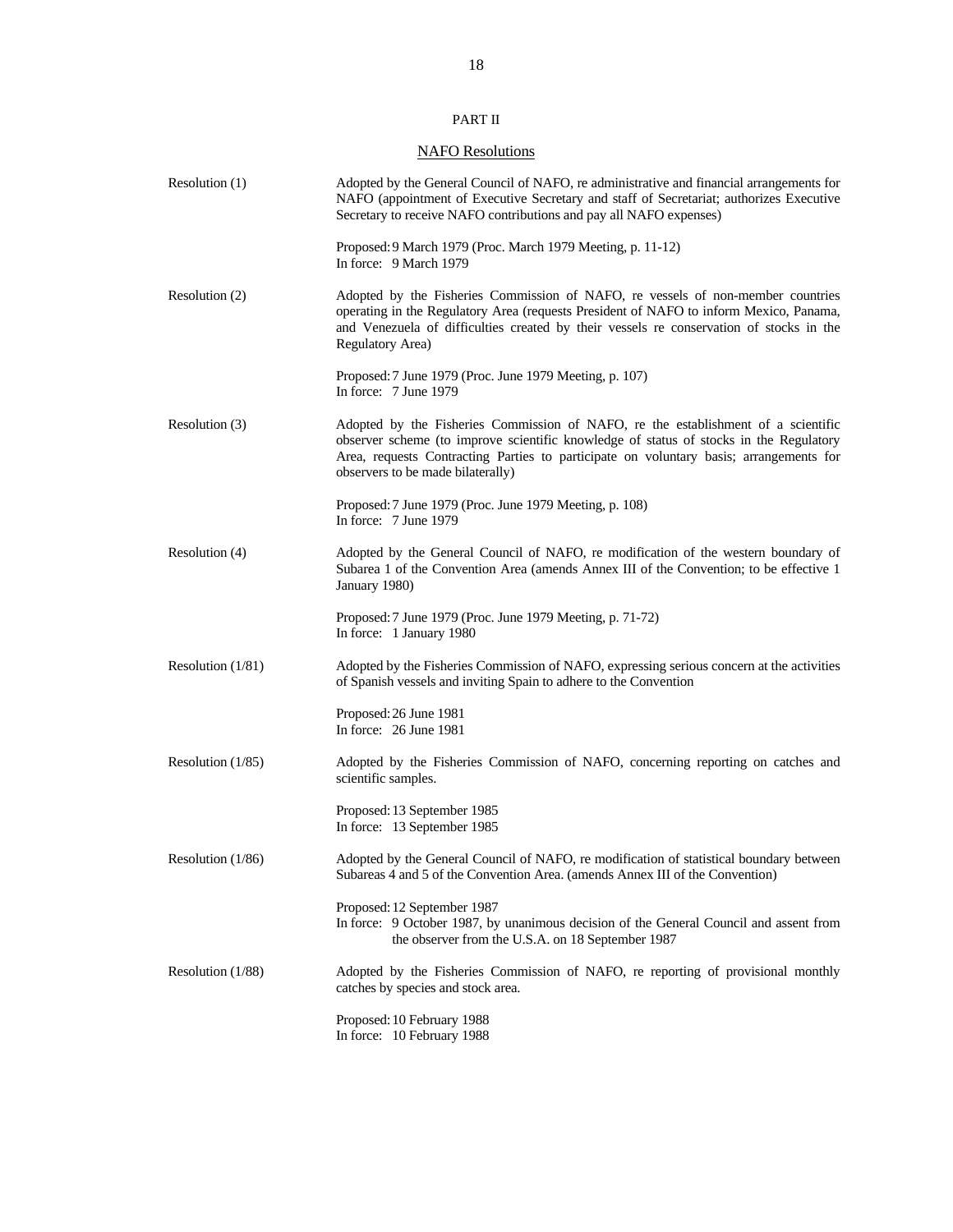| Resolution $(2/88)$                                   | Adopted by the Fisheries Commission of NAFO, determining the date on which the<br>Proposal establishing the modified Scheme of Joint International Enforcement to be entitled<br>"Scheme of Joint International Inspection" shall become a measure binding on all<br>Contracting Parties.                                                                                                                                                                                                                                                                                                                                                                                     |
|-------------------------------------------------------|-------------------------------------------------------------------------------------------------------------------------------------------------------------------------------------------------------------------------------------------------------------------------------------------------------------------------------------------------------------------------------------------------------------------------------------------------------------------------------------------------------------------------------------------------------------------------------------------------------------------------------------------------------------------------------|
|                                                       | Proposed: 10 February 1988<br>In force: 10 February 1988                                                                                                                                                                                                                                                                                                                                                                                                                                                                                                                                                                                                                      |
| Resolution (3/88)                                     | Adopted by the Fisheries Commission of NAFO, urging the Contracting Parties to continue<br>and improve the Annual Scientific Program, requesting the same Contracting Parties and<br>the Executive Secretary to urge non-members of NAFO to cooperate with the Program and<br>requesting the Scientific Council to evaluate at the 1989 Annual Meeting the progress of the<br>Program.                                                                                                                                                                                                                                                                                        |
|                                                       | Proposed: 15 September 1988<br>In force: 15 September 1988                                                                                                                                                                                                                                                                                                                                                                                                                                                                                                                                                                                                                    |
| Resolution (4/88)                                     | Adopted by the General Council of NAFO, calling on all Contracting Parties to avoid<br>excessive or inappropriate use of the objection procedure.                                                                                                                                                                                                                                                                                                                                                                                                                                                                                                                             |
|                                                       | Proposed: 16 September 1988<br>In force: 16 September 1988                                                                                                                                                                                                                                                                                                                                                                                                                                                                                                                                                                                                                    |
| Resolution (1/89)                                     | Adopted by the General Council of NAFO, calling on all Contracting Parties for<br>compliance with the NAFO management framework in place since 1979, and compliance<br>with NAFO decisions in order to provide for conservation and maintain the traditional spirit<br>of cooperation and mutual understanding in the Organization.                                                                                                                                                                                                                                                                                                                                           |
|                                                       | Proposed: 15 September 1989<br>In force: 15 September 1989                                                                                                                                                                                                                                                                                                                                                                                                                                                                                                                                                                                                                    |
| Resolution $(1/90)$<br>NAFO/GC Doc. 90/8<br>and 90/10 | Resolution adopted by the General Council of NAFO on non-NAFO fishing activities:<br>Declares that all members of the international community whose nationals carry out fishing<br>activities in the NAFO Regulatory Area should ensure that such activities do not have an<br>adverse impact on the stocks or NAFO's ability to ensure conservation; Resolves for all<br>Contracting Parties' communications through diplomatic channels with non-Contracting<br>Parties whose vessels fish in the NAFO Regulatory Area and for adoption of all necessary<br>measures (a harvest origin certificate, etc.) to prevent any fishing contrary to NAFO<br>conservation measures. |
|                                                       | Proposed: 14 September 1990<br>In force: 14 September 1990                                                                                                                                                                                                                                                                                                                                                                                                                                                                                                                                                                                                                    |
| Resolution (1/93)<br>NAFO/GC Doc. 93/5                | Resolution adopted by the General Council of NAFO on non-Contracting Parties fishing<br>activities in the NAFO Regulatory Area; introduces the landing declaration scheme and<br>means of its implementation.                                                                                                                                                                                                                                                                                                                                                                                                                                                                 |
|                                                       | Proposed: 10 September 1993<br>In force: 10 September 1993                                                                                                                                                                                                                                                                                                                                                                                                                                                                                                                                                                                                                    |
| Resolution (1/94)<br>NAFO/GC Doc. 94/8                | Resolution adopted by the General Council of NAFO re acceptance of UN "Agreement to<br>Promote Compliance with International Conservation and Management Measures by<br>Fishing Vessels on the High Seas".                                                                                                                                                                                                                                                                                                                                                                                                                                                                    |
|                                                       | Proposed: 23 September 1994<br>In force: 23 September 1994                                                                                                                                                                                                                                                                                                                                                                                                                                                                                                                                                                                                                    |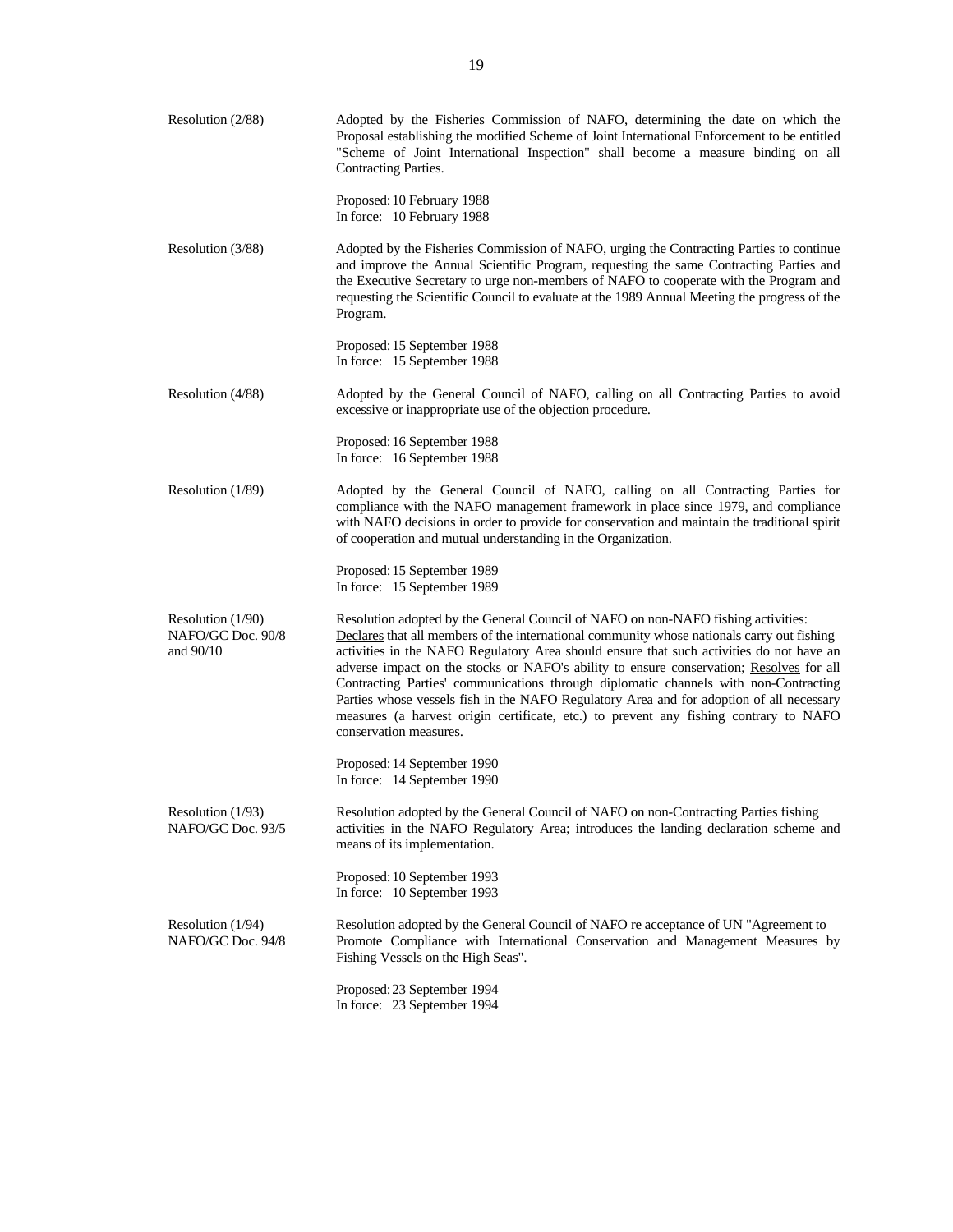| Resolution $(1/95)$                      | Resolution adopted by the Fisheries Commission of NAFO that Subareas 2 and 3 shall, as<br>regards of the management of Greenland halibut, be geographically divided in two (2) parts: |  |  |  |  |
|------------------------------------------|---------------------------------------------------------------------------------------------------------------------------------------------------------------------------------------|--|--|--|--|
|                                          | $-2+3K$<br>$-3LMNO$                                                                                                                                                                   |  |  |  |  |
|                                          | Proposed: 9 June 1995<br>In force: 9 June 1995                                                                                                                                        |  |  |  |  |
| Resolution $(1/97)$<br>NAFO/GC Doc. 97/7 | Resolution adopted by the General Council of NAFO relating to the non-participation of<br>Bulgaria and Romania in NAFO                                                                |  |  |  |  |
|                                          | Proposed: 19 September 1997<br>In force: 19 September 1997                                                                                                                            |  |  |  |  |
| Resolution $(1/99)$<br>NAFO/GC Doc. 99/8 | Resolution adopted by the General Council of NAFO to guide expectations of future new<br>members with regard to fishing opportunities in the NAFO Regulatory Area                     |  |  |  |  |
|                                          | Proposed: 17 September 1999<br>In force: 17 September 1999                                                                                                                            |  |  |  |  |
| Resolution (2/99)<br>NAFO/FC Doc. 99/13  | Resolution adopted by the Fisheries Commission of NAFO to guide implementation of the<br>precautionary approach within NAFO                                                           |  |  |  |  |
|                                          | Proposed: 17 September 1999<br>In force: 17 September 1999                                                                                                                            |  |  |  |  |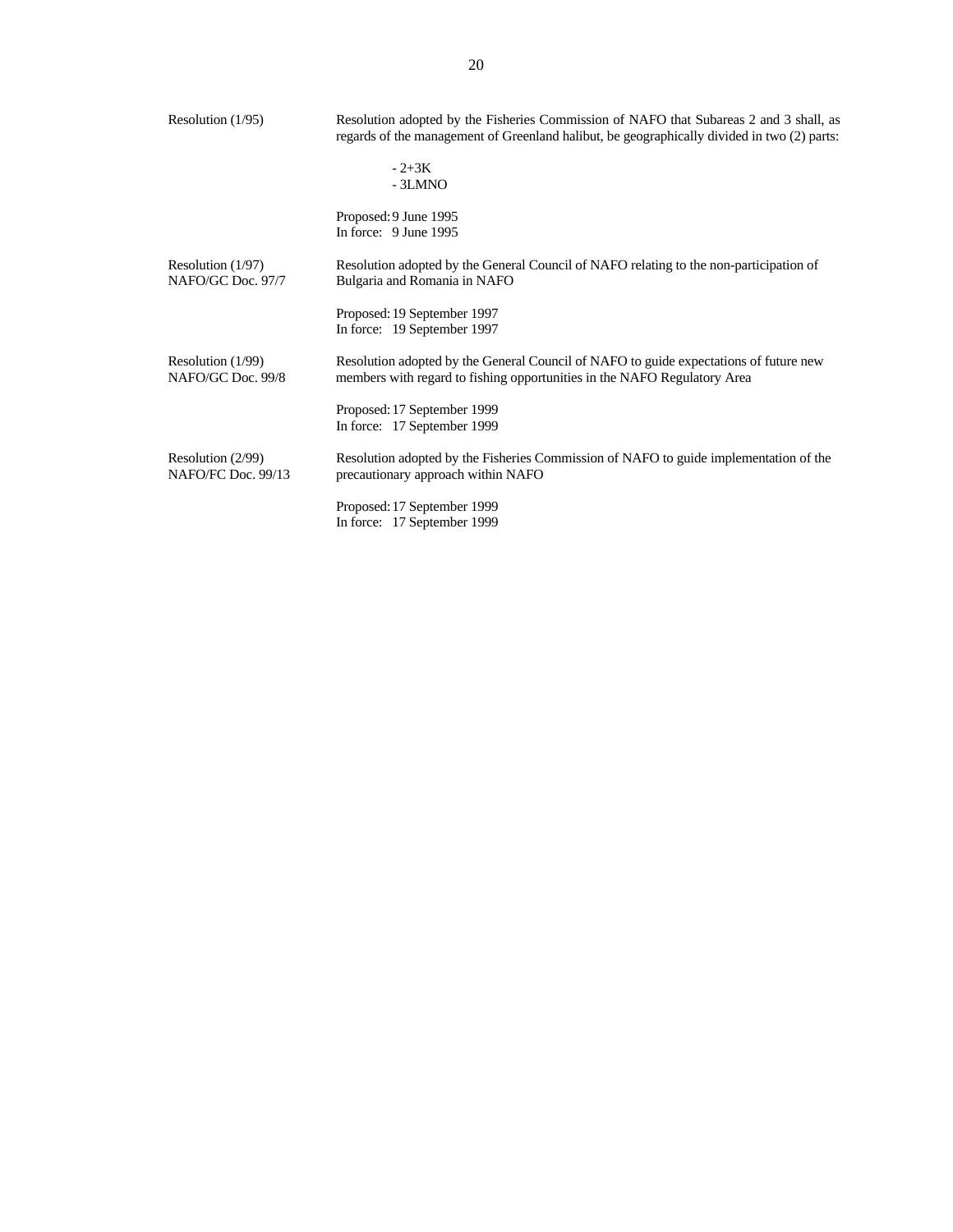## PART III

## Quota Tables (all figures are in metric tons)

## Quota Table for 1979 (NAFO Conservation and Enforcement Measures, Part V., Schedule I)

| Country                                                                                                                                                                                                                      | <b>CAPELIN</b><br>Div. 3LNO | SQUID (Illex)<br>Subareas $3+4^{2,3}$ |
|------------------------------------------------------------------------------------------------------------------------------------------------------------------------------------------------------------------------------|-----------------------------|---------------------------------------|
| Canada <sup>4</sup>                                                                                                                                                                                                          | $10000^1$                   | 86.500                                |
| Cuba <sup>4</sup>                                                                                                                                                                                                            |                             | 4 500                                 |
| European Economic Community                                                                                                                                                                                                  |                             | 5 0 0 0                               |
| Romania <sup>4</sup>                                                                                                                                                                                                         |                             | 1 000                                 |
| USSR <sup>4</sup>                                                                                                                                                                                                            |                             | 10 000                                |
| Reserved for the Members of the International Commission<br>for the Northwest Atlantic Fisheries which are non-<br>Members of the Northwest Atlantic Fisheries Organization<br>(Bulgaria, Japan, Poland, Portugal and Spain) |                             | 13 000                                |
| Total                                                                                                                                                                                                                        | 10 000                      | 120 000                               |

<sup>&</sup>lt;sup>1</sup><br>Reserved for Canadian inshore fishery in Div. 3L.<br>A minimum of 10% of each Party's allocation must be taken in Subarea 3.<br>The opening date for the squid *(Illex)* fishery is 1 July.<br>The amount(s) allocated to this Par same stock in the proposal adopted by the International Commission for the Northwest Atlantic Fisheries on 9 March 1979.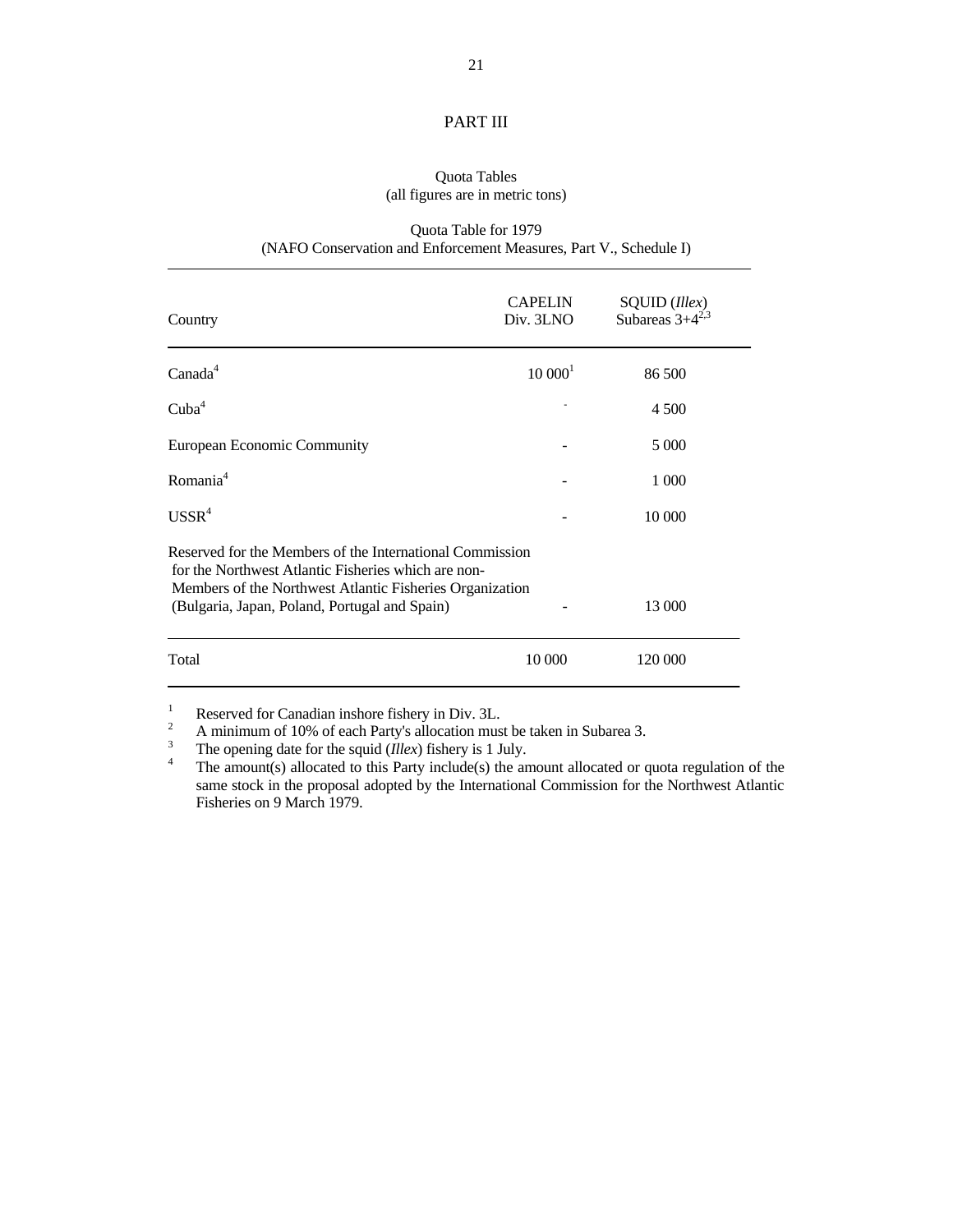|                                     | $\rm COD$ |          |                    |  |  |  |
|-------------------------------------|-----------|----------|--------------------|--|--|--|
| <b>Contracting Party</b>            | Div. 3M   | Div. 3NO | Div. 3LNO          |  |  |  |
| Bulgaria                            |           |          |                    |  |  |  |
| Canada                              | 100       | 9800     | 16000 <sup>1</sup> |  |  |  |
| Cuba                                | 480       | 850      |                    |  |  |  |
| European Economic Community         | 2 4 0 5   | 210      |                    |  |  |  |
| Faroe Islands                       | 2 9 0 0   |          |                    |  |  |  |
| German Democratic Republic          |           |          |                    |  |  |  |
| Iceland                             |           |          |                    |  |  |  |
| Japan                               |           |          |                    |  |  |  |
| Norway                              | 1 200     |          |                    |  |  |  |
| Poland                              | 500       |          |                    |  |  |  |
| Portugal                            | 3 500     | 1 1 0 0  |                    |  |  |  |
| Romania                             |           |          |                    |  |  |  |
| Union of Soviet Socialist Republics | 1 270     | 4 3 4 0  |                    |  |  |  |
| Others                              | 85        | 700      |                    |  |  |  |
| Special Reservation <sup>2</sup>    | 560       | 9 0 0 0  |                    |  |  |  |

 Quota Table for 1980 (NAFO Conservation and Enforcement Measures, Part V, Schedule I)

<sup>1</sup> Reserved for the Canadian inshore fishery in Div. 3L.<br>Reserved for Spain.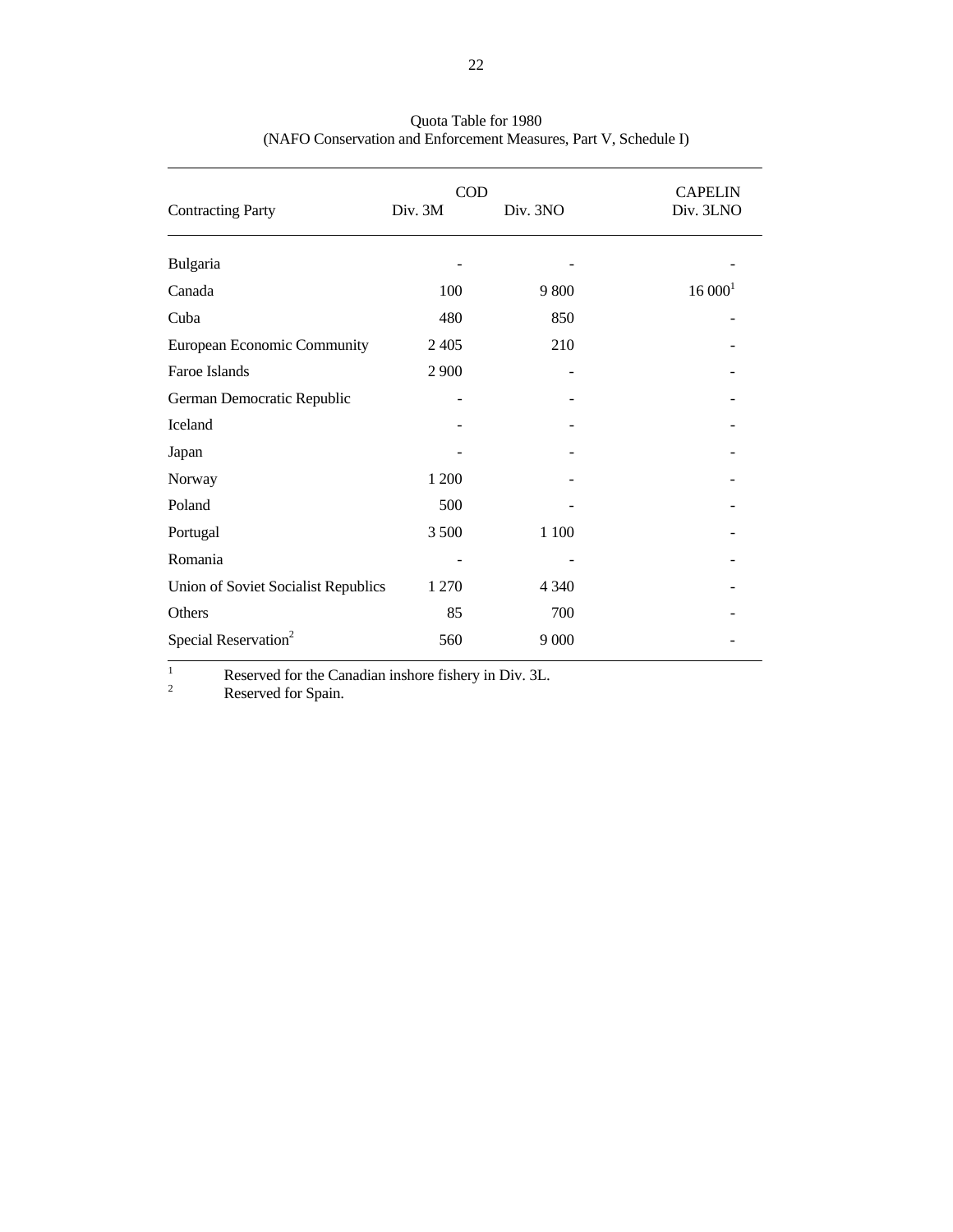| <b>Contracting Party</b>            | Squid (Illex)<br>$3 + 4^2$ | (Total Allowable Catch<br>$-150,000$ metric tons) |
|-------------------------------------|----------------------------|---------------------------------------------------|
| Bulgaria                            | 500                        |                                                   |
| Cuba                                | 2 2 5 0                    |                                                   |
| Faroe Islands                       |                            |                                                   |
| German Democratic Republic          |                            |                                                   |
| Iceland                             |                            |                                                   |
| Japan                               | 2 2 5 0                    |                                                   |
| Norway                              |                            |                                                   |
| Poland                              | $1\,000$                   |                                                   |
| Portugal                            | 500                        |                                                   |
| Romania                             | 500                        |                                                   |
| Union of Soviet Socialist Republics | 5 000                      |                                                   |
| Special Reservation <sup>3</sup>    | 2 2 5 0                    |                                                   |

## Quota Table<sup>1</sup> for 1980 (NAFO Conservation and Enforcement Measures, Part V, Schedule I)

<sup>1</sup> Any quota listed above may be increased by a transfer from any other quota listed above, or by a transfer from any "coastal state" as defined in Article I, paragraph 3 of the NAFO Convention, provided that the TAC is not exceeded. Such transfers shall be reported promptly to the

Executive Secretary.<br><sup>2</sup> The opening date for the squid (*Illex*) fishery is 1 July 1980.<br><sup>3</sup> Reserved for Spain.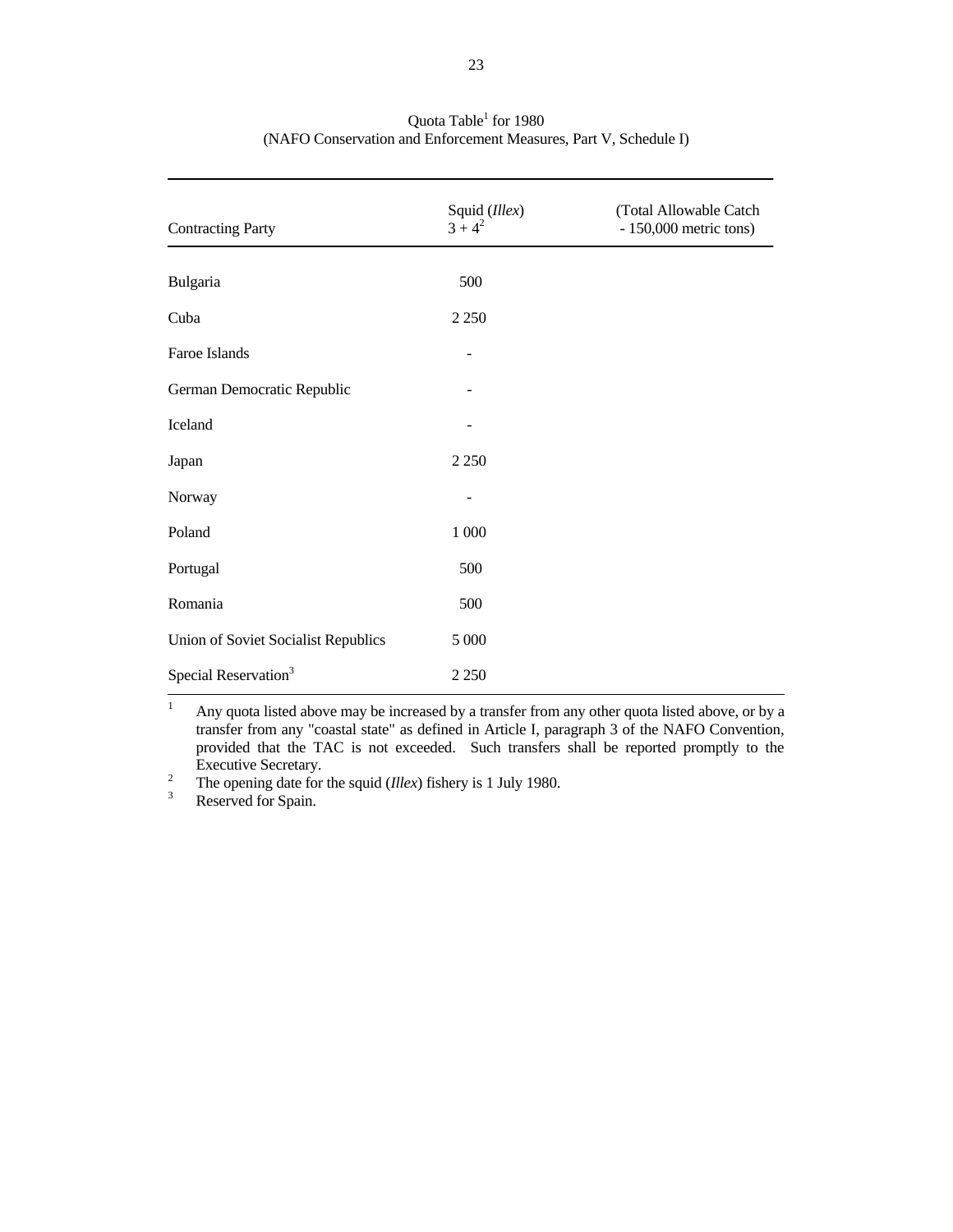| Contracting                        | Cod     | Cod      | Redfish | Redfish  | American<br>Plaice | American<br>Plaice | Yellowtail | Witch          | Capelin   | Squid<br>$($ <i>illex</i> $)$ |
|------------------------------------|---------|----------|---------|----------|--------------------|--------------------|------------|----------------|-----------|-------------------------------|
| Party                              |         |          |         |          |                    |                    |            |                |           |                               |
|                                    | Div. 3M | Div. 3NO | Div. 3M | Div. 3LN | Div. 3M            | Div. 3LNO          | Div. 3NLO  | Div. 3NO       | Div. 3LNO | Subareas<br>$3 + 4$           |
| Canada <sup>2</sup>                | 100     | N        | 5 5 0 0 | 12 900   | 250                | 46 200             | 17 500     | 4 9 0 0        | D         | D                             |
| Cuba <sup>2</sup>                  | 480     | O        | 1550    | 1 600    |                    |                    |            |                |           |                               |
| European Economic                  |         |          |         |          |                    |                    |            |                | E         | Е                             |
| Community                          | 2 4 0 5 | D        |         |          | $\blacksquare$     | 700                | 400        |                |           |                               |
| Faroe Islands                      |         |          |         |          |                    |                    |            |                | F         | F                             |
| (Denmark)                          | 1775    | R        |         |          |                    |                    |            |                |           |                               |
| German Democratic                  |         | E        |         |          |                    |                    |            |                | E         | E                             |
| Republic <sup>2</sup>              |         | C        |         | 600      |                    |                    |            |                |           |                               |
| Norway <sup>2</sup>                | 500     |          |         |          |                    |                    |            | $\blacksquare$ | R         | R                             |
| Portugal <sup>2</sup>              | 2 5 9 0 | E        | 600     | 600      | 250                |                    |            |                |           |                               |
| Union of Soviet                    |         | D        |         |          |                    |                    |            |                | R         | R                             |
| Socialist Republics <sup>2</sup>   | 1 2 7 0 |          | 10 350  | 9 2 0 0  | 1 0 0 0            |                    |            | 2 0 3 0        |           |                               |
| Others $2$                         | 100     | F        | 2 0 0 0 | 100      | 500                | 100                | 100        | 70             | E         | E                             |
|                                    |         |          |         |          |                    |                    |            |                |           |                               |
| Reserved for Members of the        |         | S        |         |          |                    |                    |            |                | D         | D                             |
| International Commission for the   |         | H        |         |          |                    |                    |            |                |           |                               |
| Northwest Atlantic Fisheries which |         | E        |         |          |                    |                    |            |                |           |                               |
| are non-Members of the Northwest   |         | R        |         |          |                    |                    |            |                |           |                               |
| Atlantic Fisheries Organization:   |         | Y        |         |          |                    |                    |            |                |           |                               |
| Poland                             | 500     |          |         |          |                    |                    |            |                |           |                               |
| Spain                              | 560     |          |         |          |                    |                    |            |                |           |                               |
| <b>TOTAL</b>                       | 10 2801 | 0        | 20 000  | 25 000   | 2 0 0 0            | 47 000             | 18 000     | 7 0 0 0        |           |                               |

#### Quota Table for 1980 (NAFO Conservation and Enforcement Measures, Part V, Schedule I)

1 Allowable catch of cod in Division 3M by Contracting Parties are for the period 1 January-30 April 1980 only.

 $^2$  The amount(s) allocated to this Party and to "Others" include(s) the amount(s) allocated for quota regulation of the same stock in the proposal adopted by the International Commission for the Northwest Atlantic Fisheries in Plenary Session on 5 June 1979.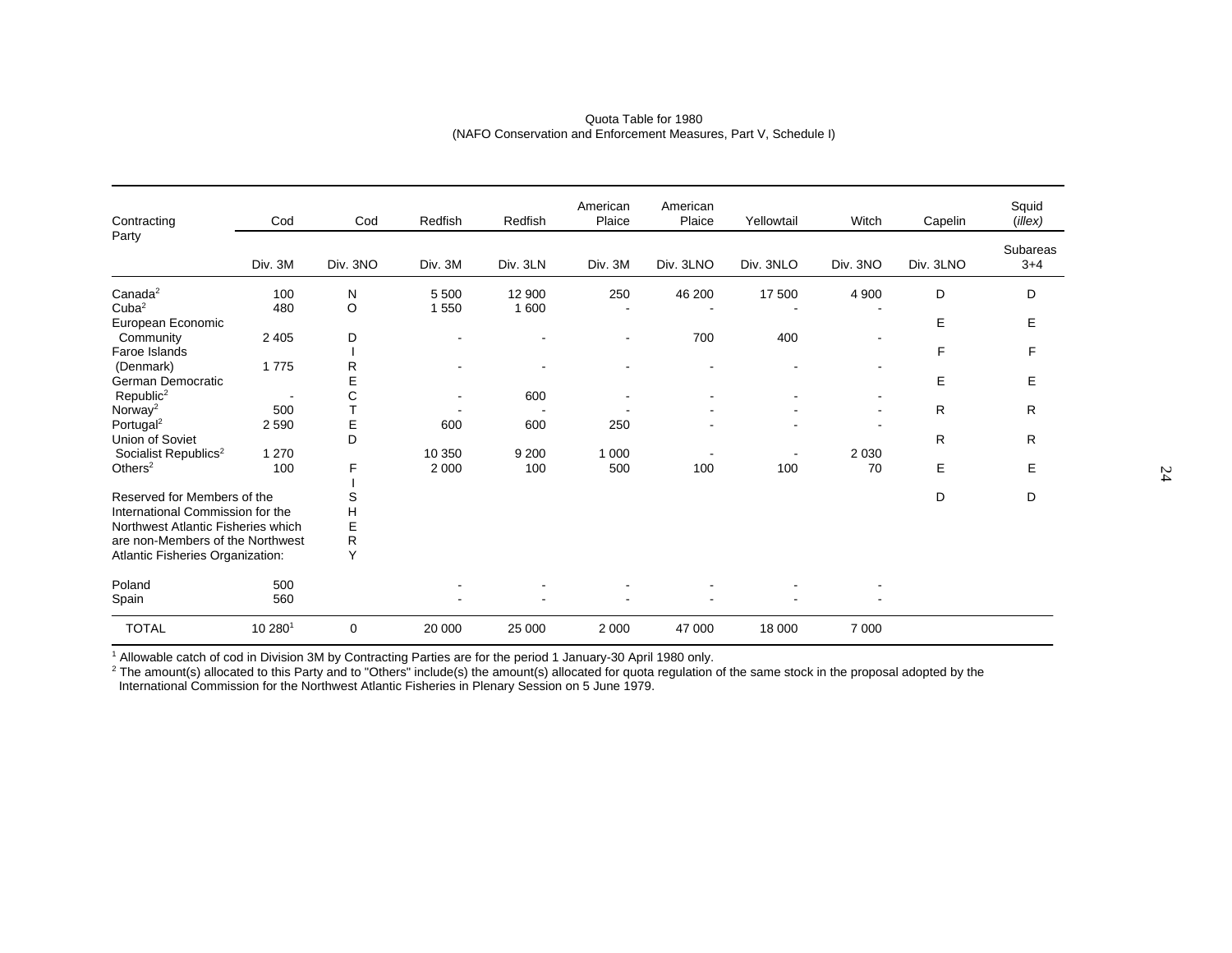| Contracting         | Cod                | Cod                 | Redfish                  | Redfish  | American<br>Plaice | American<br>Plaice | Yellowtail | Witch    | Capelin                  | Squid<br>$(illex)^{1,2}$ |
|---------------------|--------------------|---------------------|--------------------------|----------|--------------------|--------------------|------------|----------|--------------------------|--------------------------|
| Party               |                    |                     |                          |          |                    |                    |            |          |                          |                          |
|                     | Div. 3M            | Div. 3NO            | Div. 3M                  | Div. 3LN | Div. 3M            | Div. 3LNO          | Div. 3NLO  | Div. 3NO | Div. 3LNO                | Subareas<br>$3+4$        |
| <b>Bulgaria</b>     |                    | ۰                   | 300                      |          |                    |                    |            |          |                          | 500                      |
| Canada              | 100                | 9800                | 5 500                    | 8 0 0 0  | 250                | 54 200             | 20 500     | 3 0 0 0  | 30 000 <sup>4</sup>      |                          |
| Cuba                | 480                | 850                 | 1550                     | 2 2 5 0  |                    |                    |            |          |                          | 2 2 5 0                  |
| European Economic   |                    |                     |                          |          |                    |                    |            |          |                          |                          |
| Community           | 2 4 0 5            | 210                 | 1 200                    |          |                    | 700                | 400        |          |                          |                          |
| Faroe Islands       |                    |                     |                          |          |                    |                    |            |          |                          |                          |
| (Denmark)           | 2 9 0 0            | ۰                   |                          |          |                    |                    | ۰          |          |                          |                          |
| German Democratic   |                    |                     |                          |          |                    |                    |            |          |                          |                          |
| Republic            |                    |                     | $\blacksquare$           | 850      |                    |                    |            |          |                          |                          |
| Iceland             |                    | ۰                   |                          |          |                    |                    |            |          |                          |                          |
| Japan               |                    | ٠                   | 400                      |          |                    |                    |            |          |                          | 2 2 5 0                  |
| Norway              | 1 200 <sup>6</sup> | ٠                   | $\overline{\phantom{a}}$ |          | ٠                  |                    |            |          |                          |                          |
| Poland              | 500                |                     |                          |          |                    |                    |            |          | $\blacksquare$           | 000                      |
| Portugal            | 3500               | 1 100               | 600                      | 850      | 250                |                    |            |          |                          | 500                      |
| Romania             |                    | ۰                   |                          |          | ۰.                 |                    |            |          |                          | 500                      |
| Union of Soviet     |                    |                     |                          |          |                    |                    |            |          |                          |                          |
| Socialist Republics | 1 2 7 0            | 4 3 4 0             | 10 350                   | 12 900   | 1 0 0 0            |                    |            | 950<br>1 | $\blacksquare$           | 5 0 0 0                  |
| <b>Others</b>       | 50                 | 700                 | 100                      | 150      | 500                | 100                | 100        | 50       | $\overline{\phantom{a}}$ |                          |
| Special Reservation | $345^3$            | 9 000               |                          |          |                    |                    |            |          | $\blacksquare$           | 2250 <sup>3</sup>        |
| <b>TOTAL</b>        | 12750              | 26 000 <sup>5</sup> | 20 000                   | 25 000   | 2 0 0 0            | 55 000             | 21 000     | 5 0 0 0  | 30 000                   | 150 000                  |

#### Quota Table for 1981 (as amended on 26 June 1981) (NAFO Conservation and Enforcement Measures, Part V, Schedule I)

 $1$  Any quota listed for squid may be increased by a transfer from any other quota listed for squid or by a transfer from any "coastal state" as defined in Article 1, para. 3 of the NAFO Convention, provided that the TAC for squid is not exceeded. Transfers made to Contracting Parties conducting fisheries for squid in the Regulatory Area shall be reported to the Executive Secretary, and the report shall be made as promptly as possible.

2 The opening date for the squid (*Illex*) fishery is 1 July 1981.

<sup>3</sup> Reserved for Spain on the understanding that Spain will act in conformity with all NAFO conservation and enforcement regulations, and will participate in the NAFO Scientific Observer Scheme.

<sup>4</sup> Reserved for the Canadian fishery in Div. 3L.

<sup>5</sup> TAC shall not be increased until such time as the Scientific Council reports that age 3+ annual mean biomass has reached 200 000 metric tons.

<sup>6</sup> 465 tons of this allocation represent a supplementary allocation to ensure participation by two Norwegian vessels in this fishery. This supplementary allocation shall not be taken into account in allocations for future years.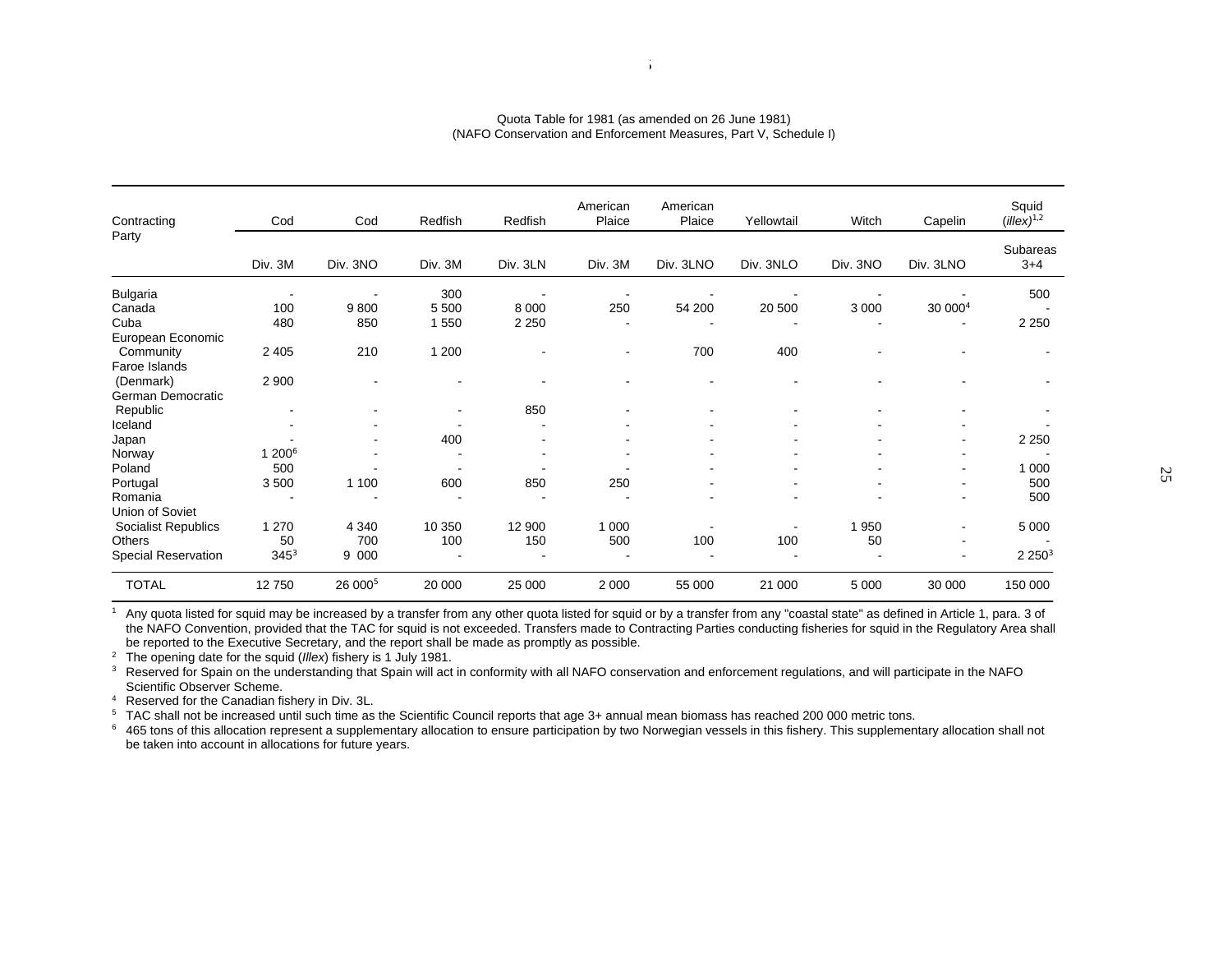| Contracting         | Cod     | Cod                 | Redfish        | Redfish  | American<br>Plaice       | American<br>Plaice       | Yellowtail | Witch    | Capelin                  | Squid<br>(illex)           |
|---------------------|---------|---------------------|----------------|----------|--------------------------|--------------------------|------------|----------|--------------------------|----------------------------|
| Party               |         |                     |                |          |                          |                          |            |          |                          | Subareas                   |
|                     | Div. 3M | Div. 3NO            | Div. 3M        | Div. 3LN | Div. 3M                  | Div. 3LNO                | Div. 3NLO  | Div. 3NO | Div. 3LNO                | $3+4$                      |
| <b>Bulgaria</b>     |         | ٠                   | 300            |          | ٠                        |                          |            |          |                          | 500                        |
| Canada              | 100     | 9800                | 5 500          | 10 000   | 250                      | 54 200                   | 22 470     | 3 0 0 0  | 30 0003                  | $\overline{\phantom{0}}^6$ |
| Cuba                | 480     | 850                 | 1 550          | 2 2 5 0  | ٠                        |                          |            |          |                          | 2 2 5 0                    |
| European Economic   |         |                     |                |          |                          |                          |            |          |                          |                            |
| Community           | 2 4 0 5 | 210                 | 1 200          |          | $\blacksquare$           | 700                      | 430        |          |                          | $-6$                       |
| Faroe Islands       |         |                     |                |          |                          |                          |            |          |                          |                            |
| (Denmark)           | 2 9 0 0 | ۰                   |                |          |                          |                          |            |          |                          |                            |
| German Democratic   |         |                     |                |          |                          |                          |            |          |                          |                            |
| Republic            | $\,$    |                     | $\blacksquare$ | 850      | $\overline{\phantom{a}}$ |                          |            |          |                          |                            |
| Iceland             |         |                     |                |          |                          |                          |            |          |                          |                            |
| Japan               |         |                     | 400            |          |                          |                          |            |          |                          | 2 2 5 0                    |
| Norway              | 1 2007  | ۰                   |                |          | ٠                        | $\overline{\phantom{a}}$ |            |          |                          |                            |
| Poland              | 500     |                     |                |          |                          |                          |            |          |                          | 1 0 0 0                    |
| Portugal            | 3500    | 1 100               | 600            | 850      | 250                      |                          |            |          |                          | 500                        |
| Romania             |         |                     |                |          |                          |                          |            | ۰        | $\overline{\phantom{a}}$ | 500                        |
| Union of Soviet     |         |                     |                |          |                          |                          |            |          |                          |                            |
| Socialist Republics | 1 2 7 0 | 4 3 4 0             | 10 350         | 10 900   | 1 0 0 0                  |                          |            | 1 9 5 0  |                          | 5 0 0 0                    |
| Others              | 50      | 700                 | 100            | 150      | 500                      | 100                      | 100        | 50       |                          |                            |
| <b>TOTAL</b>        | 12 405  | 17 000 <sup>2</sup> | 20 000         | 25 000   | 2 0 0 0                  | 55 000                   | 23 000     | 5 0 0 0  | 30 000                   | 150 0004,5                 |

#### Quota Table for 1982 (NAFO Conservation and Enforcement Measures, Part V, Schedule I)

<sup>1</sup> The TAC will not be increased beyond 12 405 mt until the Scientific Council advises that age 3+ mean biomass has reached a level approximately equal to one-half the mean age 3+ equilibrium biomass associated with fishing at  $F_{\text{max}}$  and assuming long term average recruitment levels.

<sup>2</sup> TAC shall not be increased until such time as the Scientific Council reports that age 3+ annual mean biomass has reached 200 000 metric tons.

<sup>3</sup> Reserved for the Canadian fishery in Div. 3L.

4 Any quota listed for squid may be increased by a transfer from any "coastal state" as defined in Article 1, para. 3 of the NAFO Convention, provided that the TAC for squid is not exceeded. Transfers made to Contracting Parties conducting fisheries for squid in the Regulatory Area shall be reported to the Executive Secretary, and the report shall be made as promptly as possible.

5 The opening date for the squid (*Illex*) fishery is 1 July 1982.

<sup>6</sup> The dashes which appear in the place of allocations to Canada and the EEC do not signify zero allocations. Allocations to these Contracting Parties, as yet undetermined, shall not exceed the difference between the total of allocations to other Contracting Parties and the TAC.

 $7\,$  465 tons of this allocation represent a supplementary allocation, and they shall not be taken into account in allocations for future years.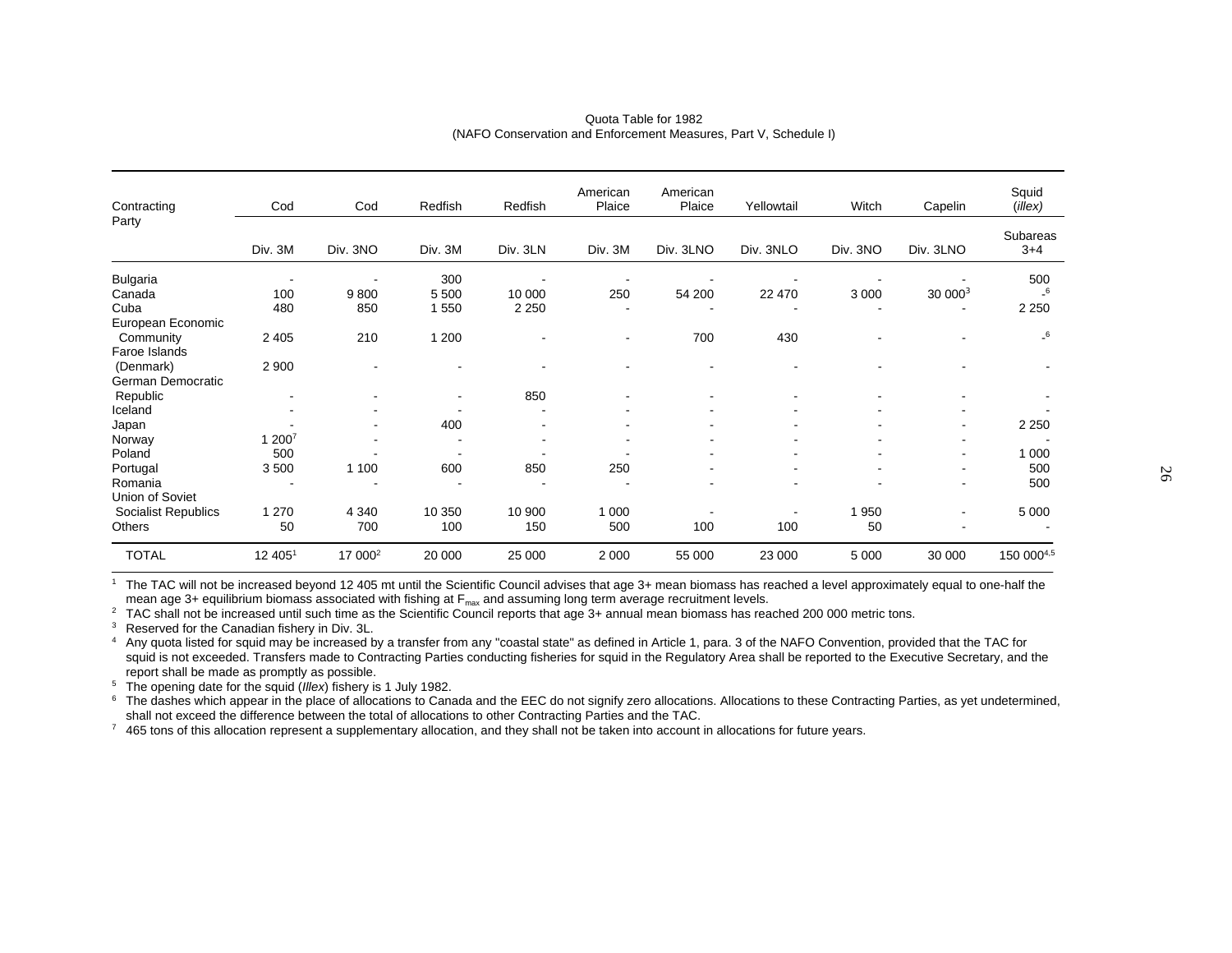| Contracting                | Cod                      | Cod                      | Redfish        | Redfish  | American<br>Plaice       | American<br>Plaice | Yellowtail | Witch          | Capelin                  | Squid<br>$($ illex $)$     |
|----------------------------|--------------------------|--------------------------|----------------|----------|--------------------------|--------------------|------------|----------------|--------------------------|----------------------------|
| Party                      |                          |                          |                |          |                          |                    |            |                |                          | Subareas                   |
|                            | Div. 3M                  | Div. 3NO                 | Div. 3M        | Div. 3LN | Div. 3M                  | Div. 3LNO          | Div. 3NLO  | Div. 3NO       | Div. 3LNO                | $3+4$                      |
| <b>Bulgaria</b>            |                          | ٠                        | 300            |          |                          |                    |            |                | $\blacksquare$           | 500                        |
| Canada                     | 100                      | 10 800                   | 2 0007         | 12 000   | 250                      | 54 200             | 18 535     | 3 0 0 0        |                          | $\overline{\phantom{0}}$ 6 |
| Cuba                       | 480                      | $850^{3}$                | 1 550          | 2 2 5 0  | $\overline{\phantom{a}}$ |                    |            |                | $\overline{\phantom{a}}$ | 2 2 5 0                    |
| European Economic          |                          |                          |                |          |                          |                    |            |                |                          |                            |
| Community                  | 2 4 0 5                  | 210                      | 1 200          |          |                          | 700                | 380        |                |                          | $\overline{\phantom{0}}^6$ |
| Faroe Islands              |                          |                          |                |          |                          |                    |            |                |                          |                            |
| (Denmark)                  | 2 9 0 0                  | $\overline{\phantom{a}}$ |                |          |                          |                    |            | ۰              |                          |                            |
| German Democratic          |                          |                          |                |          |                          |                    |            |                |                          |                            |
| Republic                   | $\overline{\phantom{a}}$ |                          | $\blacksquare$ | 850      |                          |                    |            |                |                          |                            |
| Iceland                    |                          | ۰                        |                |          |                          |                    |            |                |                          |                            |
| Japan                      |                          | ۰                        | 400            |          |                          |                    |            |                | $\overline{\phantom{a}}$ | 2 2 5 0                    |
| Norway                     | 1 200                    |                          |                |          |                          |                    |            |                |                          |                            |
| Poland                     | 500                      |                          |                |          |                          |                    |            | ٠              |                          | 1 0 0 0                    |
| Portugal                   | 3500                     | 1 100                    | 600            | 850      | 250                      |                    |            | $\blacksquare$ | $\overline{\phantom{a}}$ | 500                        |
| Romania                    |                          |                          |                |          | $\overline{\phantom{a}}$ |                    |            | ٠              |                          | 500                        |
| Union of Soviet            |                          |                          |                |          |                          |                    |            |                |                          |                            |
| <b>Socialist Republics</b> | 1 2 7 0                  | 3 3 4 0                  | 13850          | 8 9 0 0  | 1 0 0 0                  |                    |            | 1 950          |                          | 5 0 0 0                    |
| Others                     | 50                       | 700                      | 100            | 150      | 500                      | 100                | 85         | 50             |                          |                            |
| <b>TOTAL</b>               | 12 4051                  | 17 000 <sup>2</sup>      | 20 000         | 25 000   | 2 0 0 0                  | 55 000             | 19 000     | 5 0 0 0        | 0                        | 150 0004,5                 |

Quota Table for 1983 (NAFO Conservation and Enforcement Measures, Part V, Schedule I)

**<sup>1</sup>** The TAC will not be increased beyond 12 405 mt until the Scientific Council advises that age 3+ mean biomass has reached a level approximately equal to one-half the mean age 3+ equilibrium biomass associated with fishing at F<sub>max</sub> and assuming long term average recruitment levels.

<sup>2</sup> TAC shall not be increased until such time as the Scientific Council reports that age 3+ annual mean biomass has reached 200 000 metric tons.

**<sup>3</sup>** This allocation is transferred to Canada for 1983.

 **4** Any quota listed for squid may be increased by a transfer from any "coastal state" as defined in Article 1, para. 3 of the NAFO Convention, provided that the TAC for squid is not exceeded. Transfers made to Contracting Parties conducting fisheries for squid in the Regulatory Area shall be reported to the Executive Secretary, and the report shall be made as promptly as possible.

**<sup>5</sup>** The opening date for the squid (*Illex*) fishery is 1 July.

**<sup>6</sup>** The dashes which appear in the place of allocations to Canada and the EEC do not signify zero allocations. Allocations to these Contracting Parties, as yet undetermined, shall not exceed the difference between the total of allocations to other Contracting Parties and the TAC.

 $7$  Includes 850 mt transferred to Cuba for 1983.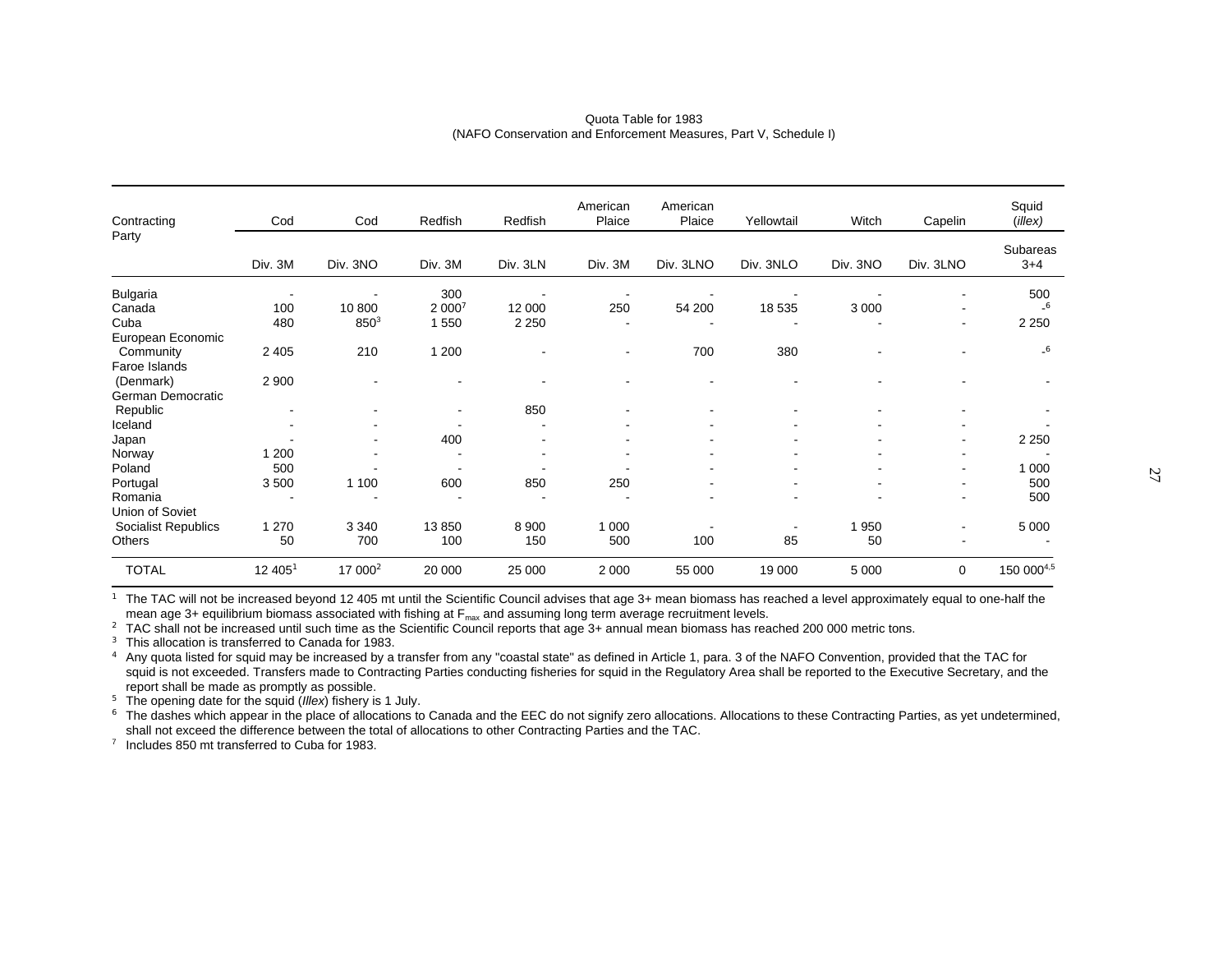| Column I                                                       | $\mathbf{H}$             | Ш        | IV                       | V        | VI                 | VII                | VIII       | IX       | X                        | XI                        |
|----------------------------------------------------------------|--------------------------|----------|--------------------------|----------|--------------------|--------------------|------------|----------|--------------------------|---------------------------|
| Contracting                                                    | Cod                      | Cod      | Redfish                  | Redfish  | American<br>Plaice | American<br>Plaice | Yellowtail | Witch    | Capelin                  | Squid<br>$($ illex $)$    |
| Party                                                          | Div. 3M                  | Div. 3NO | Div. 3M                  | Div. 3LN | Div. 3M            | Div. 3LNO          | Div. 3NLO  | Div. 3NO | Div. 3LNO                | Subareas<br>$3 + 4^{384}$ |
| 1. Bulgaria                                                    |                          |          | 300                      |          |                    |                    |            |          | $\blacksquare$           | 500                       |
| 2. Canada                                                      | 100                      | 11 650   | 700                      | 12 850   | 150                | 54 200             | 16 584     | 3 0 0 0  | $\overline{\phantom{a}}$ | N.S. <sup>6</sup>         |
| 3.<br>Cuba<br>European Economic<br>4.                          | 480                      |          | 1 5 5 0                  | 2 2 5 0  |                    | ٠                  |            |          | $\blacksquare$           | 2 2 5 0                   |
| Community                                                      | 2 4 0 5                  | 210      | 1 200                    |          |                    | 700                | 340        |          | $\blacksquare$           | N.S. <sup>6</sup>         |
| Faroe Islands (Denmark) 2 900<br>5.<br>German Democratic<br>6. |                          |          | $\overline{\phantom{a}}$ |          |                    | ٠                  |            |          |                          |                           |
| Republic                                                       |                          |          | $\overline{\phantom{a}}$ | 850      |                    |                    |            |          |                          |                           |
| Iceland<br>7.                                                  |                          |          |                          |          |                    |                    |            |          | $\overline{\phantom{a}}$ |                           |
| 8.<br>Japan                                                    |                          |          | 400                      |          |                    |                    |            |          | $\overline{\phantom{a}}$ | 2 2 5 0                   |
| 9. Norway                                                      | 1 200                    |          |                          |          |                    |                    |            |          |                          |                           |
| 10. Poland                                                     | 500                      |          |                          |          |                    |                    |            |          | $\overline{\phantom{a}}$ | 1 0 0 0                   |
| 11. Portugal                                                   | 3500                     | 1 100    | 1 900                    |          | 350                |                    |            |          | $\blacksquare$           | 500                       |
| 12. Romania                                                    | $\overline{\phantom{a}}$ |          | ۰.                       |          |                    |                    |            |          | $\overline{\phantom{a}}$ | 500                       |
| 13. Spain                                                      | 560                      | 9 0 0 0  |                          |          |                    |                    |            |          |                          | 2 2 5 0                   |
| <b>14. USSR</b>                                                | 1 2 7 0                  | 3 3 4 0  | 13850                    | 8 9 0 0  | 1 0 0 0            |                    |            | 1950     |                          | 5 0 0 0                   |
| 15. Others                                                     | 50                       | 700      | 100                      | 150      | 500                | 100                | 76         | 50       |                          |                           |
| 16. Special Reservation <sup>2</sup>                           |                          |          |                          |          |                    |                    |            |          |                          |                           |
| 17. Total Allowable                                            |                          |          |                          |          |                    |                    |            |          |                          |                           |
| Catch                                                          | 12 965 <sup>5</sup>      | 26 0007  | 20 000                   | 25 000   | 2 0 0 0            | 55 000             | 17 000     | 5 0 0 0  | 0                        | 150 000                   |

#### Quota Table**<sup>1</sup>** for 1984**5&7**  (NAFO Conservation and Enforcement Measures, Part V, Schedule I)

**1** Quotas are in metric tons.

**<sup>2</sup>** There are no Special Reservations for 1984.

**<sup>3</sup>** The opening date for the squid (*Illex*) fishery is 1 July.

**4** Any quota listed for squid may be increased by a transfer from any "coastal state" as defined in Article 1, para. 3 of the NAFO Convention, provided that the TAC for squid is not exceeded. Transfers made to Contracting Parties conducting fisheries for squid in the Regulatory Area shall be reported to the Executive Secretary, and the report shall be made as promptly as possible.

<sup>5</sup> The TAC will not be increased beyond 12 965 mt until the Scientific Council advises that age 3+ mean biomass has reached a level approximately equal to one-half the mean age 3+ equilibrium biomass associated with fishing at  $F_{\text{max}}$  and assuming long term average recruitment levels.

<sup>6</sup> Not Specified because the allocations to these Contracting Parties are as yet undetermined, although their sum shall not exceed the difference between the total of allocations to other Contracting Parties and the TAC.

**<sup>7</sup>** TAC shall not be increased until such time as the Scientific Council reports that age 3+ annual mean biomass has reached 200 000 metric tons.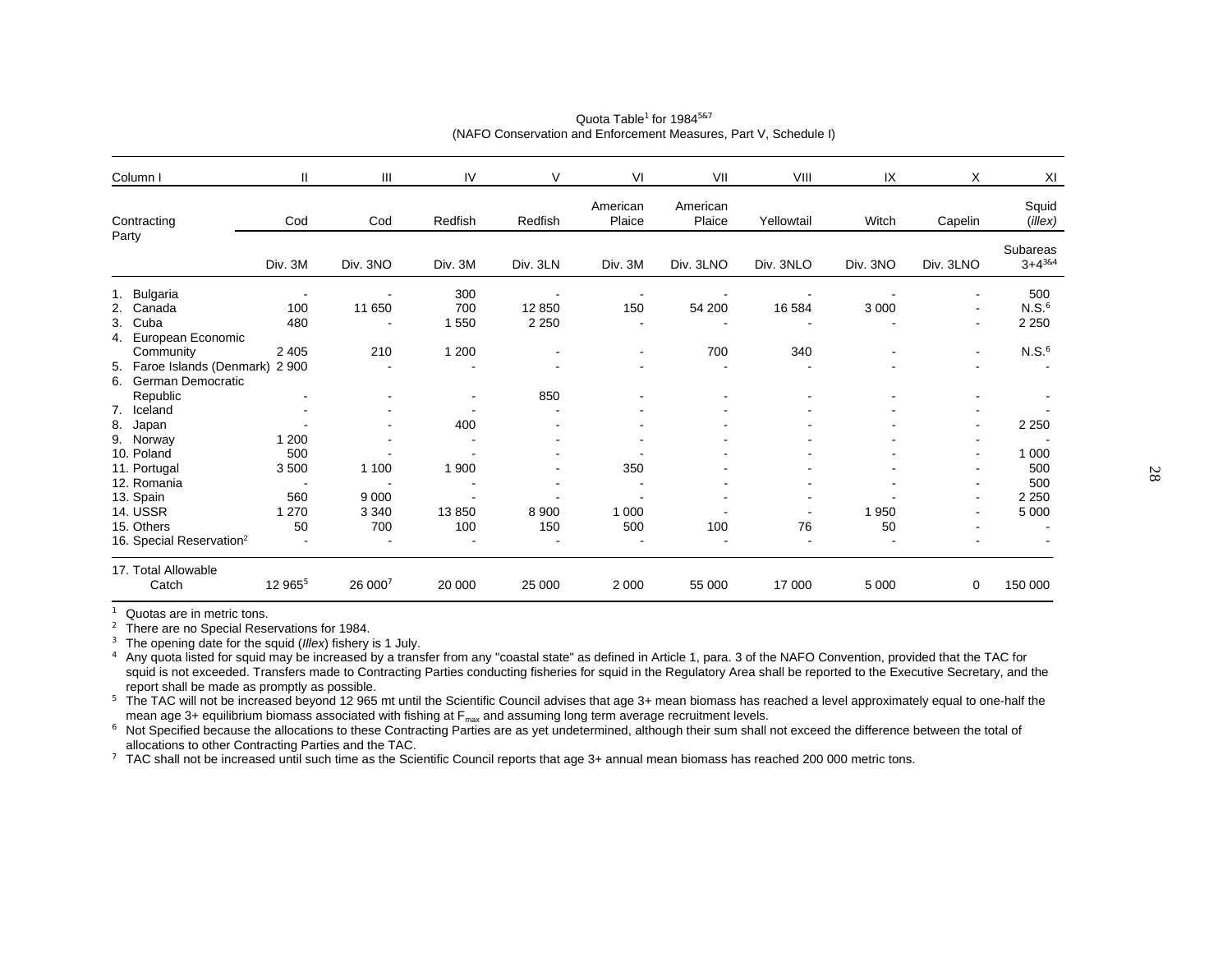| Column I                             | Ш                        | Ш        | IV                       | V        | VI                 | VII                | VIII       | IX       | Χ                            | XI                      |
|--------------------------------------|--------------------------|----------|--------------------------|----------|--------------------|--------------------|------------|----------|------------------------------|-------------------------|
| Contracting                          | Cod                      | Cod      | Redfish                  | Redfish  | American<br>Plaice | American<br>Plaice | Yellowtail | Witch    | Capelin                      | Squid<br>$($ illex $)$  |
| Party                                | Div. 3M                  | Div. 3NO | Div. 3M                  | Div. 3LN | Div. 3M            | Div. 3LNO          | Div. 3NLO  | Div. 3NO | Div. 3LNO                    | Subareas<br>$3+4^{384}$ |
| 1. Bulgaria                          | $\overline{\phantom{a}}$ |          | 300                      |          |                    |                    |            |          | $\qquad \qquad \blacksquare$ | 500                     |
| 2. Canada                            | 100                      | 15 955   | 500                      | 10 650   | 150                | 48 290             | 14 630     | 3 0 0 0  | $\blacksquare$               | N.S. <sup>6</sup>       |
| 3.<br>Cuba                           | 480                      |          | 1750                     | 2 4 5 0  |                    |                    |            |          | ۰                            | 2 2 5 0                 |
| European Economic<br>4.              |                          |          |                          |          |                    |                    |            |          |                              |                         |
| Community                            | 2 4 0 5                  | 250      | 1 200                    |          |                    | 625                | 300        |          | $\blacksquare$               | N.S. <sup>6</sup>       |
| Faroe Islands (Denmark) 2 900<br>5.  |                          |          |                          |          |                    |                    |            |          |                              |                         |
| 6. German Democratic                 |                          |          |                          |          |                    |                    |            |          |                              |                         |
| Republic                             |                          |          | $\overline{\phantom{a}}$ | 850      |                    |                    |            |          |                              |                         |
| 7. Iceland                           |                          |          |                          |          |                    |                    |            |          |                              |                         |
| 8.<br>Japan                          |                          |          | 400                      |          |                    |                    |            |          |                              | 2 2 5 0                 |
| 9. Norway                            | 1 200                    |          |                          |          |                    |                    |            |          |                              |                         |
| 10. Poland                           | 500                      |          |                          |          |                    |                    |            |          |                              | 1 0 0 0                 |
| 11. Portugal                         | 3500                     | 1 3 1 5  | 1 900                    |          | 350                |                    |            |          |                              | 500                     |
| 12. Romania                          | $\blacksquare$           |          |                          |          |                    |                    |            |          | ۰                            | 500                     |
| 13. Spain                            | 560                      | 10780    |                          |          |                    |                    |            |          |                              | 2 2 5 0                 |
| <b>14. USSR</b>                      | 1 2 7 0                  | 4 0 0 0  | 13850                    | 10 900   | 1 0 0 0            |                    |            | 1950     |                              | 5 0 0 0                 |
| 15. Others                           | 50                       | 700      | 100                      | 150      | 500                | 85                 | 70         | 50       |                              |                         |
| 16. Special Reservation <sup>2</sup> |                          |          |                          |          |                    |                    |            |          |                              |                         |
| 17. Total Allowable                  |                          |          |                          |          |                    |                    |            |          |                              |                         |
| Catch                                | 12 965 <sup>5</sup>      | 33 000   | 20 000                   | 25 000   | 2 0 0 0            | 49 000             | 15 000     | 5 0 0 0  | 0                            | 150 000                 |

#### Quota Table**<sup>1</sup>** for 1985(NAFO Conservation and Enforcement Measures, Part V, Schedule I)

 $\overline{2}$ 

**1** Quotas are in metric tons.

<sup>2</sup> There are no Special Reservations for 1985.

**<sup>3</sup>** The opening date for the squid (*Illex*) fishery is 1 July.

**4** Any quota listed for squid may be increased by a transfer from any "coastal state" as defined in Article 1, para. 3 of the NAFO Convention, provided that the TAC for squid is not exceeded. Transfers made to Contracting Parties conducting fisheries for squid in the Regulatory Area shall be reported to the Executive Secretary, and the report shall be made as promptly as possible.

<sup>5</sup> The TAC will not be increased beyond 12 965 mt until the Scientific Council advises that age 3+ mean biomass has reached a level approximately equal to one-half the mean age 3+ equilibrium biomass associated with fishing at F<sub>max</sub> and assuming long term average recruitment levels.

<sup>6</sup> Not Specified because the allocations to these Contracting Parties are as yet undetermined, although their sum shall not exceed the difference between the total of allocations to other Contracting Parties and the TAC.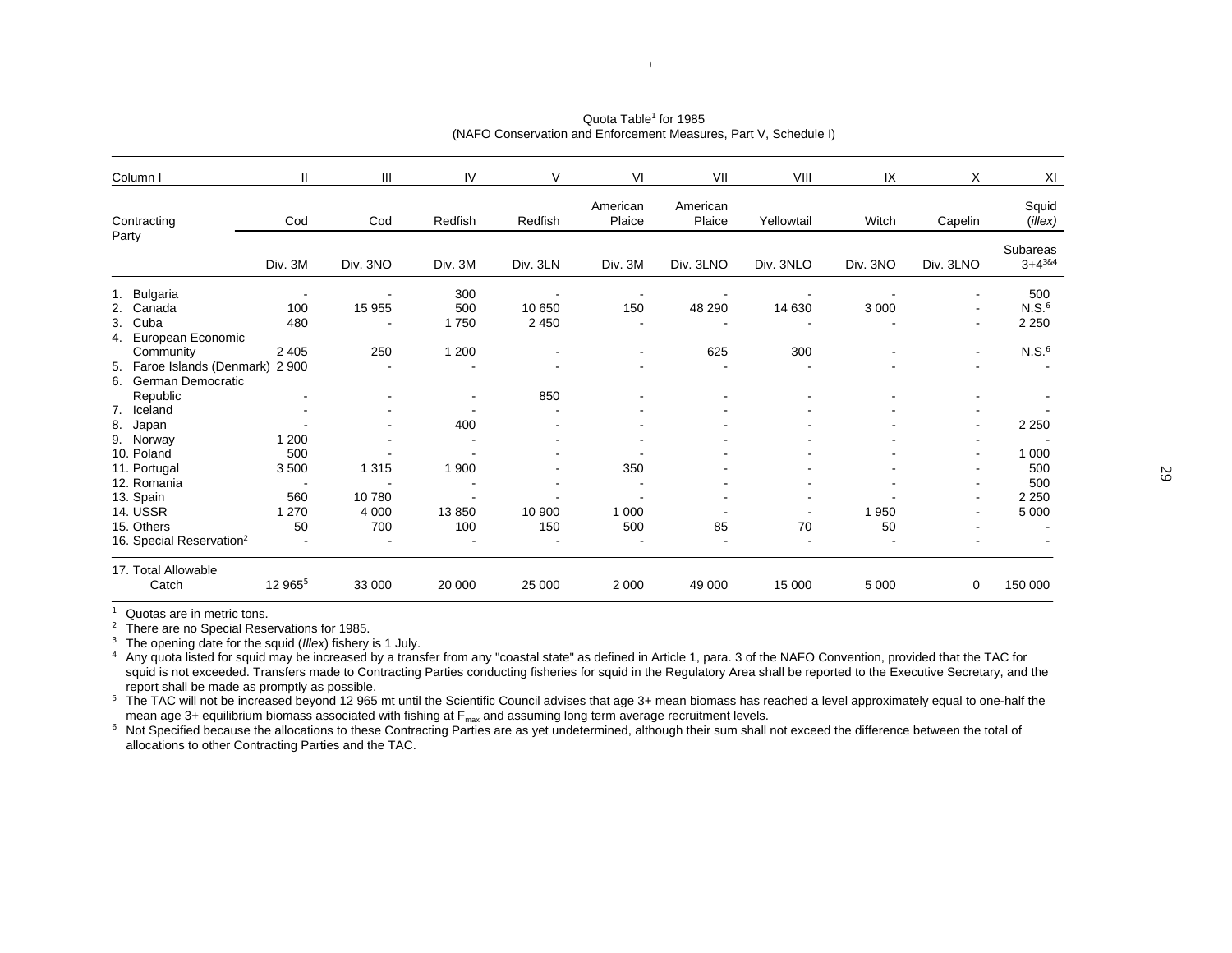| Column I                                                    | Ш                               | $\mathbf{III}$ | IV                       | V             | VI                 | VII                | VIII       | IX         | X                        | XI                        |
|-------------------------------------------------------------|---------------------------------|----------------|--------------------------|---------------|--------------------|--------------------|------------|------------|--------------------------|---------------------------|
| Contracting                                                 | Cod                             | Cod            | Redfish                  | Redfish       | American<br>Plaice | American<br>Plaice | Yellowtail | Witch      | Capelin                  | Squid<br>$($ illex $)$    |
| Party                                                       | Div. 3M                         | Div. 3NO       | Div. 3M                  | Div. 3LN      | Div. 3M            | Div. 3LNO          | Div. 3NLO  | Div. 3NO   | Div. 3LNO                | Subareas<br>$3 + 4^{384}$ |
| 1. Bulgaria<br>2. Canada                                    | 100                             |                | 300<br>500               | 10 650        | 150                | 54 200             | 14 630     | 3 0 0 0    |                          | 500<br>N.S. <sup>6</sup>  |
| 3.<br>Cuba<br>European Economic<br>4.                       | 480                             | 15 955         | 1750                     | 2 4 5 0       |                    |                    |            |            | $\blacksquare$           | 2 2 5 0                   |
| Community<br>Faroe Islands (Denmark) 2 900<br>5.            | 2 4 0 5                         | 250            | 1 200                    |               |                    | 700                | 300        |            | $\blacksquare$           | N.S. <sup>6</sup>         |
| German Democratic<br>6.<br>Republic                         |                                 |                | $\overline{\phantom{a}}$ | 850           |                    |                    |            |            |                          |                           |
| Iceland<br>7.<br>8.<br>Japan<br>9. Norway                   | 1 200                           |                | 400                      |               |                    |                    |            |            | $\overline{\phantom{a}}$ | 2 2 5 0                   |
| 10. Poland<br>11. Portugal                                  | 500<br>3 5 0 0                  | 1 3 1 5        | 1 900                    |               | 350                |                    |            |            |                          | 1 0 0 0<br>500            |
| 12. Romania<br>13. Spain                                    | $\overline{\phantom{a}}$<br>560 | 10780          |                          |               |                    |                    |            |            |                          | 500<br>2 2 5 0            |
| <b>14. USSR</b><br>15. Others                               | 1 2 7 0<br>50                   | 4 0 0 0<br>700 | 13850<br>100             | 10 900<br>150 | 1 0 0 0<br>500     | 100                | 70         | 1950<br>50 |                          | 5 0 0 0                   |
| 16. Special Reservation <sup>2</sup><br>17. Total Allowable |                                 |                |                          |               |                    |                    |            |            |                          |                           |
| Catch                                                       | 12 965 <sup>5</sup>             | 33 000         | 20 000                   | 25 000        | 2 0 0 0            | 55 000             | 15 000     | 5 0 0 0    | 0                        | 150 0007                  |

#### Quota Table**<sup>1</sup>** for 1986(NAFO Conservation and Enforcement Measures, Part V, Schedule I)

**1** Quotas are in metric tons.

<sup>2</sup> There are no Special Reservations for 1986.

**<sup>3</sup>** The opening date for the squid (*Illex*) fishery is 1 July.

**4** Any quota listed for squid may be increased by a transfer from any "coastal state" as defined in Article 1, para. 3 of the NAFO Convention, provided that the TAC for squid is not exceeded. Transfers made to Contracting Parties conducting fisheries for squid in the Regulatory Area shall be reported to the Executive Secretary, and the report shall be made as promptly as possible.

**<sup>5</sup>** The TAC for Cod in Div. 3M will not be increased beyond 12 965 mt until the Scientific Council advises that age 3+ mean biomass has reached a level approximately equal to one -half the mean age 3+ equilibrium biomass associated with fishing at F<sub>max</sub> and assuming long term average recruitment levels.

<sup>6</sup> Not Specified because the allocations to these Contracting Parties are as yet undetermined, although their sum shall not exceed the difference between the total of allocations to other Contracting Parties and the TAC.

**<sup>7</sup>** Reference will be made to Scientific Council for 1987 re: distribution of squid stocks in Canadian jurisdiction and the NAFO Regulatory Area.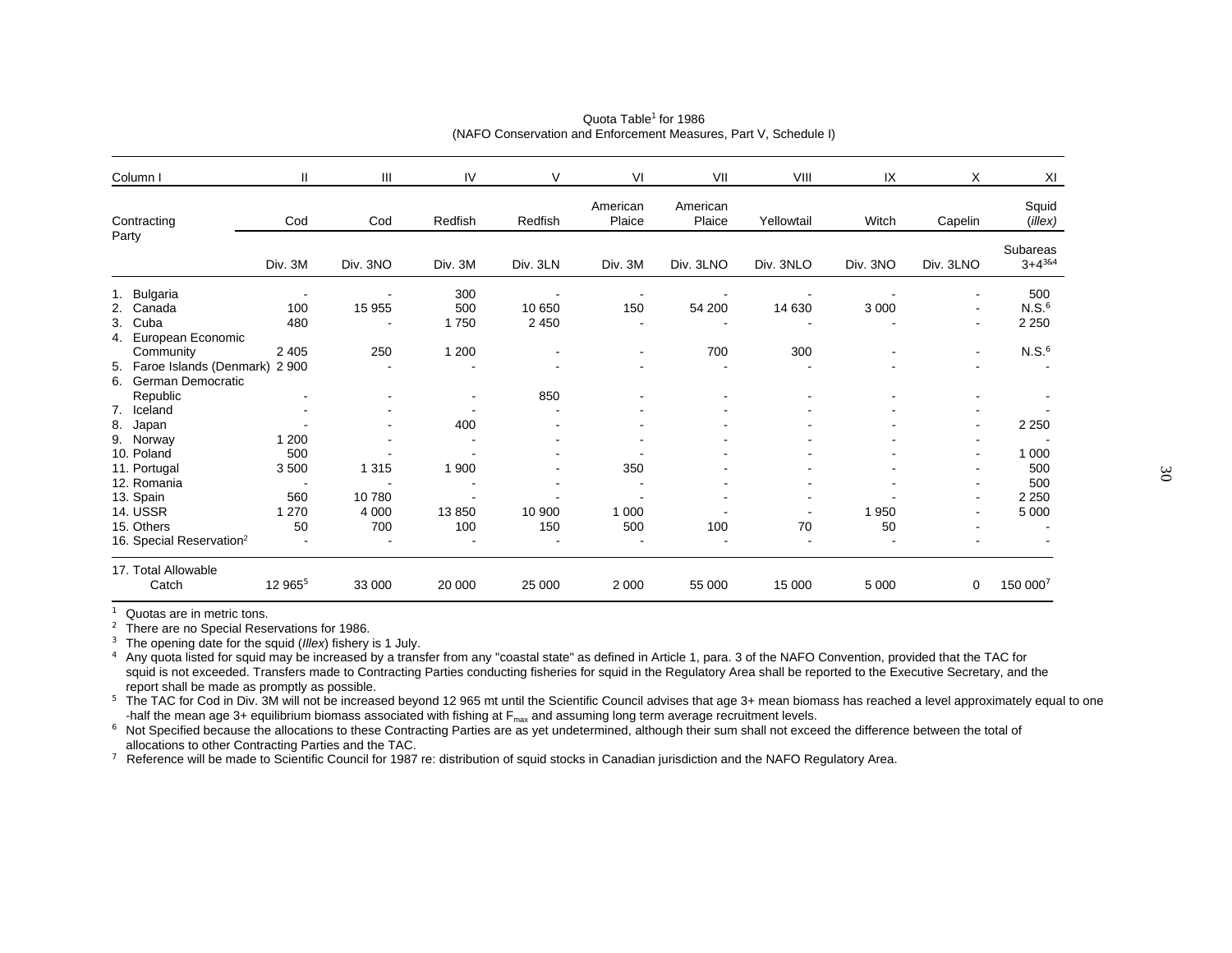| Column I                                                       | Ш                                | $\mathbf{III}$   | IV                       | V        | VI                 | VII                | VIII       | IX             | X                     | XI                           |
|----------------------------------------------------------------|----------------------------------|------------------|--------------------------|----------|--------------------|--------------------|------------|----------------|-----------------------|------------------------------|
| Contracting                                                    | Cod                              | Cod              | Redfish                  | Redfish  | American<br>Plaice | American<br>Plaice | Yellowtail | Witch          | Capelin               | Squid<br>$($ illex $)$       |
| Party                                                          | Div. 3M                          | Div. 3NO         | Div. 3M                  | Div. 3LN | Div. 3M            | Div. 3LNO          | Div. 3NLO  | Div. 3NO       | Div. 3LNO             | Subareas<br>$3 + 4^{384}$    |
| 1. Bulgaria<br>2. Canada                                       | $\overline{\phantom{a}}$<br>100  | 15 955           | 300<br>500               | 10 650   | 150                | 47 300             | 14 630     | 3 0 0 0        | 400                   | 500<br>N.S. <sup>6</sup>     |
| 3.<br>Cuba<br>European Economic<br>4.<br>Community             | 480<br>2 4 0 5                   | 250              | 1750<br>1 200            | 2 4 5 0  |                    | 610                | 300        | $\blacksquare$ | 250<br>250            | 2 2 5 0<br>N.S. <sup>6</sup> |
| Faroe Islands (Denmark) 2 900<br>5.<br>German Democratic<br>6. |                                  |                  |                          |          |                    |                    |            |                |                       |                              |
| Republic<br>Iceland<br>7.                                      |                                  |                  | $\overline{\phantom{a}}$ | 850      |                    |                    |            |                |                       |                              |
| 8.<br>Japan<br>9. Norway<br>10. Poland                         | 1 200<br>500                     |                  | 400                      |          |                    |                    |            |                | 800<br>3 0 0 0<br>300 | 2 2 5 0<br>1 0 0 0           |
| 11. Portugal<br>12. Romania                                    | 3500<br>$\overline{\phantom{a}}$ | 1 3 1 5          | 1 900                    |          | 350                |                    |            |                | $\blacksquare$        | 500<br>500                   |
| 13. Spain<br><b>14. USSR</b>                                   | 560<br>1 2 7 0                   | 10780<br>4 0 0 0 | 13850                    | 10 900   | 1 0 0 0            |                    |            | 1950           | 5 0 0 0               | 2 2 5 0<br>5 0 0 0           |
| 15. Others<br>16. Special Reservation <sup>2</sup>             | 50                               | 700              | 100                      | 150      | 500                | 90                 | 70         | 50             | 0                     |                              |
| 17. Total Allowable<br>Catch                                   | 12 965 <sup>5</sup>              | 33 000           | 20 000                   | 25 000   | 2 0 0 0            | 48 000             | 15 000     | 5 0 0 0        | 10 000                | 150 0007                     |

#### Quota Table**<sup>1</sup>** for 1987(NAFO Conservation and Enforcement Measures, Part V, Schedule I)

**1** Quotas are in metric tons.

**<sup>2</sup>** There are no Special Reservations for 1987.

**<sup>3</sup>** The opening date for the squid (*Illex*) fishery is 1 July.

**4** Any quota listed for squid may be increased by a transfer from any "coastal state" as defined in Article 1, para. 3 of the NAFO Convention, provided that the TAC for squid is not exceeded. Transfers made to Contracting Parties conducting fisheries for squid in the Regulatory Area shall be reported to the Executive Secretary, and the report shall be made as promptly as possible.

**<sup>5</sup>** The TAC for Cod in Div. 3M will not be increased beyond 12 965 mt until the Scientific Council advises that age 3+ mean biomass has reached a level approximately equal to one -half the mean age 3+ equilibrium biomass associated with fishing at F<sub>max</sub> and assuming long term average recruitment levels.

<sup>6</sup> Not Specified because the allocations to these Contracting Parties are as yet undetermined, although their sum shall not exceed the difference between the total of allocations to other Contracting Parties and the TAC.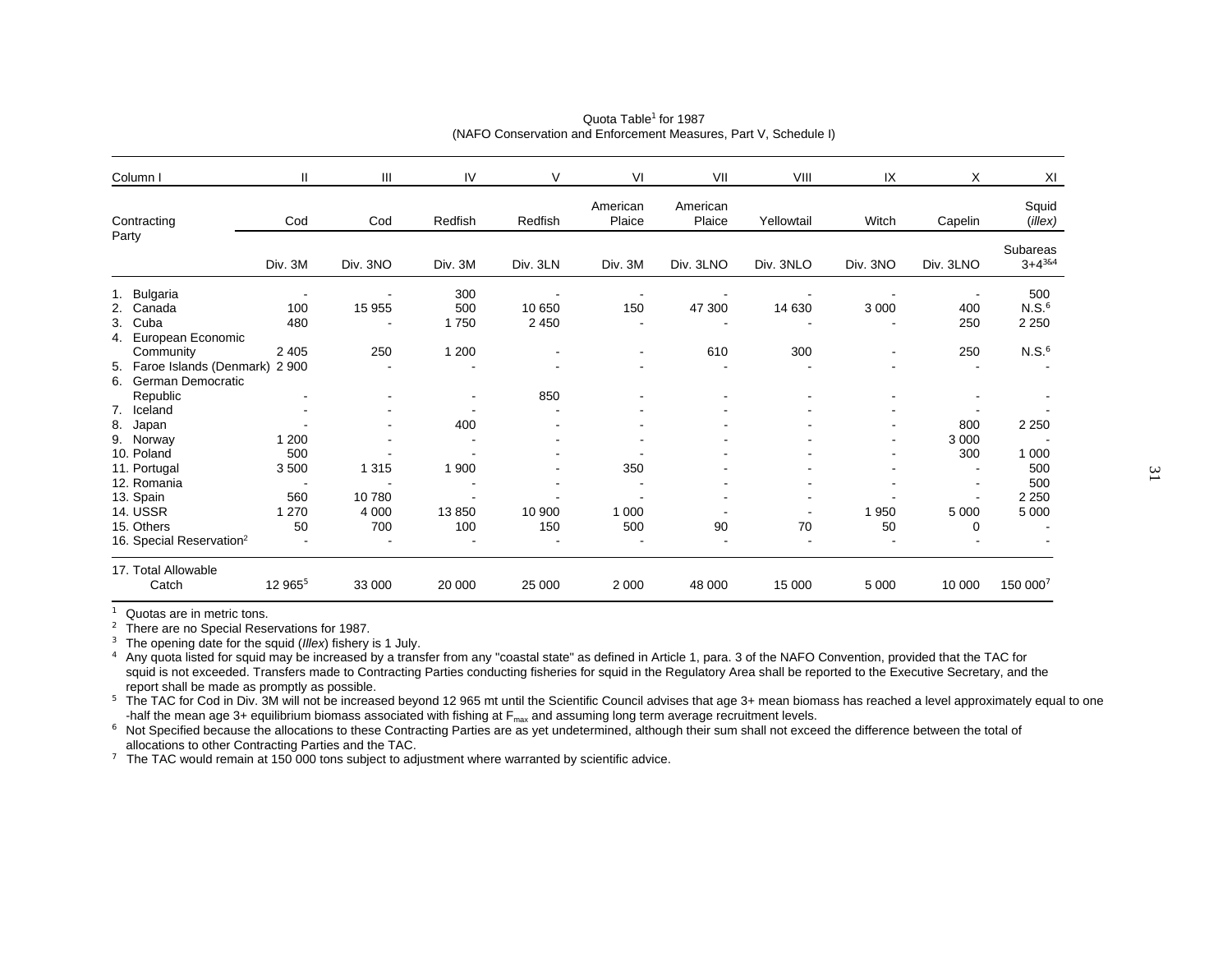| Column I                                                        | $\mathbf{H}$                               | Ш        | IV                       | V                             | VI                 | VII                | VIII       | IX                               | X                | XI                                  |
|-----------------------------------------------------------------|--------------------------------------------|----------|--------------------------|-------------------------------|--------------------|--------------------|------------|----------------------------------|------------------|-------------------------------------|
| Contracting                                                     | Cod                                        | Cod      | Redfish                  | Redfish                       | American<br>Plaice | American<br>Plaice | Yellowtail | Witch                            | Capelin          | Squid<br>$($ illex $)$              |
| Party                                                           | Div. 3M                                    | Div. 3NO | Div. 3M                  | Div. 3LN                      | Div. 3M            | Div. 3LNO          | Div. 3NLO  | Div. 3NO                         | Div. 3LNO        | Subareas<br>$3+4^{384}$             |
| 1. Bulgaria<br>2. Canada<br>Cuba<br>3.                          | $\blacksquare$<br>٠                        | 19 070   | 300<br>500<br>1750       | 10 650<br>2 4 5 0             | ٠<br>150           | 39 415             | 14 630     | 3 0 0 0                          | 400<br>375       | 500<br>N.S. <sup>5</sup><br>2 2 5 0 |
| 4. European Economic<br>Community<br>5. Faroe Islands (Denmark) | ۰<br>$\overline{a}$                        | 14 750   | 1 200                    | ۰<br>$\overline{\phantom{a}}$ | 350                | 510                | 300        | $\overline{\phantom{a}}$         | 375              | N.S. <sup>5</sup>                   |
| German Democratic<br>6.<br>Republic<br>7. Iceland               | ۰                                          |          | $\overline{\phantom{a}}$ | 850                           |                    |                    | ۰          |                                  |                  |                                     |
| 8.<br>Japan<br>9. Norway                                        |                                            |          | 400                      |                               |                    |                    |            | $\blacksquare$<br>$\blacksquare$ | 1 4 0 0<br>4 500 | 2 2 5 0                             |
| 10. Poland<br>11. Romania<br><b>12. USSR</b>                    | ٠                                          | 4780     | 13850                    | 10 900                        | 000<br>1           |                    |            | 1950                             | 450<br>7 500     | 1 0 0 0<br>500<br>5 0 0 0           |
| 13. Others<br>14. Special Reservation <sup>2</sup>              | $\overline{\phantom{a}}$<br>$\blacksquare$ | 1 400    | 100                      | 150                           | 500                | 75                 | 70         | 50                               | 0                | 5 0 0 0                             |
| 15. Total Allowable<br>Catch                                    | 0                                          | 40 000   | 20 000                   | 25 000                        | 2 0 0 0            | 40 000             | 15 000     | 5 0 0 0                          | 15 000           | 150 000 <sup>6</sup>                |

Quota Table**<sup>1</sup>** for 1988(NAFO Conservation and Enforcement Measures, Part V, Schedule I)

**1** Quotas are in metric tons.

**<sup>2</sup>** There are no Special Reservations for 1988.

<sup>3</sup> The opening date for the squid (*Illex*) fishery is 1 July.<br><sup>4</sup> Any quota listed for squid may be increased by a transfer from any "coastal state" as defined in Article 1, para. 3 of the NAFO Convention, provided that squid is not exceeded. Transfers made to Contracting Parties conducting fisheries for squid in the Regulatory Area shall be reported to the Executive Secretary, and the report shall be made as promptly as possible.

**<sup>5</sup>** Not Specified because the allocations to these Contracting Parties are as yet undetermined, although their sum shall not exceed the difference between the total of allocations to other Contracting Parties and the TAC.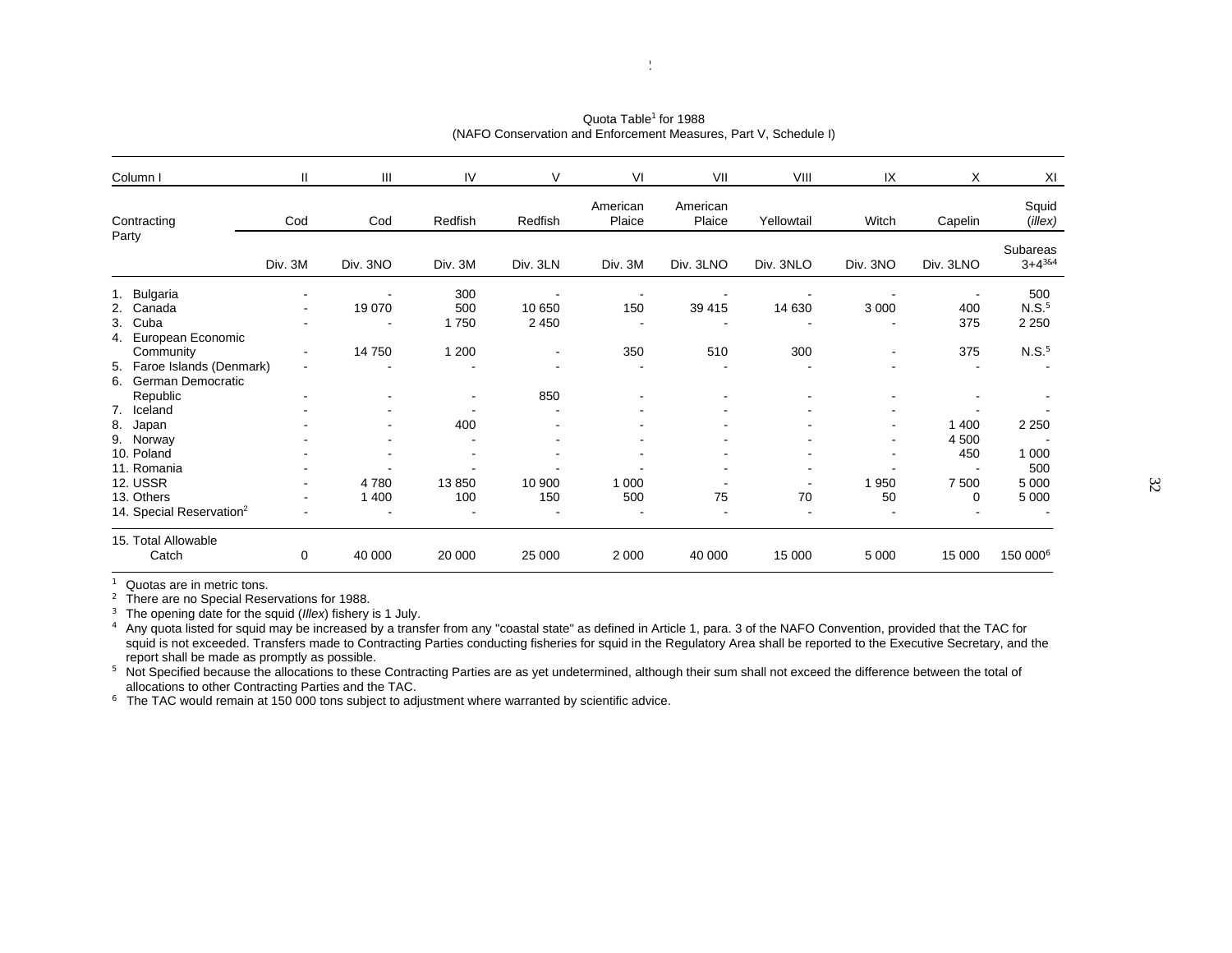| Column I                                           | $\mathbf{H}$             | Ш        | IV                       | V        | VI                 | VII                      | VIII       | IX                       | X              | XI                      |
|----------------------------------------------------|--------------------------|----------|--------------------------|----------|--------------------|--------------------------|------------|--------------------------|----------------|-------------------------|
| Contracting                                        | Cod                      | Cod      | Redfish                  | Redfish  | American<br>Plaice | American<br>Plaice       | Yellowtail | Witch                    | Capelin        | Squid<br>$($ illex $)$  |
| Party                                              | Div. 3M                  | Div. 3NO | Div. 3M                  | Div. 3LN | Div. 3M            | Div. 3LNO                | Div. 3NLO  | Div. 3NO                 | Div. 3LNO      | Subareas<br>$3+4^{384}$ |
| 1. Bulgaria                                        | $\blacksquare$           |          | 300                      |          | ٠                  |                          |            |                          |                | 500                     |
| 2. Canada                                          | ٠                        | 11 920   | 500                      | 10 650   | 150                | 29 860                   | 4875       | 3 0 0 0                  | 748            | N.S. <sup>5</sup>       |
| Cuba<br>3.<br>Denmark (in respect of<br>4.         |                          |          | 1750                     | 2 4 5 0  |                    |                          |            |                          | 700            | 2 2 5 0                 |
| Faroe Islands & Greenland)<br>5. European Economic | $\overline{\phantom{a}}$ |          |                          |          |                    |                          |            |                          |                |                         |
| Community<br>German Democratic<br>6.               | ۰                        | 9 2 2 0  | 3 100                    | ۰        | 350                | 385                      | 100        |                          | 700            | N.S. <sup>5</sup>       |
| Republic                                           |                          |          | $\overline{\phantom{a}}$ | 850      |                    |                          |            |                          |                |                         |
| 7. Iceland                                         |                          |          |                          |          |                    |                          |            |                          |                |                         |
| 8. Japan                                           |                          |          | 400                      |          |                    |                          |            | $\overline{\phantom{a}}$ | 2612           | 2 2 5 0                 |
| 9. Norway                                          |                          |          |                          | ٠        |                    |                          |            |                          | 8 4 0 0        |                         |
| 10. Poland                                         |                          |          |                          |          |                    | $\overline{\phantom{a}}$ |            |                          | 840            | 1 0 0 0                 |
| <b>11. USSR</b>                                    | ۰                        | 2985     | 13850                    | 10 900   | 000<br>1           |                          |            | 1950                     | 14 000         | 5 0 0 0                 |
| 12. Others                                         | $\overline{\phantom{a}}$ | 875      | 100                      | 150      | 500                | 55                       | 25         | 50                       | $\blacksquare$ | 5 0 0 0                 |
| 13. Special Reservation <sup>2</sup>               | $\blacksquare$           |          |                          |          |                    |                          |            |                          |                |                         |
| 14. Total Allowable<br>Catch                       | 0                        | 25 000   | 20 000                   | 25 000   | 2 0 0 0            | 30 300                   | 5 0 0 0    | 5 0 0 0                  | 28 000         | 150 000 <sup>6</sup>    |

Quota Table**<sup>1</sup>** for 1989(NAFO Conservation and Enforcement Measures, Part V, Schedule I)

**1** Quotas are in metric tons.

**<sup>2</sup>** There are no Special Reservations for 1989.

<sup>3</sup> The opening date for the squid (*Illex*) fishery is 1 July.<br><sup>4</sup> Any quota listed for squid may be increased by a transfer from any "coastal state" as defined in Article 1, para. 3 of the NAFO Convention, provided that squid is not exceeded. Transfers made to Contracting Parties conducting fisheries for squid in the Regulatory Area shall be reported to the Executive Secretary, and the report shall be made as promptly as possible.

**<sup>5</sup>** Not Specified because the allocations to these Contracting Parties are as yet undetermined, although their sum shall not exceed the difference between the total of allocations to other Contracting Parties and the TAC.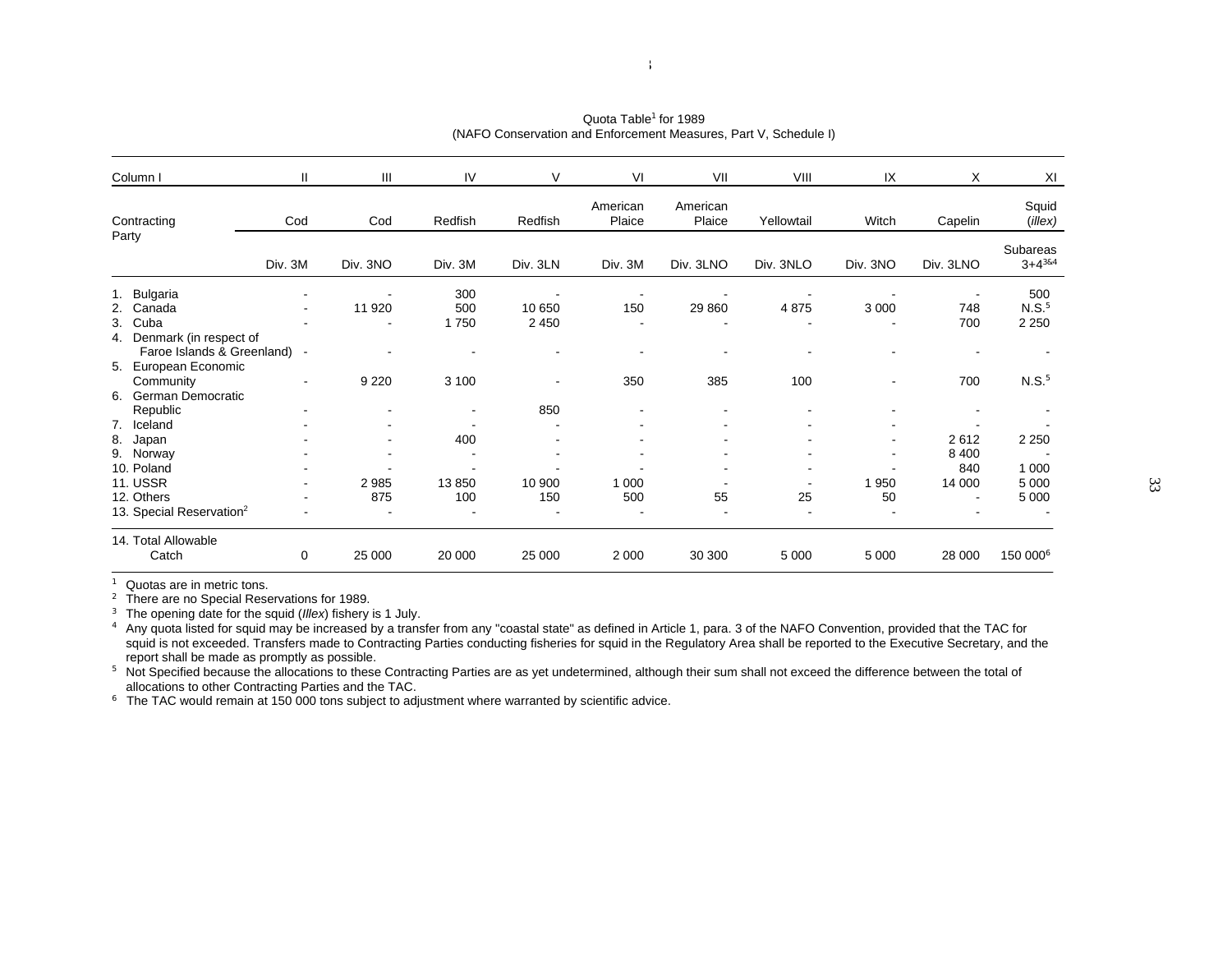| Column I                             | $\mathbf{H}$             | III      | IV      | V                        | VI                       | VII                      | VIII       | IX                       | Χ                        | XI                            |
|--------------------------------------|--------------------------|----------|---------|--------------------------|--------------------------|--------------------------|------------|--------------------------|--------------------------|-------------------------------|
| Contracting                          | Cod                      | Cod      | Redfish | Redfish                  | American<br>Plaice       | American<br>Plaice       | Yellowtail | Witch                    | Capelin                  | Squid<br>$($ <i>illex</i> $)$ |
| Party                                | Div. 3M                  | Div. 3NO | Div. 3M | Div. 3LN                 | Div. 3M                  | Div. 3LNO                | Div. 3NLO  | Div. 3NO                 | Div. 3LNO                | Subareas<br>$3 + 4^{384}$     |
| 1. Bulgaria                          | $\overline{\phantom{a}}$ |          | 750     |                          | $\overline{\phantom{a}}$ |                          |            |                          | $\overline{\phantom{a}}$ | 500                           |
| 2. Canada                            | $\blacksquare$           | 8868     | 1 2 5 0 | 10 650                   | 150                      | 24 538                   | 4875       | 3 0 0 0                  | 800                      | N.S. <sup>5</sup>             |
| 3. Cuba                              |                          |          | 4 3 7 5 | 2 4 5 0                  |                          |                          |            |                          | 750                      | 2 2 5 0                       |
| 4. Denmark (in respect of            |                          |          |         |                          |                          |                          |            |                          |                          |                               |
| Faroe Islands & Greenland)           | $\blacksquare$           |          |         |                          |                          | $\overline{\phantom{a}}$ | ٠          |                          | ۰                        |                               |
| 5. European Economic                 |                          |          |         |                          |                          |                          |            |                          |                          |                               |
| Community                            | $\overline{\phantom{a}}$ | 6860     | 7750    | $\overline{\phantom{a}}$ | 350                      | 317                      | 100        |                          | 750                      | N.S. <sup>5</sup>             |
| German Democratic<br>6.              |                          |          |         |                          |                          |                          |            |                          |                          |                               |
| Republic                             |                          |          |         | 850                      |                          |                          |            |                          |                          |                               |
| 7. Iceland                           |                          |          |         |                          |                          |                          |            |                          |                          |                               |
| 8. Japan                             |                          |          | 1 0 0 0 |                          |                          |                          |            | $\overline{\phantom{a}}$ | 2 8 0 0                  | 2 2 5 0                       |
| 9. Norway                            |                          |          |         |                          |                          |                          |            |                          | 9 0 0 0                  |                               |
| 10. Poland                           |                          |          |         |                          |                          |                          |            |                          | 900                      | 1 0 0 0                       |
| <b>11. USSR</b>                      | $\blacksquare$           | 2 2 2 1  | 34 625  | 10 900                   | 1 0 0 0                  |                          |            | 1950                     | 15 000                   | 5 0 0 0                       |
| 12. Others                           | $\blacksquare$           | 651      | 250     | 150                      | 500                      | 45                       | 25         | 50                       | $\blacksquare$           | 5 0 0 0                       |
| 13. Special Reservation <sup>2</sup> | $\overline{\phantom{a}}$ |          |         |                          |                          |                          |            |                          |                          |                               |
| 14. Total Allowable                  |                          |          |         |                          |                          |                          |            |                          |                          |                               |
| Catch                                | 0                        | 18 600   | 50 000  | 25 000                   | 2 0 0 0                  | 24 900                   | 5 0 0 0    | 5 0 0 0                  | 30 000                   | 150 000 <sup>6</sup>          |

#### Quota Table**<sup>1</sup>** for 1990(NAFO Conservation and Enforcement Measures, Part V, Schedule I)

**1** Quotas are in metric tons.

<sup>2</sup> There are no Special Reservations for 1990.

**<sup>3</sup>** The opening date for the squid (*Illex*) fishery is 1 July.

**4** Any quota listed for squid may be increased by a transfer from any "coastal state" as defined in Article 1, para. 3 of the NAFO Convention, provided that the TAC for squid is not exceeded. Transfers made to Contracting Parties conducting fisheries for squid in the Regulatory Area shall be reported to the Executive Secretary, and the report shall be made as promptly as possible.

**<sup>5</sup>** Not Specified because the allocations to these Contracting Parties are as yet undetermined, although their sum shall not exceed the difference between the total of allocations to other Contracting Parties and the TAC.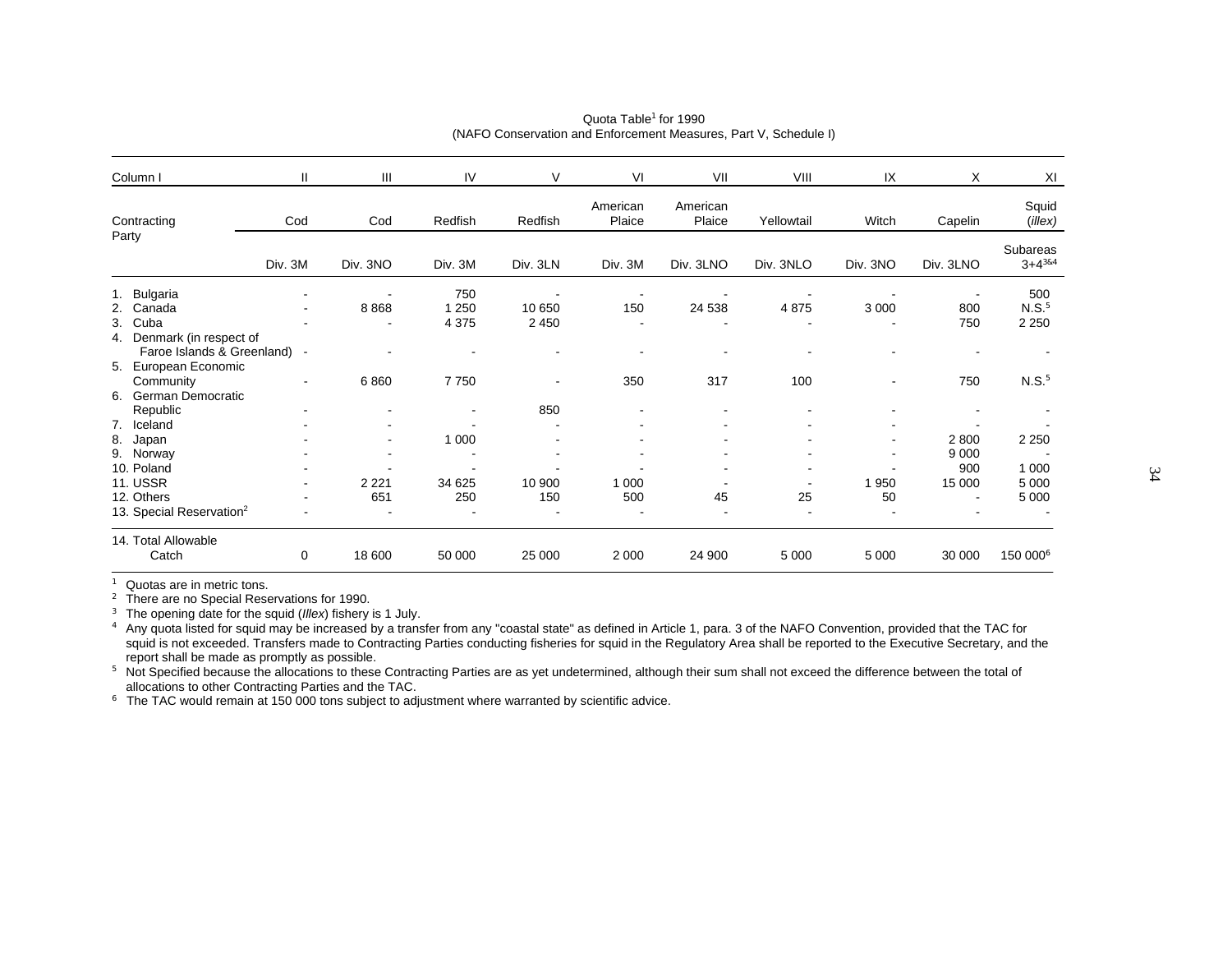| Column I                                                             | Ш                                      | $\mathbf{III}$ | IV                                        | V                  | VI                              | VII                | VIII       | IX             | Χ                                          | XI                                  |
|----------------------------------------------------------------------|----------------------------------------|----------------|-------------------------------------------|--------------------|---------------------------------|--------------------|------------|----------------|--------------------------------------------|-------------------------------------|
| Contracting                                                          | Cod                                    | Cod            | Redfish                                   | Redfish            | American<br>Plaice              | American<br>Plaice | Yellowtail | Witch          | Capelin                                    | Squid<br>$($ illex $)$              |
| Party                                                                | Div. 3M                                | Div. 3NO       | Div. 3M                                   | Div. 3LN           | Div. 3M                         | Div. 3LNO          | Div. 3NLO  | Div. 3NO       | Div. 3LNO                                  | Subareas<br>$3+4^{384}$             |
| 1. Bulgaria<br>2. Canada<br>3. Cuba<br>Denmark (in respect of<br>4.  | $\overline{\phantom{a}}$<br>100<br>480 | 6484           | 750<br>1 2 5 0<br>4 3 7 5                 | ٠<br>5964<br>1 372 | $\overline{\phantom{a}}$<br>150 | 25 4 25            | 6825       | 3 0 0 0        | 800<br>750                                 | 500<br>N.S. <sup>5</sup><br>2 2 5 0 |
| Faroe Is. & Greenland)<br>5. European Economic<br>Community          | 2 9 0 0<br>6465                        | 5016           | 7750                                      | $\blacksquare$     | 350                             | 328                | 140        |                | 750                                        | N.S. <sup>5</sup>                   |
| German Democratic<br>6.<br>Republic<br>7. Iceland<br>8.<br>Japan     | ٠                                      |                | 1 0 0 0                                   | 476                |                                 |                    |            | $\blacksquare$ | 2800                                       | 2 2 5 0                             |
| 9. Norway<br>10. Poland<br><b>11. USSR</b><br>12. Others             | 1 200<br>500<br>1 2 7 0<br>50          | 1 6 2 4<br>476 | $\overline{\phantom{a}}$<br>34 625<br>250 | 6 1 0 4<br>84      | 1 0 0 0<br>500                  | 47                 | 35         | 1950<br>50     | 9 0 0 0<br>900<br>15 000<br>$\blacksquare$ | 1 0 0 0<br>5 0 0 0<br>5 0 0 0       |
| 13. Special Reservation <sup>2</sup><br>14. Total Allowable<br>Catch | $\blacksquare$<br>12 965               | 13 600         | 50 000                                    | 14 000             | 2 0 0 0                         | 25 800             | 7 0 0 0    | 5 0 0 0        | 30 000                                     | 150 000 <sup>6</sup>                |

#### Quota Table**<sup>1</sup>** for 1991(NAFO Conservation and Enforcement Measures, Part V, Schedule I)

**1** Quotas are in metric tons.

<sup>2</sup> There are no Special Reservations for 1991.

**<sup>3</sup>** The opening date for the squid (*Illex*) fishery is 1 July.

**4** Any quota listed for squid may be increased by a transfer from any "coastal state" as defined in Article 1, para. 3 of the NAFO Convention, provided that the TAC for squid is not exceeded. Transfers made to Contracting Parties conducting fisheries for squid in the Regulatory Area shall be reported to the Executive Secretary, and the report shall be made as promptly as possible.

**<sup>5</sup>** Not Specified because the allocations to these Contracting Parties are as yet undetermined, although their sum shall not exceed the difference between the total of allocations to other Contracting Parties and the TAC.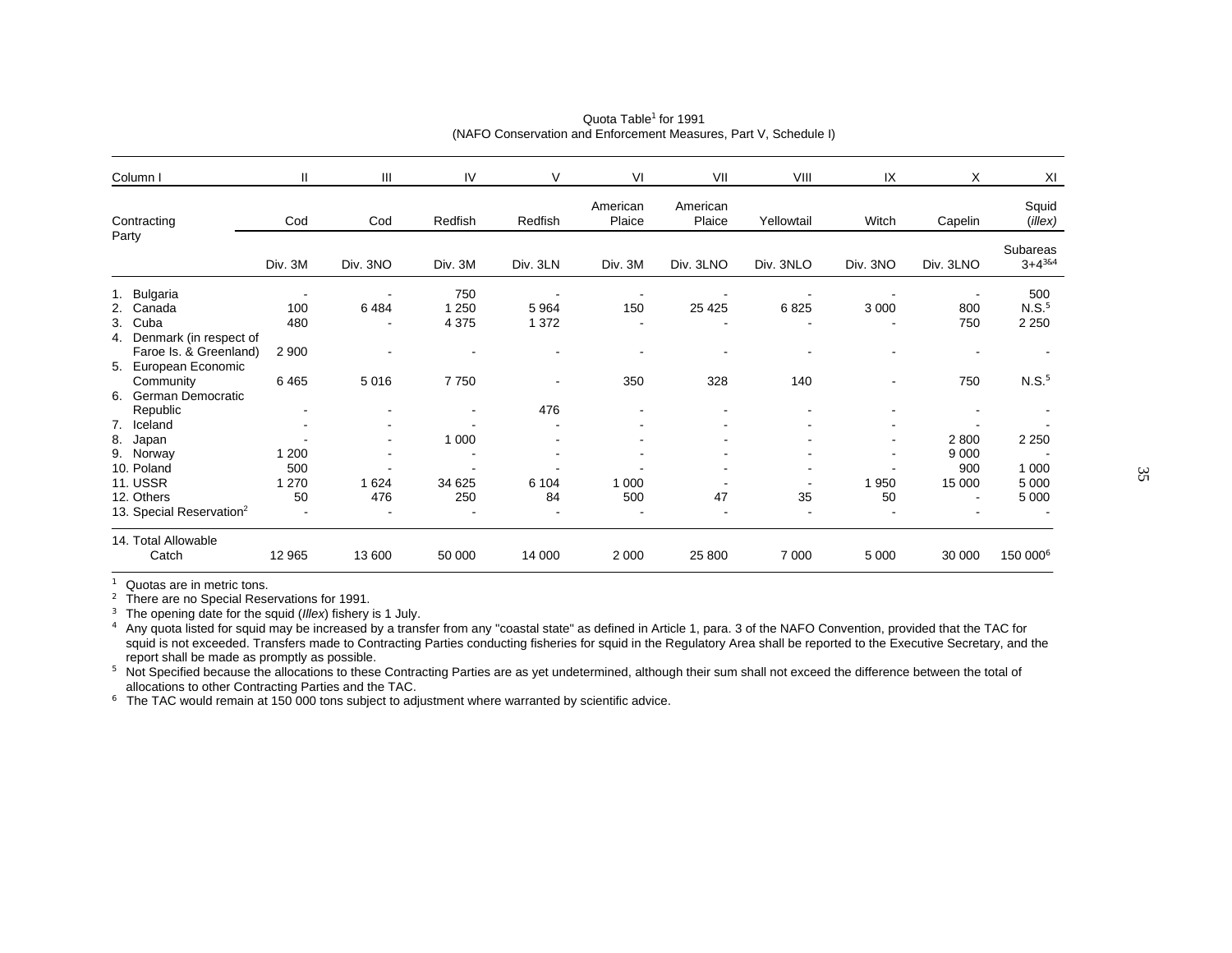| Column I                                                                    | $\mathbf{H}$                           | Ш         | IV                                               | V                    | VI                              | VII                | VIII                             | IX                                                 | X                                | XI                                  |
|-----------------------------------------------------------------------------|----------------------------------------|-----------|--------------------------------------------------|----------------------|---------------------------------|--------------------|----------------------------------|----------------------------------------------------|----------------------------------|-------------------------------------|
| Contracting                                                                 | Cod                                    | Cod       | Redfish                                          | Redfish              | American<br>Plaice              | American<br>Plaice | Yellowtail                       | Witch                                              | Capelin                          | Squid<br>$($ illex $)$              |
| Party                                                                       | Div. 3M                                | Div. 3NO  | Div. 3M                                          | Div. 3LN             | Div. 3M                         | Div. 3LNO          | Div. 3NLO                        | Div. 3NO                                           | Div. 3LNO                        | <b>Subareas</b><br>$3+4^{384}$      |
| 1. Bulgaria<br>2. Canada<br>Cuba<br>3.                                      | $\overline{\phantom{a}}$<br>100<br>480 | ۰<br>6484 | 645<br>1 0 7 5<br>3762                           | ٠<br>5964<br>1 3 7 2 | $\overline{\phantom{a}}$<br>150 | 25 4 25            | $\overline{\phantom{a}}$<br>6825 | 3 0 0 0                                            | 800<br>750                       | 500<br>N.S. <sup>5</sup><br>2 2 5 0 |
| 4. Denmark (in respect of<br>Faroe Is. & Greenland)<br>5. European Economic | 2 9 0 0                                |           | $\overline{\phantom{a}}$                         |                      |                                 |                    |                                  |                                                    |                                  |                                     |
| Community<br>Iceland<br>6.                                                  | 6465                                   | 5016      | 6665                                             | 476                  | 350                             | 328                | 140                              |                                                    | 750                              | N.S. <sup>5</sup>                   |
| 7.<br>Japan<br>8.<br>Norway<br>9. Poland<br><b>10. USSR</b>                 | 1 200<br>500<br>1 2 7 0                | 1 6 2 4   | 860<br>$\overline{\phantom{a}}$<br>٠<br>29 7 7 7 | 6 1 0 4              | 1 0 0 0                         |                    |                                  | $\blacksquare$<br>$\overline{\phantom{a}}$<br>1950 | 2800<br>9 0 0 0<br>900<br>15 000 | 2 2 5 0<br>1 0 0 0<br>5 0 0 0       |
| 11. Others<br>12. Special Reservation <sup>2</sup>                          | 50                                     | 476       | 216                                              | 84                   | 500                             | 47                 | 35                               | 50                                                 |                                  | 5 0 0 0                             |
| 13. Total Allowable<br>Catch                                                | 12 9 65                                | 13 600    | 43 000                                           | 14 000               | 2 0 0 0                         | 25 800             | 7 0 0 0                          | 5 0 0 0                                            | 30 000                           | 150 000 <sup>6</sup>                |

#### Quota Table**<sup>1</sup>** for 1992(NAFO Conservation and Enforcement Measures, Part V, Schedule I)

**1** Quotas are in metric tons.

**<sup>2</sup>** There are no Special Reservations for 1992.

**<sup>3</sup>** The opening date for the squid (*Illex*) fishery is 1 July.

**4** Any quota listed for squid may be increased by a transfer from any "coastal state" as defined in Article 1, para. 3 of the NAFO Convention, provided that the TAC for squid is not exceeded. Transfers made to Contracting Parties conducting fisheries for squid in the Regulatory Area shall be reported to the Executive Secretary, and the report shall be made as promptly as possible.

**<sup>5</sup>** Not Specified because the allocations to these Contracting Parties are as yet undetermined, although their sum shall not exceed the difference between the total of allocations to other Contracting Parties and the TAC.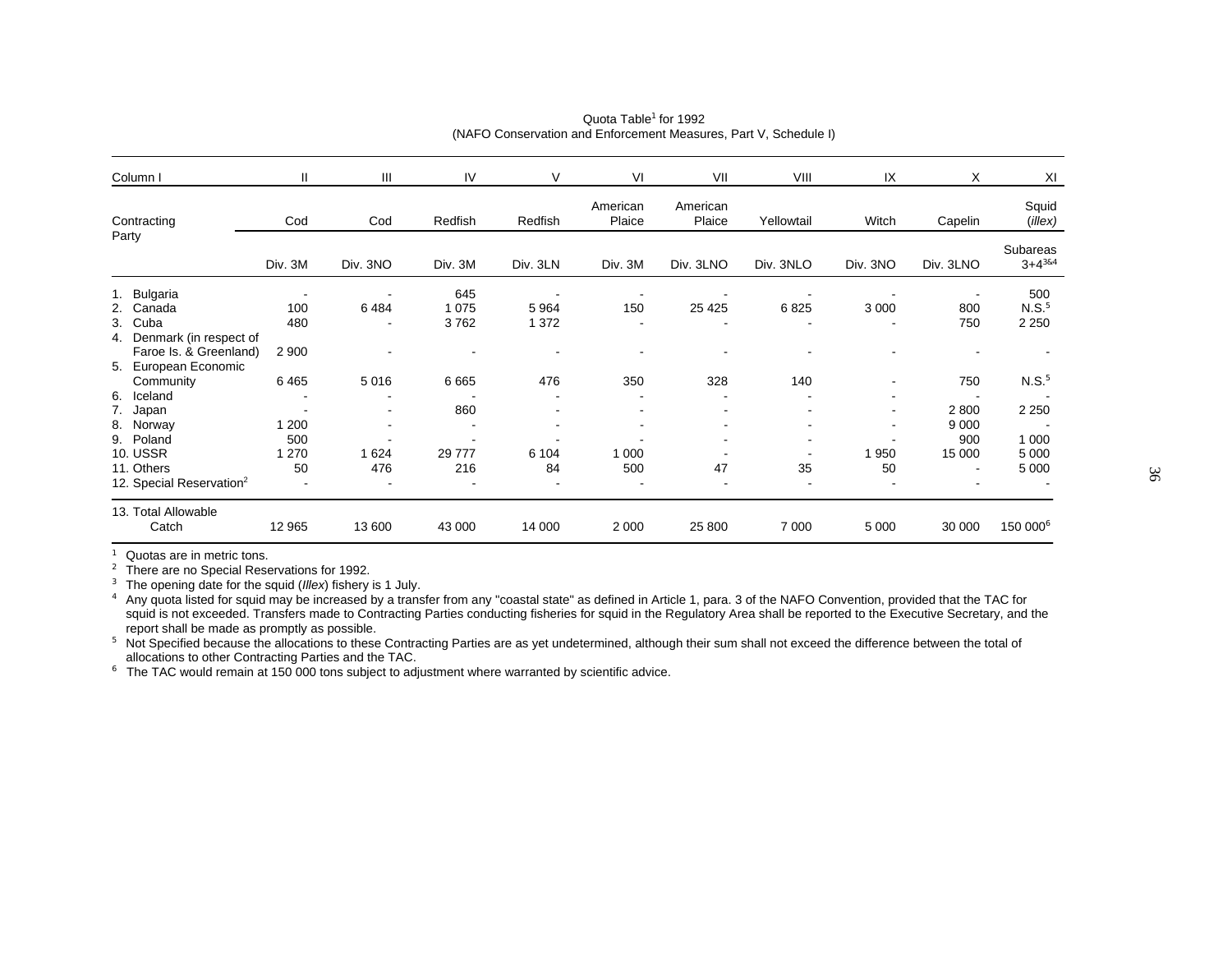| Column I                                                                    | Ш            | Ш        | IV                                                   | V                                          | VI                 | VII                | VIII           | IX       | X                        | XI                        |
|-----------------------------------------------------------------------------|--------------|----------|------------------------------------------------------|--------------------------------------------|--------------------|--------------------|----------------|----------|--------------------------|---------------------------|
| Contracting                                                                 | Cod          | Cod      | Redfish                                              | Redfish                                    | American<br>Plaice | American<br>Plaice | Yellowtail     | Witch    | Capelin                  | Squid<br>$($ illex $)$    |
| Party                                                                       | Div. 3M      | Div. 3NO | Div. 3M                                              | Div. 3LN                                   | Div. 3M            | Div. 3LNO          | Div. 3NLO      | Div. 3NO | Div. 3LNO                | Subareas<br>$3 + 4^{384}$ |
| 1. Bulgaria                                                                 | 100          |          | 450<br>750                                           |                                            |                    |                    |                |          | $\overline{\phantom{a}}$ | 500<br>N.S. <sup>5</sup>  |
| Canada<br>2.<br>3. Cuba                                                     | 480          | 4863     | 2625                                                 | 5964<br>1 3 7 2                            | 150                | 10 347             | 6825           | 3 0 0 0  | $\blacksquare$           | 2 2 5 0                   |
| 4. Denmark (in respect of<br>Faroe Is. & Greenland)<br>5. European Economic | 2 9 0 0      |          |                                                      |                                            |                    |                    |                |          |                          |                           |
| Community                                                                   | 6465         | 3762     | 4650                                                 | 476                                        | 350                | 133                | 140            |          | $\blacksquare$           | N.S. <sup>5</sup>         |
| 6. Japan                                                                    |              | ٠        | 600                                                  |                                            |                    |                    |                |          | $\blacksquare$           | 2 2 5 0                   |
| 7. Norway<br>8. Poland<br>9. Estonia                                        | 1 200<br>500 |          | $\overline{\phantom{a}}$<br>$\overline{\phantom{a}}$ | $\overline{\phantom{a}}$<br>$\blacksquare$ |                    |                    | ۰              | ٠        | $\blacksquare$           | 1 0 0 0                   |
| 10. Latvia<br>$-2$<br>11. Lithuania<br>12. Russia                           | 1 2 7 0      | 1 2 1 8  | 20775                                                | 6 1 0 4                                    | 1 0 0 0            |                    | $\blacksquare$ | 1950     | $\blacksquare$           | 5 0 0 0                   |
| 13. Others                                                                  | 50           | 357      | 150                                                  | 84                                         | 500                | 20                 | 35             | 50       | $\blacksquare$           | 5 0 0 0                   |
| 14. Total Allowable<br>Catch                                                | 12 965       | 10 200   | 30 000                                               | 14 000                                     | 2 0 0 0            | 10 500             | 7 0 0 0        | 5 0 0 0  | 0                        | 150 000 <sup>6</sup>      |

#### Quota Table**<sup>1</sup>** for 1993(NAFO Conservation and Enforcement Measures, Part V, Schedule I)

**1** Quotas are in metric tons.

<sup>2</sup> Quotas to be fished by vessels from Estonia, Latvia, Lithuania and the Russian Federation. The provisions of Part I, Section A.3 of the NAFO Conservation and Enforcement Measures shall apply.

**<sup>3</sup>** The opening date for the squid (*Illex*) fishery is 1 July.

**4** Any quota listed for squid may be increased by a transfer from any "coastal state" as defined in Article 1, para. 3 of the NAFO Convention, provided that the TAC for squid is not exceeded. Transfers made to Contracting Parties conducting fisheries for squid in the Regulatory Area shall be reported to the Executive Secretary, and the report shall be made as promptly as possible.

**<sup>5</sup>** Not Specified because the allocations to these Contracting Parties are as yet undetermined, although their sum shall not exceed the difference between the total of allocations to other Contracting Parties and the TAC.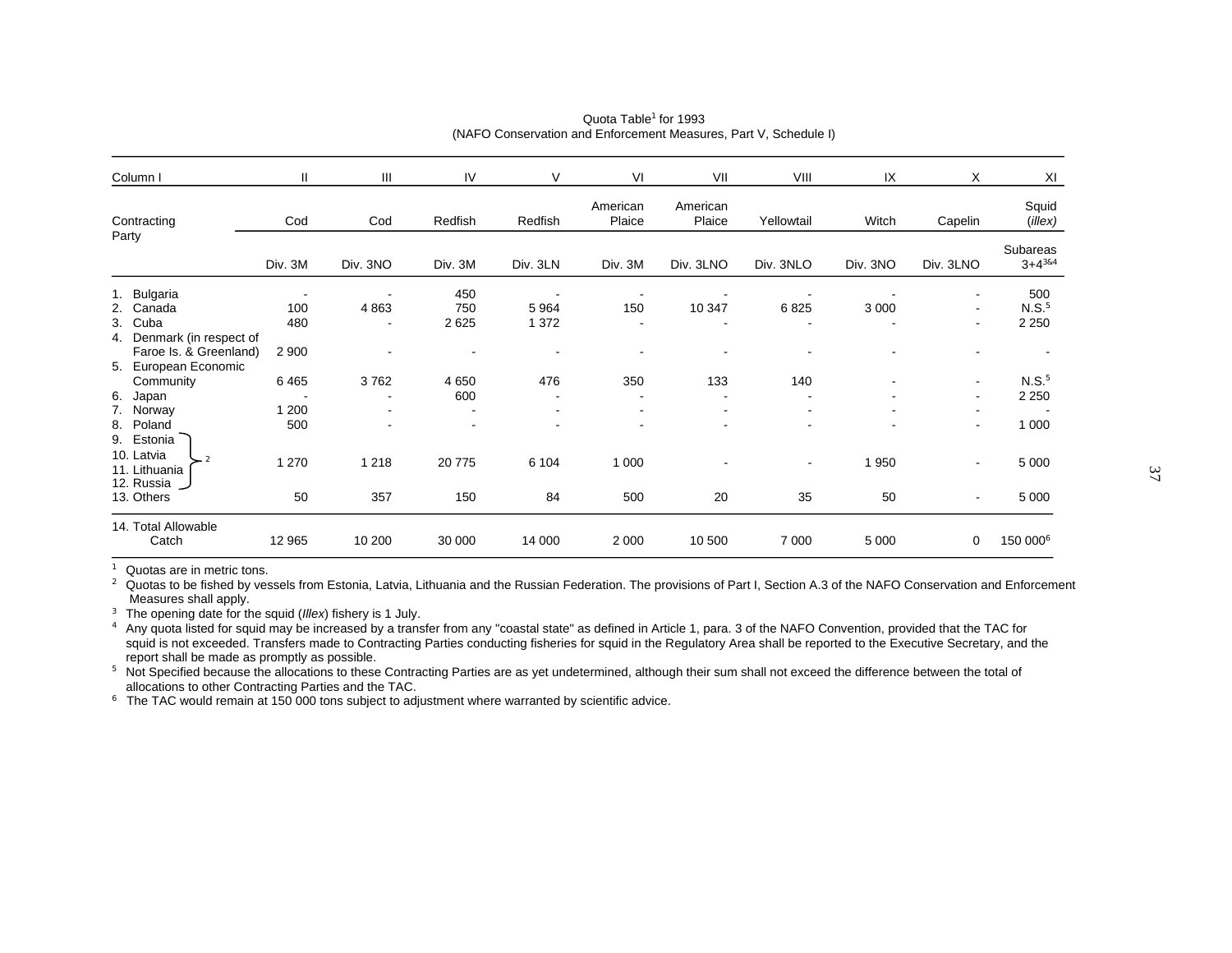| Column I                                                                                | $\mathbf{H}$       | Ш                                | IV                       | V                               | VI                             | VII                              | VIII       | IX       | X             | XI                                  |
|-----------------------------------------------------------------------------------------|--------------------|----------------------------------|--------------------------|---------------------------------|--------------------------------|----------------------------------|------------|----------|---------------|-------------------------------------|
| Contracting                                                                             | Cod                | Cod                              | Redfish                  | Redfish                         | American<br>Plaice             | American<br>Plaice               | Yellowtail | Witch    | Capelin       | Squid<br>$($ illex $)$              |
| Party                                                                                   | Div. 3M            | Div. 3NO                         | Div. 3M                  | Div. 3LN                        | Div. 3M                        | Div. 3LNO                        | Div. 3NLO  | Div. 3NO | Div. 3LNO     | Subareas<br>$3+4^{384}$             |
| 1. Bulgaria<br>2. Canada<br>3. Cuba                                                     | 85<br>407          | 2861<br>$\overline{\phantom{a}}$ | 390<br>650<br>2 2 7 5    | 5964<br>1 3 7 2                 | $\overline{\phantom{a}}$<br>75 | 4730<br>$\overline{\phantom{a}}$ | 6825       | 1800     | ۰<br>0<br>0   | 500<br>N.S. <sup>4</sup><br>2 2 5 0 |
| 4. Denmark (in respect of<br>Faroe Is. & Greenland)<br>5. European Union<br>6.<br>Japan | 2 4 6 1<br>5 4 8 5 | 2 2 1 3                          | 4 0 3 0<br>520           | 476<br>$\overline{\phantom{a}}$ | 175                            | 61                               | 140        |          | 0<br>0        | N.S. <sup>4</sup><br>2 2 5 0        |
| 7. Norway<br>Poland<br>8.<br>9. Estonia                                                 | 1 0 1 8<br>424     |                                  | $\overline{\phantom{a}}$ | $\blacksquare$<br>۰             | ۰                              | $\blacksquare$                   |            | ۰<br>۰   | 0<br>0        | 1 0 0 0                             |
| 10. Latvia<br>11. Lithuania<br>12. Russia                                               | 1 0 7 8 1          | 7161                             | 18 0051                  | 6 1041                          | 500 <sup>1</sup>               |                                  | $\sim$     | 1 1701   | 0             | 5 0001                              |
| 13. Others                                                                              | 42                 | 210                              | 130                      | 84                              | 250                            | 9                                | 35         | 30       | ۰.            | 5 0 0 0                             |
| 14. Total Allowable<br>Catch                                                            | 11 000             | 6 0 0 0                          | 26 000                   | 14 000                          | 1 000*                         | 4 800*                           | 7 000*     | 3 000*   | no<br>fishing | 150 000 <sup>5</sup>                |

#### Quota Table for 1994(NAFO Conservation and Enforcement Measures, Part V, Schedule I)

 Quotas to be fished by vessels from Estonia, Latvia, Lithuania and the Russian Federation. The provisions of Part I, Section A.3 of the NAFO Conservation and Enforcement Measures shall apply.

**<sup>2</sup>** The opening date for the squid (*Illex*) fishery is 1 July.

**1**

**3** Any quota listed for squid may be increased by a transfer from any "coastal state" as defined in Article 1, para. 3 of the NAFO Convention, provided that the TAC for squid is not exceeded. Transfers made to Contracting Parties conducting fisheries for squid in the Regulatory Area shall be reported to the Executive Secretary, and the report shall be made as promptly as possible.

**<sup>4</sup>** Not Specified because the allocations to these Contracting Parties are as yet undetermined, although their sum shall not exceed the difference between the total of allocations to other Contracting Parties and the TAC.

**<sup>5</sup>** The TAC would remain at 150 000 tons subject to adjustment where warranted by scientific advice.

\*Considering the advice contained in the Report of the Scientific Council and having regard to the poor state of the stock of Cod in Divisions 3NO; American plaice in Divisions 3LNO and 3M; Witch flounder in Division 3NO and Yellowtail flounder in 3LNO, no directed fishery shall be carried out under the TACs agreed for each of these stocks in 1994, which are suspended. The provisions of Part I, Section A.4b) of NAFO Conservation and Enforcement Measures shall apply.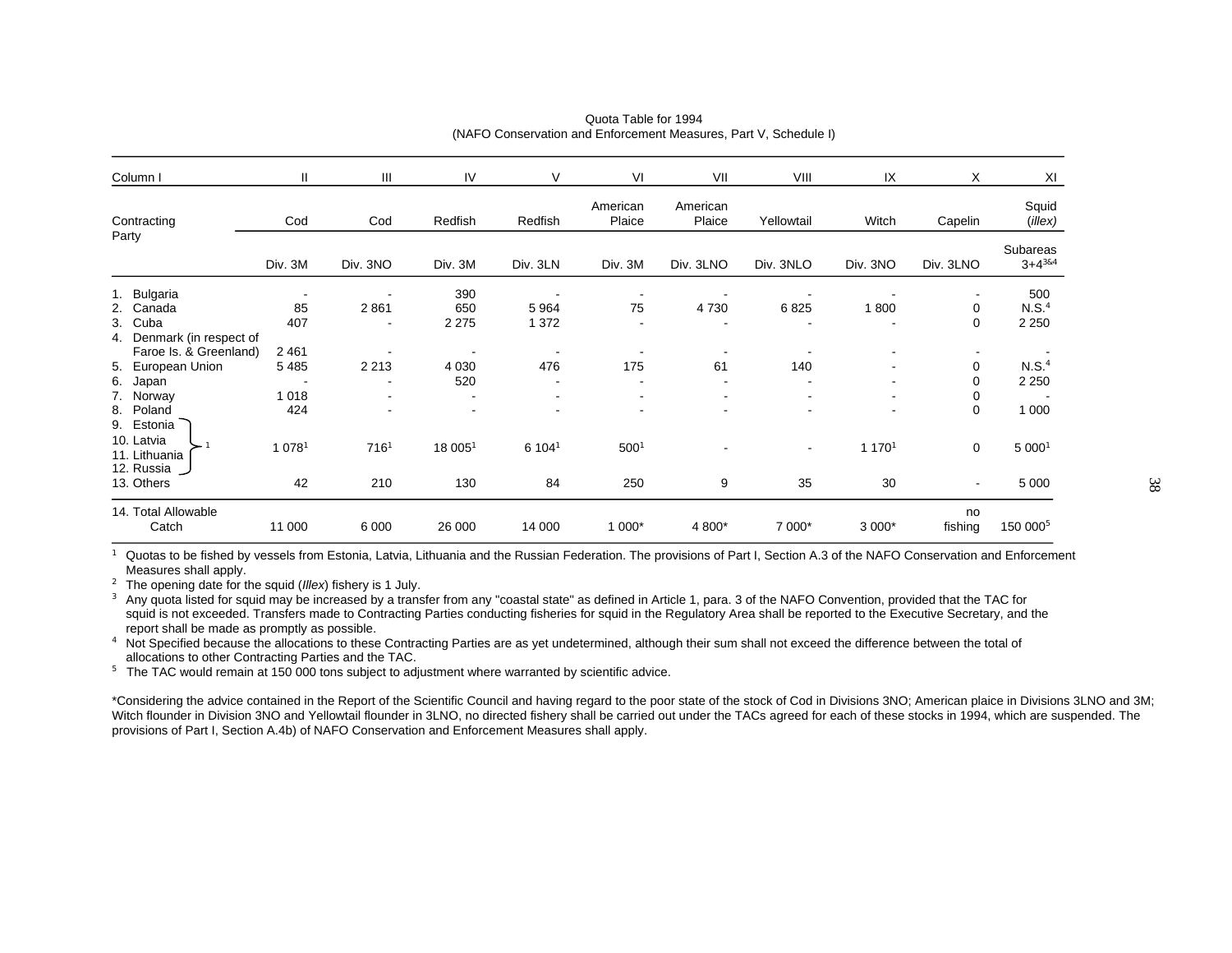| Contracting<br>Party                                                                                                              |                                                            | Cod                           |                       | Redfish                         |             | American Plaice | Yellowtail                    | Witch     | Capelin                    | G. halibut <sup>6</sup>                        | Squid ( <i>illex</i> ) <sup>2,3</sup>              |
|-----------------------------------------------------------------------------------------------------------------------------------|------------------------------------------------------------|-------------------------------|-----------------------|---------------------------------|-------------|-----------------|-------------------------------|-----------|----------------------------|------------------------------------------------|----------------------------------------------------|
|                                                                                                                                   | Div. 3M                                                    | Div. 3NO*                     | Div. 3M               | Div. 3LN                        | Div. 3M*    | Div. 3LNO*      | Div. 3NLO*                    | Div. 3NO* | Div. 3LNO*                 | Subareas 2+3                                   | Subareas 3+4                                       |
| 1. Bulgaria<br>2. Canada<br>3. Cuba                                                                                               | 85<br>407                                                  | 0<br>۰                        | 390<br>650<br>2 2 7 5 | 5964<br>1 3 7 2                 | $\mathbf 0$ | 0               | 0                             | 0         | 0<br>$\mathbf 0$           | 16 300                                         | 500<br>N.S. <sup>4</sup><br>2 2 5 0                |
| 4. Denmark (Faroe Islands<br>and Greenland)<br>5. European Union<br>6. Iceland<br>7. Japan<br>8. Korea<br>9. Norway<br>10. Poland | 2461<br>5485<br>$\overline{\phantom{a}}$<br>1 0 1 8<br>424 | $\overline{\phantom{a}}$<br>0 | 4 0 3 0<br>520        | $\overline{\phantom{a}}$<br>476 | $\mathbf 0$ | 0               | 0                             |           | 0<br>0<br>0<br>$\mathbf 0$ | 3 4 0 0<br>2600<br>۰                           | N.S. <sup>4</sup><br>2 2 5 0<br>2 0 0 0<br>1 0 0 0 |
| 11. Estonia<br>12. Latvia<br>13. Lithuania<br>14. Russia<br>15. Others                                                            | 1 0 7 8 <sup>1</sup><br>42                                 | $\mathbf 0$<br>0              | 18 0051<br>130        | 6 1041<br>84                    | 0<br>0      | 0               | $\overline{\phantom{a}}$<br>0 | 0<br>0    | 0<br>$\blacksquare$        | $\qquad \qquad \blacksquare$<br>3 2 0 0<br>500 | 5 0001<br>3 0 0 0                                  |
| <b>Total Allowable Catch</b>                                                                                                      | 11 000                                                     | $\star$                       | 26 000                | 14 000                          | $\star$     | $\star$         | $\star$                       | $\star$   | $\star$                    | 27 000                                         | 150 000 <sup>5</sup>                               |

#### Quota Table for 1995(NAFO Conservation and Enforcement Measures, Part V, Schedule I)

**1** Quotas to be fished by vessels from Estonia, Latvia, Lithuania and the Russian Federation. The provisions of Part I, Section A.3 of the NAFO Conservation and Enforcement Measures shall apply.

**<sup>2</sup>** The opening date for the squid (*Illex*) fishery is 1 July.

**3** Any quota listed for squid may be increased by a transfer from any "coastal state" as defined in Article 1, para. 3 of the NAFO Convention, provided that the TAC for squid is not exceeded. Transfers made to Contracting Parties conducting fisheries for squid in the Regulatory Area shall be reported to the Executive Secretary, and the report shall be made as promptly as possible.

**<sup>4</sup>** Not Specified because the allocations to these Contracting Parties are as yet undetermined, although their sum shall not exceed the difference between the total of allocations to other Contracting Parties and the TAC.

<sup>5</sup> The TAC would remain at 150 000 tons subject to adjustment where warranted by scientific advice.

<sup>6</sup> Effective as of 12 May 1995.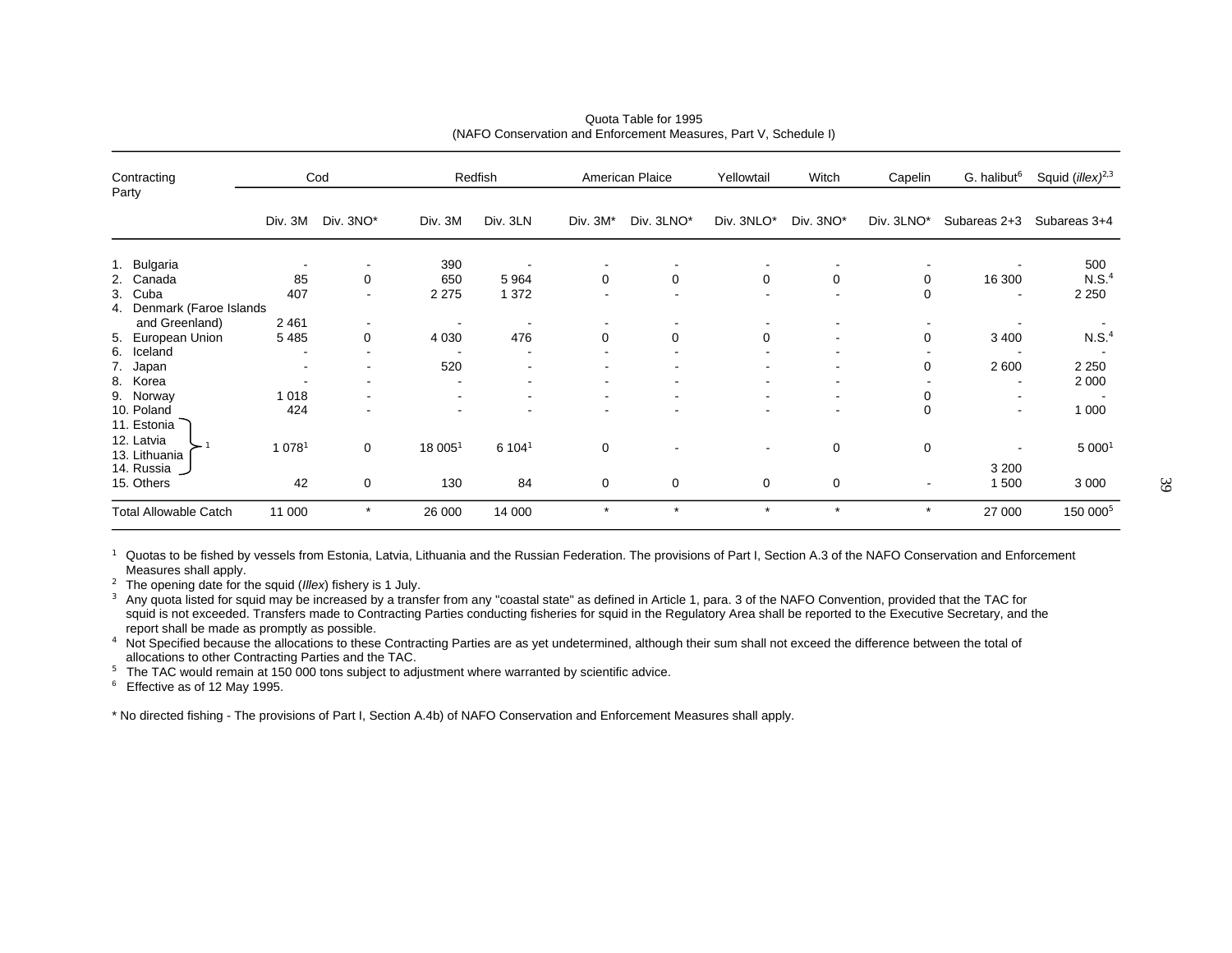| Contracting                                       |                                                      | Cod                      |            | Redfish   |             | American Plaice | Yellowtail | Witch     | Capelin        | G. halibut                          | Squid ( <i>illex</i> ) <sup>2,3</sup> |
|---------------------------------------------------|------------------------------------------------------|--------------------------|------------|-----------|-------------|-----------------|------------|-----------|----------------|-------------------------------------|---------------------------------------|
| Party                                             | Div. 3M                                              | Div. 3NO*                | Div. 3M    | Div. 3LN  | Div. 3M*    | Div. 3LNO*      | Div. 3NLO* | Div. 3NO* | Div. 3LNO*     | Div. 3LMNO                          | Subareas 3+4                          |
| 1. Bulgaria<br>2. Canada                          | 85                                                   | 0                        | 390<br>650 | 4686      | 0           | 0               | 0          | 0         | 0              | 3 0 0 0                             | 500<br>N.S. <sup>4</sup>              |
| 3. Cuba<br>4. Denmark (Faroe Islands              | 407                                                  | $\overline{\phantom{a}}$ | 2 2 7 5    | 1 0 7 8   |             |                 |            |           | 0              |                                     | 2 2 5 0                               |
| and Greenland)<br>5. European Union<br>6. Iceland | 2 4 6 1<br>5485                                      | 0                        | 4 0 3 0    | 374       | 0           | 0               | $\Omega$   |           | 0              | 11 070                              | N.S. <sup>4</sup>                     |
| 7. Japan<br>8. Korea                              | $\overline{\phantom{a}}$<br>$\overline{\phantom{a}}$ |                          | 520        |           |             |                 |            |           | 0              | 2 0 5 0<br>$\overline{\phantom{a}}$ | 2 2 5 0<br>2 0 0 0                    |
| 9. Norway<br>10. Poland<br>11. Estonia            | 1 0 1 8<br>424                                       | $\overline{\phantom{a}}$ | ۰          |           |             |                 |            | ۰         | 0<br>$\Omega$  | $\sim$                              | 1 0 0 0                               |
| 12. Latvia<br>13. Lithuania<br>14. Russia         | 1 0 7 8 1                                            | 0                        | 18 0051    | 4 7 9 6 1 | $\mathbf 0$ |                 |            | 0         | $\mathbf 0$    | $\overline{\phantom{a}}$<br>2 5 5 0 | 5 0001                                |
| 15. Others                                        | 42                                                   | 0                        | 130        | 66        | 0           | 0               | 0          | 0         | $\blacksquare$ | 1 330 <sup>6</sup>                  | 3 0 0 0                               |
| <b>Total Allowable Catch</b>                      | 11 000                                               | $\star$                  | 26 000     | 11 000    | $\star$     | $\star$         | $\star$    | $\star$   | $\star$        | 20 000                              | 150 000 <sup>5</sup>                  |

Quota Table for 1996(NAFO Conservation and Enforcement Measures, Part V, Schedule I)

**<sup>2</sup>** The opening date for the squid (*Illex*) fishery is 1 July.

**3** Any quota listed for squid may be increased by a transfer from any "coastal state" as defined in Article 1, para. 3 of the NAFO Convention, provided that the TAC for squid is not exceeded. Transfers made to Contracting Parties conducting fisheries for squid in the Regulatory Area shall be reported to the Executive Secretary, and the report shall be made as promptly as possible.

**<sup>4</sup>** Not Specified because the allocations to these Contracting Parties are as yet undetermined, although their sum shall not exceed the difference between the total of allocations to other Contracting Parties and the TAC.

<sup>5</sup> The TAC would remain at 150 000 tons subject to adjustment where warranted by scientific advice.

6 Of which no more than 40% (532t) may be fished before 1 May 1996 and no more than 80% (1064t) may be fished before 1 October 1996. Each Contracting Party shall report catches by its vessels of G. halibut to the Executive Secretary every Tuesday for the week ending at 2400 hours on the previous Sunday (FC Doc. 95/18).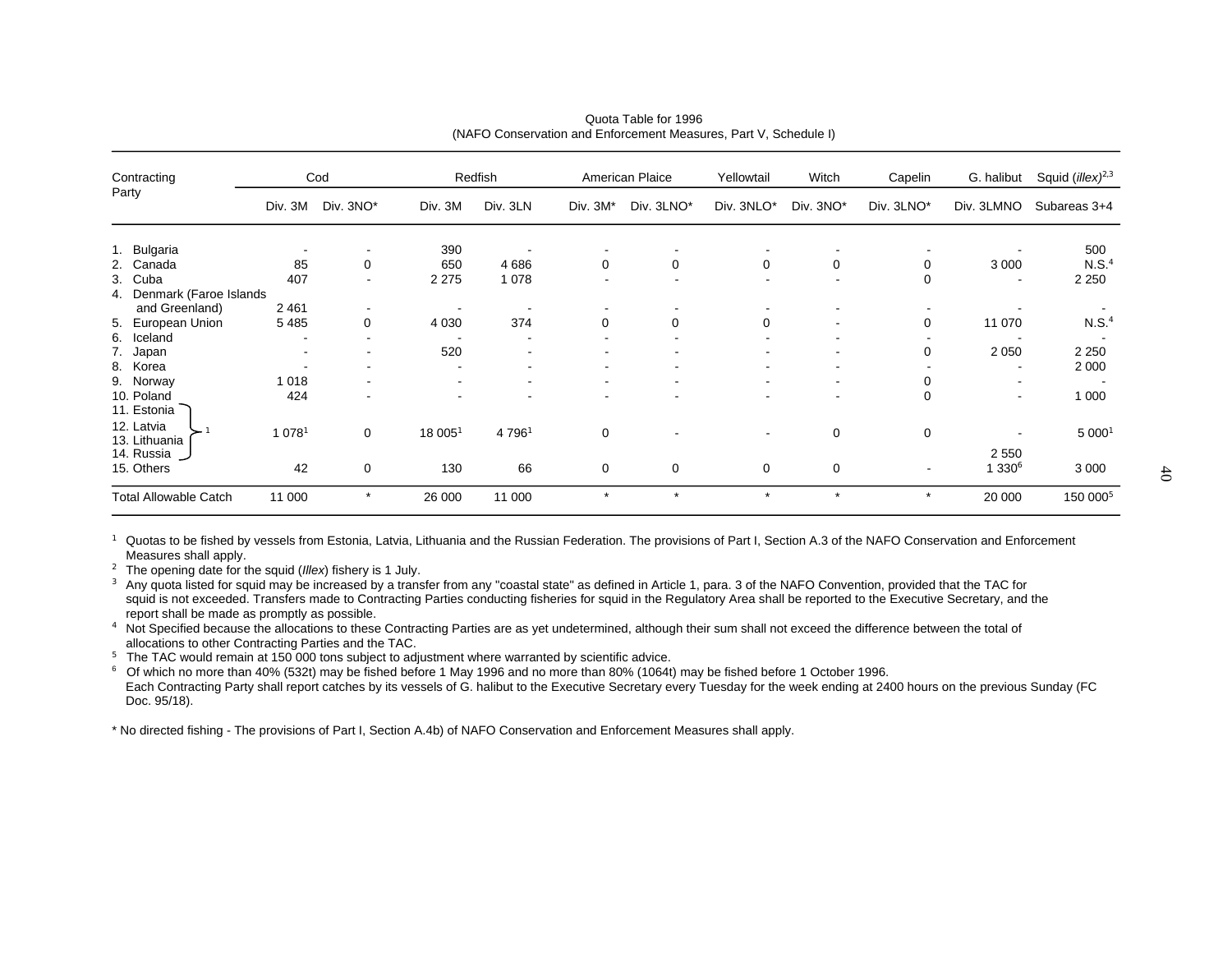|       | Contracting                                   |           | Cod                      |                                | Redfish                  |             | American Plaice | Yellowtail  | Witch          | Capelin                  | G. halibut                | Squid ( <i>illex</i> ) <sup>2,3</sup> |
|-------|-----------------------------------------------|-----------|--------------------------|--------------------------------|--------------------------|-------------|-----------------|-------------|----------------|--------------------------|---------------------------|---------------------------------------|
| Party |                                               | Div. 3M   | Div. 3NO*                | Div. 3M                        | Div. 3LN                 | Div. 3M*    | Div. 3LNO*      | Div. 3NLO*  | Div. 3NO*      | Div. 3LNO*               | Div. 3LMNO                | Subareas 3+4                          |
|       | 1. Bulgaria<br>2. Canada<br>3. Cuba           | 47<br>222 | 0<br>$\sim$              | $\mathbf{I}$<br>650<br>2 2 7 5 | 4686<br>1 0 7 8          | 0           | 0               | 0           | 0              | 0<br>$\Omega$            | 3 0 0 0<br>$\blacksquare$ | 500<br>N.S. <sup>4</sup><br>2 2 5 0   |
|       | 4. Denmark (Faroe Islands<br>and Greenland)   | 1 3 4 2   | $\overline{\phantom{a}}$ | 90                             | $\overline{\phantom{a}}$ |             |                 |             |                |                          |                           |                                       |
|       | 5. European Union<br>6. France (St. Pierre et | 2992      | 0                        | 4 0 3 0                        | 374                      | 0           | $\mathbf 0$     | 0           | $\blacksquare$ | 0                        | 11 070                    | N.S. <sup>4</sup>                     |
|       | Miquelon<br>7. Iceland                        |           |                          | 90                             |                          |             |                 |             |                |                          | ۰                         | 2 0 0 0                               |
|       | 8. Japan<br>9. Korea                          |           |                          | 520<br>90                      |                          |             |                 |             |                | 0                        | 2 0 5 0<br>$\blacksquare$ | 2 2 5 0<br>2 0 0 0                    |
|       | 10. Norway                                    | 555       |                          |                                |                          |             |                 |             |                | 0                        |                           |                                       |
|       | 11. Poland<br>12. Estonia                     | 231       |                          |                                |                          |             |                 |             | ٠              | 0                        | $\blacksquare$            | 1 0 0 0                               |
|       | 13. Latvia<br>14. Lithuania<br>15. Russia J   | 5881      | 0                        | 18 0051                        | 4 7 9 6 1                | 0           |                 |             | 0              | 0                        | 2 5 5 0                   | 5 0001                                |
|       | 16. United States<br>of America<br>17. Others | 23        | 0                        | 90<br>160                      | 66                       | $\mathbf 0$ | $\mathbf 0$     | $\mathbf 0$ | 0              | $\overline{\phantom{a}}$ | 1 330 <sup>6</sup>        | 2 0 0 0<br>3 0 0 0                    |
|       | <b>Total Allowable Catch</b>                  | 6 0 0 0   | $\star$                  | 26 000                         | 11 000                   | $\star$     | $\star$         | $\star$     | $\star$        | $\star$                  | 20 000                    | 150 000 <sup>5</sup>                  |

Quota Table for 1997(NAFO Conservation and Enforcement Measures, Part V, Schedule I)

**<sup>2</sup>** The opening date for the squid (*Illex*) fishery is 1 July.

**3** Any quota listed for squid may be increased by a transfer from any "coastal state" as defined in Article 1, para. 3 of the NAFO Convention, provided that the TAC for squid is not exceeded. Transfers made to Contracting Parties conducting fisheries for squid in the Regulatory Area shall be reported to the Executive Secretary, and the report shall be made as promptly as possible.

**<sup>4</sup>** Not Specified because the allocations to these Contracting Parties are as yet undetermined, although their sum shall not exceed the difference between the total of allocations to other Contracting Parties and the TAC.

<sup>5</sup> The TAC would remain at 150 000 tons subject to adjustment where warranted by scientific advice.

6 Of which no more than 40% (532t) may be fished before 1 May 1997 and no more than 80% (1064t) may be fished before 1 October 1997.

**<sup>7</sup>** Quota of Bulgaria to be distributed among Denmark (Faroe Islands & Greenland), France (St. Pierre et Miquelon), Korea, the USA and others for 1997.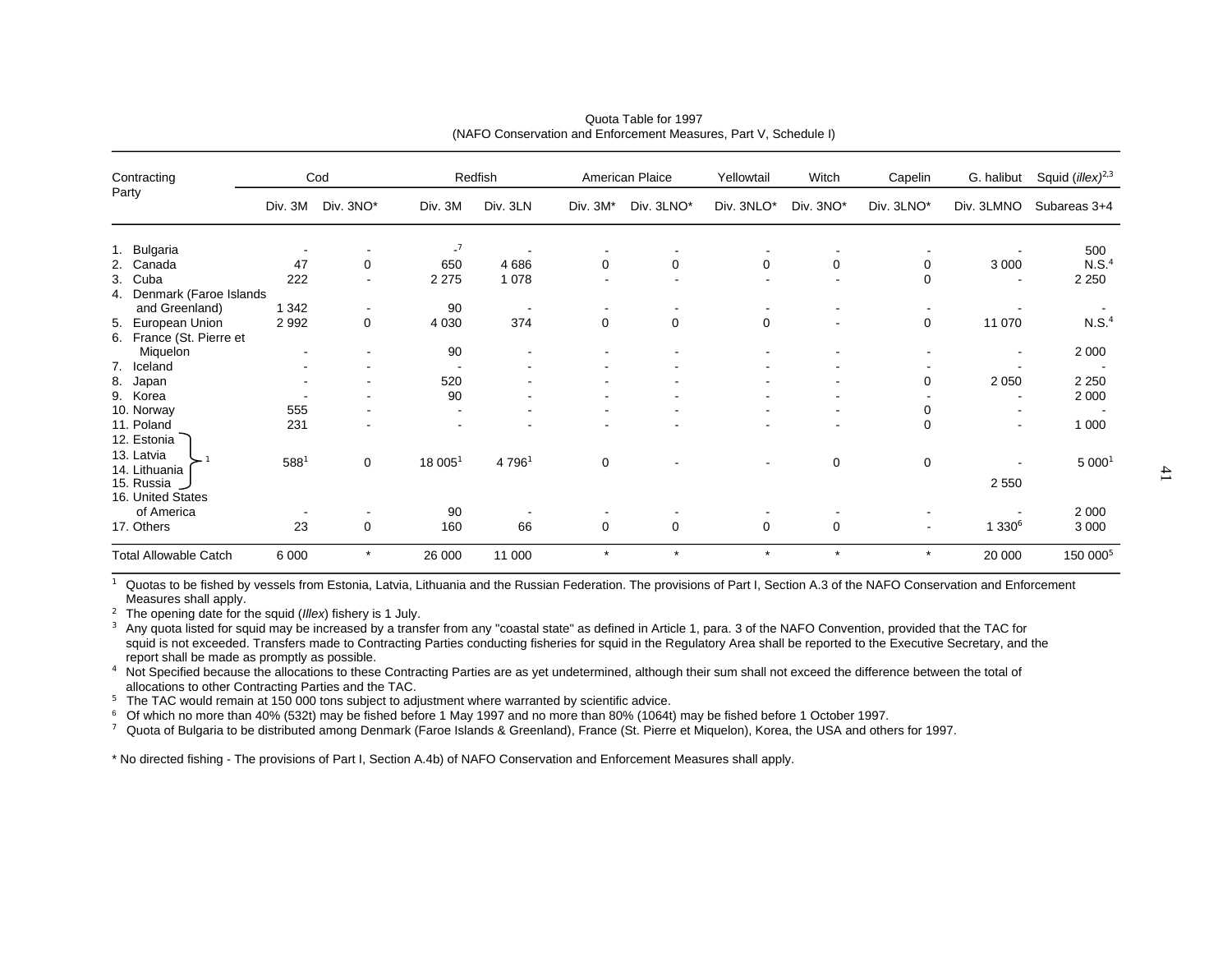| Contracting                                   |         | Cod            |                                | Redfish     |             | American Plaice | Yellowtail         | Witch       | Capelin    | G. halibut               | Squid ( <i>illex</i> ) <sup>2,3</sup> |
|-----------------------------------------------|---------|----------------|--------------------------------|-------------|-------------|-----------------|--------------------|-------------|------------|--------------------------|---------------------------------------|
| Party                                         | Div. 3M | Div. 3NO*      | Div. 3M                        | Div. 3LN    | Div. 3M*    | Div. 3LNO*      | Div. 3NLO*         | Div. 3NO*   | Div. 3LNO* | Div. 3LMNO               | Subareas 3+4                          |
| 1. Bulgaria<br>2. Canada                      | 16      | $\mathbf 0$    | 650                            | 0           | 0           | 0               | $3900^8$           | 0           | 0          | 3 0 0 0                  | N.S. <sup>4</sup>                     |
| 3. Cuba<br>4. Denmark (Faroe Islands          | 74      | $\blacksquare$ | 2 2 7 5                        | $\Omega$    |             |                 |                    |             | 0          | $\blacksquare$           | 2 2 5 0                               |
| and Greenland)                                | 447     |                | 90                             |             |             |                 |                    |             |            |                          |                                       |
| 5. European Union<br>6. France (St. Pierre et | 997     | 0              | 4 0 3 0                        | $\mathbf 0$ | $\mathbf 0$ | $\mathbf 0$     | 80 <sup>8</sup>    | ۰           | 0          | 11 070                   | N.S. <sup>4</sup>                     |
| Miquelon<br>7. Iceland                        |         |                | 90                             |             |             |                 |                    |             |            |                          | 2 0 0 0                               |
| 8. Japan                                      |         |                | 520                            |             |             |                 |                    |             | 0          | 2 0 5 0                  | 2 2 5 0                               |
| 9. Korea<br>10. Norway                        | 185     |                | 90<br>$\overline{\phantom{a}}$ |             |             |                 |                    |             | 0          | $\overline{\phantom{a}}$ | 2 0 0 0                               |
| 11. Poland<br>12. Estonia                     | 77      |                | $\overline{\phantom{a}}$       |             |             |                 |                    | ۰           | 0          | $\blacksquare$           | 1 0 0 0                               |
| 13. Latvia<br>14. Lithuania<br>15. Russia     | 1961    | 0              | 18 0051                        | 0           | 0           |                 |                    | 0           | 0          | 2 5 5 0                  | 5 0001                                |
| 16. United States<br>of America<br>17. Others | 8       | $\mathbf 0$    | 90<br>160                      | $\mathbf 0$ | $\mathbf 0$ | $\mathbf 0$     | $20^{8}$           | $\mathbf 0$ | ٠          | 1 330 <sup>6</sup>       | 2 0 0 0<br>3500                       |
| <b>Total Allowable Catch</b>                  | 2 0 0 0 | $\star$        | 20 0007                        | $\star$     | $\star$     | $\star$         | 4 000 <sup>9</sup> | $\star$     | $\star$    | 20 000                   | 150 000 <sup>5</sup>                  |

Quota Table for 1998(NAFO Conservation and Enforcement Measures, Part V, Schedule I)

**<sup>2</sup>** The opening date for the squid (*Illex*) fishery is 1 July.

<sup>3</sup> Any quota listed for squid may be increased by a transfer from any "coastal state" as defined in Article 1, para. 3 of the NAFO Convention, provided that the TAC for squid is not exceeded. Transfers made to Contracting Parties conducting fisheries for squid in the Regulatory Area shall be reported to the Executive Secretary, and the report shall be made as promptly as possible.

**<sup>4</sup>** Not Specified because the allocations to these Contracting Parties are as yet undetermined, although their sum shall not exceed the difference between the total of allocations to other Contracting Parties and the TAC.

<sup>5</sup> The TAC would remain at 150 000 tons subject to adjustment where warranted by scientific advice.

 $6$  Of which no more than 40% (532t) may be fished before 1 May 1998 and no more than 80% (1064t) may be fished before 1 October 1998.

<sup>7</sup> Each Contracting Party shall notify the Executive Secretary bi-weekly of catches taken by its vessels from this stock. The Executive Secretary shall notify without delay all Contracting Parties of the date on which, for this stock, accumulated reported catch taken by vessels of the Contracting Parties is estimated to equal 100 percent of the TAC for that stock. At that date each Contracting Party, to which a quota has been allocated or which vessels are engaged in fishing under the "Others" quota, shall prohibit fishing by its vessels for that stock.

<sup>8</sup> Contracting Parties shall inform the NAFO Executive Secretary before 1 December 1997 of the measures to be taken to meet the advice of the NAFO Scientific Council.

**9** The provisions of Part I, Section A.4b) of NAFO Conservation and Enforcement Measures shall apply (FC Doc. 96/1).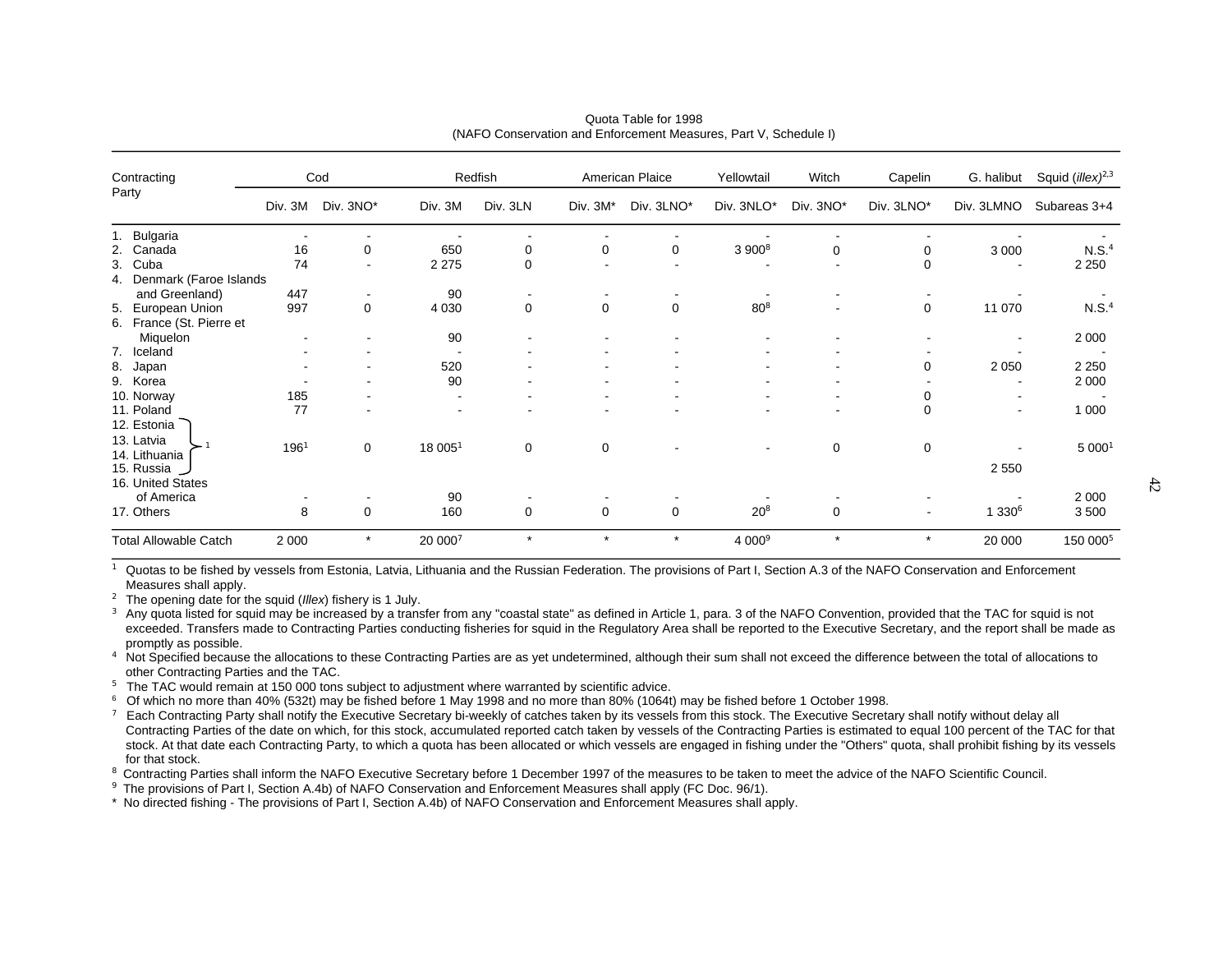| Contracting                                                     |                  | Cod         |                     | Redfish     |             | American Plaice | Yellowtail       | Witch     | Capelin                  | G. halibut                          | Squid ( <i>illex</i> ) <sup>2,3</sup> |
|-----------------------------------------------------------------|------------------|-------------|---------------------|-------------|-------------|-----------------|------------------|-----------|--------------------------|-------------------------------------|---------------------------------------|
| Party                                                           | Div. 3M          | Div. 3NO*   | Div. 3M             | Div. 3LN    | Div. 3M*    | Div. 3LNO*      | Div. 3NLO*       | Div. 3NO* | Div. 3LNO*               | Div. 3LMNO                          | Subareas 3+4                          |
| 1. Canada<br>2. Cuba<br>3. Denmark (Faroe Islands               | 0<br>0           | 0           | 500<br>1750         | 0<br>0      | 0           | 0               | 5 8 5 0 7        | $\Omega$  | $\Omega$<br>0            | 3 6 6 7<br>$\overline{\phantom{a}}$ | N.S. <sup>4</sup><br>1 1 2 5          |
| and Greenland)<br>4. European Union<br>5. France (St. Pierre et | 0<br>$\mathbf 0$ | $\mathbf 0$ | 69<br>3 100         | $\mathbf 0$ | $\mathbf 0$ | $\mathbf 0$     | 120 <sup>7</sup> |           | $\mathbf 0$              | 13 530                              | N.S. <sup>4</sup>                     |
| Miquelon<br>6. Iceland                                          |                  |             | 69                  |             |             |                 |                  |           |                          | ۰                                   | 1 0 0 0                               |
| 7. Japan<br>8. Korea<br>9. Norway                               |                  |             | 400<br>69           |             |             |                 |                  |           | 0                        | 2 5 0 6                             | 1 1 2 5<br>1 0 0 0                    |
| 10. Poland<br>11. Estonia                                       | $\mathbf 0$      |             |                     |             |             |                 |                  |           | 0<br>$\mathbf 0$         | ۰                                   | 500                                   |
| 12. Latvia<br>13. Lithuania<br>14. Russia<br>15. United States  | 0                | $\mathbf 0$ | 13 8501             | $\mathbf 0$ | $\mathbf 0$ |                 |                  | 0         | 0                        | $\blacksquare$<br>3 1 1 7           | 2 500 <sup>1</sup>                    |
| of America<br>16. Others                                        | $\mathbf 0$      | $\mathbf 0$ | 69<br>124           | $\Omega$    | $\mathbf 0$ | $\mathbf 0$     | 30 <sup>7</sup>  | $\Omega$  | $\overline{\phantom{a}}$ | 1 624 <sup>5</sup>                  | 1 0 0 0<br>1750                       |
| <b>Total Allowable Catch</b>                                    | $\star$          | $\star$     | 13 000 <sup>6</sup> | $\star$     | $\star$     | $\star$         | 6 0008           | $\star$   | $\star$                  | 24 4 44                             | 75 000                                |

Quota Table for 1999(NAFO Conservation and Enforcement Measures, Part V, Schedule I)

**<sup>2</sup>** The opening date for the squid (*Illex*) fishery is 1 July.

**1**

<sup>3</sup> Any quota listed for squid may be increased by a transfer from any "coastal state" as defined in Article 1, para. 3 of the NAFO Convention, provided that the TAC for squid is not exceeded. Transfers made to Contracting Parties conducting fisheries for squid in the Regulatory Area shall be reported to the Executive Secretary, and the report shall be made as promptly as possible.

**<sup>4</sup>** Not Specified because the allocations to these Contracting Parties are as yet undetermined, although their sum shall not exceed the difference between the total of allocations to other Contracting Parties and the TAC.

**<sup>5</sup>** Of which no more than 40% (650t) may be fished before 1 May 1999 and no more than 80% (1299t) may be fished before 1 October 1999.

**<sup>6</sup>** Each Contracting Party shall notify the Executive Secretary bi-weekly of catches taken by its vessels from this stock. The Executive Secretary shall notify without delay all Contracting Parties of the date on which, for this stock, accumulated reported catch taken by vessels of the Contracting Parties is estimated to equal 100 percent of the TAC for that stock. At that date each Contracting Party, to which a quota has been allocated or which vessels are engaged in fishing under the "Others" quota, shall prohibit fishing by its vessels for that stock.

**<sup>7</sup>** Contracting Parties shall inform the NAFO Executive Secretary before 1 December 1998 of the measures to be taken to meet the advice of the NAFO Scientific Council.

**8** The provisions of Part I, Section A.4b) of NAFO Conservation and Enforcement Measures shall apply.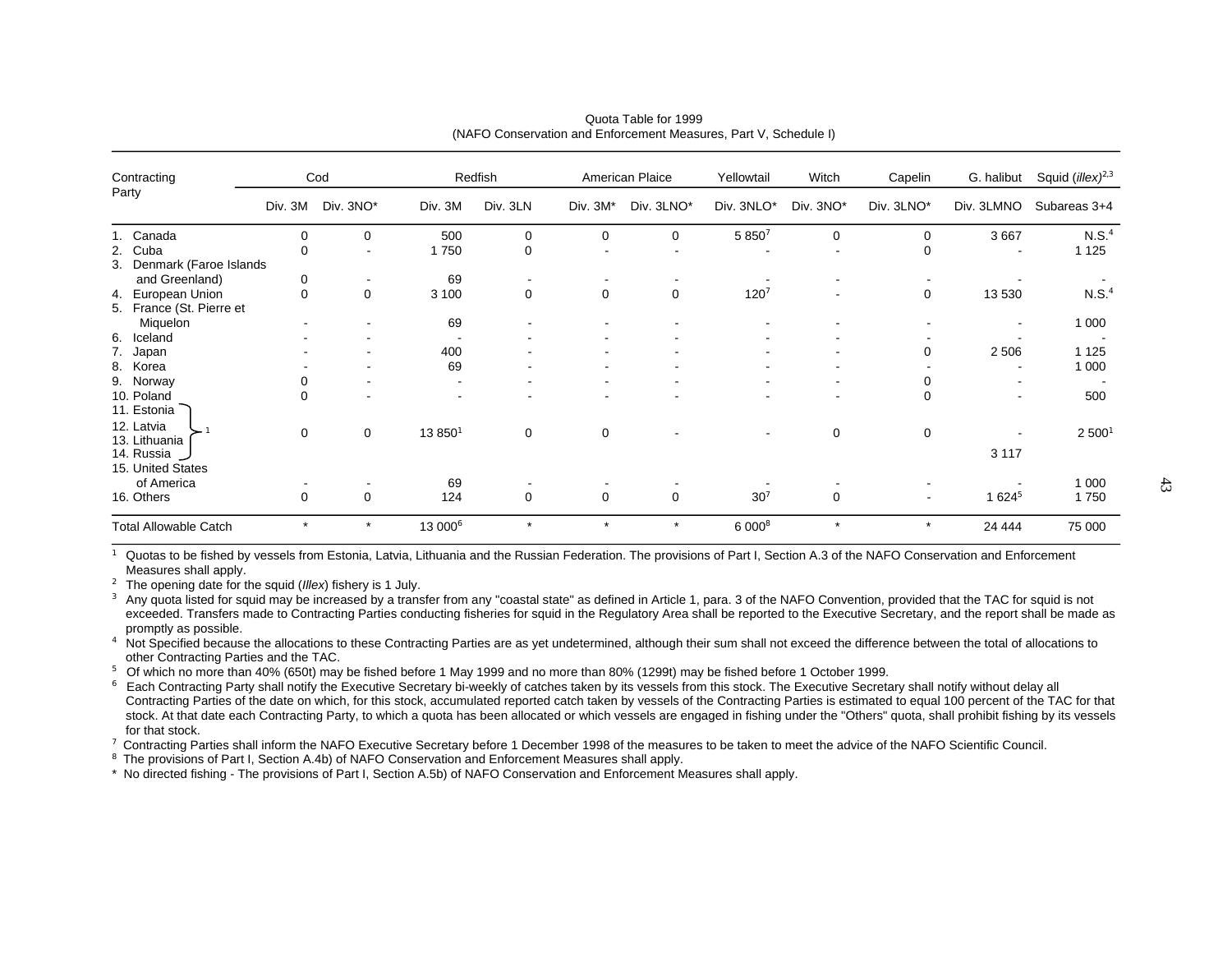#### PART IV

#### NAFO Resolutions

#### (1) Resolution Relating to Administrative and Financial Arrangements for NAFO, adopted by the General Council on 9 March 1979

#### The General Council,

Noting the need for administrative and financial arrangements for NAFO, and

Having considered the Report of the Working Group on Finance and Administration,

Adopts the following arrangements:

- (1) that the Executive Secretary of ICNAF be appointed with effect from today as the Executive Secretary of NAFO on the understanding that he will continue to act at the same time as Executive Secretary of ICNAF at least until 31 December 1979 and that as Executive Secretary of NAFO he receive no remuneration for 1979;
- (2) that the Executive Secretary be authorized to appoint the staff of the ICNAF Secretariat as staff of NAFO's Secretariat on the understanding that this staff will continue to act at the same time as staff of ICNAF's Secretariat at least until 31 December 1979 and that as NAFO's Secretariat they receive no remuneration for 1979;
- (3) that pending the adoption of financial regulations the Executive Secretary of NAFO be authorized to receive into a NAFO account all contributions in respect of NAFO and to pay any expenses of NAFO including an administrative fee for any services provided to NAFO by the ICNAF Secretariat;
- (4) that all assets and liabilities of ICNAF as of 31 December 1979 shall be assumed by NAFO effective 1 January 1980;
- (5) that the Executive Secretary of NAFO be instructed to prepare and circulate for consideration at the Annual Meeting of NAFO a budget estimate for the financial year 1980;
- (6) that the President of the Organization be requested to approach the Government of Canada for the purpose of appointing the Auditor General of Canada, who is the present auditor for ICNAF, to be the external auditor for NAFO; and
- (7) that the President of the Organization be requested to approach the Government of Canada for the purpose of obtaining the same privileges and immunities as granted to ICNAF for the new Organization (NAFO) in order that NAFO may enjoy the maximum benefits permissible under existing domestic laws and regulations.
- (2) Resolution Relating to Vessels of Non-Member Countries Operating in the Regulatory Area, adopted by the Fisheries Commission of the Northwest Atlantic Fisheries Organization on 7 June 1979

#### The Fisheries Commission

 Noting that, in 1978 and 1979, vessels flying the flags of Panama, Venezuela, and Mexico have fished in the Regulatory Area,

 Noting that Panama, Venezuela, and Mexico are not Members of the International Commission for the Northwest Atlantic Fisheries or the Northwest Atlantic Fisheries Organization, and that the vessels in question have operated outside the conservation regime established by the International Commission for the Northwest Atlantic Fisheries and the Northwest Atlantic Fisheries Organization,

Noting that the fish stocks of the Regulatory Area are, at present, being fully utilized by Members of the International Commission for the Northwest Atlantic Fisheries and the Northwest Atlantic Fisheries Organization,

 Noting, in consequence, that fishing by states which are not Members of the International Commission for the Northwest Atlantic Fisheries or the Northwest Atlantic Fisheries Organization represents a serious threat to conservation in the Regulatory Area,

 Noting that the vessels in question have links with Members of the International Commission for the Northwest Atlantic Fisheries or the Northwest Atlantic Fisheries Organization and, in particular, that at least some of these vessels are owned either wholly or in part by fishing interests in Member Countries, and that at least some of the catch of these vessels is landed in Member Countries,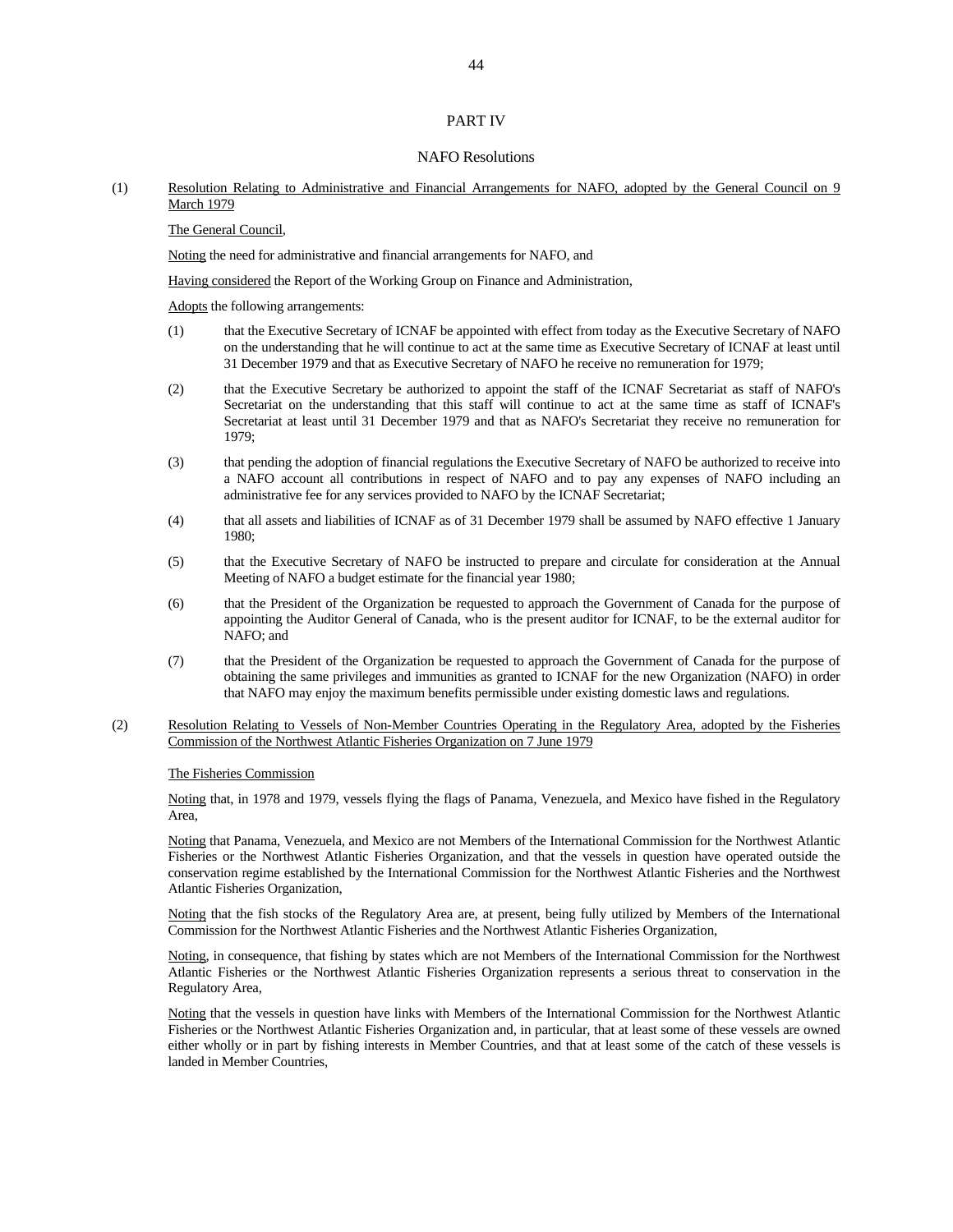- Resolves: (1) that all Members of the Northwest Atlantic Fisheries Organization be called upon to take all practicable steps to prevent arrangements between their nationals and vessels flying the flags of States which are not Members of the International Commission for the Northwest Atlantic Fisheries or the Northwest Atlantic Fisheries Organization, where such arrangements involve fishing by such vessels in the Regulatory Area, and
	- (2) that the President of the Organization be requested to inform Mexico, Panama, and Venezuela of the difficulties created by fishing vessels flying their flags with regard to the conservation of the stocks of the Regulatory Area.
- (3) Resolution Concerning the Establishment of a Scientific Observer Scheme, adopted by the Fisheries Commission of the Northwest Atlantic Fisheries Organization on 7 June 1979

#### The Fisheries Commission,

 Noting the adoption by the Scientific Council of a report supporting the establishment of an international scientific observer program with respect to fisheries in the Convention Area,

 Considering that it would be desirable to improve scientific knowledge of the status of fish stocks in the Regulatory Area, through the establishment of an international scientific observer program,

 Hereby Resolves that Parties whose vessels have been conducting fisheries in the Regulatory Area, within the framework established by multilateral fisheries conventions applicable to this Area, be called upon to develop an international scientific observer program, commencing in 1979, on a voluntary basis. The following guidelines are recommended for the establishment of such a program through bilateral discussions:

- 1. Parties interested in participating in this program would develop mutually satisfactory arrangements on a bilateral basis in order to facilitate the implementation of this program.
- 2. At the request of the authorities of a Party participating in this program, in accordance with logistic arrangements made on a bilateral basis, the participating Party to which the request is addressed would arrange to have vessels under its jurisdiction that have been identified in these arrangements, and are operating in the Regulatory Area, accept on board scientific observers designated by the requesting Party.
- 3. Transportation of scientific observers to and from fishing vessels will be the responsibility of the observers' authorities, and may be effected by their inspection vessels designated under the International Commission for the Northwest Atlantic Fisheries or the Northwest Atlantic Fisheries Organization Schemes of Joint International Enforcement, or directly between fishing vessels. Arrangements, including those concerning the transportation and boarding of observers, shall be organized so as to minimize interference with fishing operations, and, for example, in no case shall a fishing vessel be obliged to change its course pursuant to this program. Arrangements will be made for messages to be sent and received on behalf of the observer using the vessel's radio equipment and operator. Any expenses involved in such communication will be borne by the observers's authorities.
- 4. The masters of fishing vessels receiving scientific observers will ensure that such observers are granted full cooperation upon boarding, including accommodation and meals.
- 5. Scientific observers participating in the program will carry insurance satisfactory to the Parties concerned, either at their own expense, or as provided by their own authorities.
- 6. The participating Parties will establish, on a bilateral basis, the terms of reference for the scientific observers placed on board vessels pursuant to bilateral arrangements. The scientific observers will provide to the relevant masters, a copy of such records prepared by the observers, that the masters wish to retain.
- 7. The scientific observers will submit at the first opportunity, through their authorities to the authorities of the relevant fishing vessels, a copy of all scientific data records.
- NOTE: The Fisheries Commission requests that the General Council transmit this Resolution to Parties to the International Convention for the Northwest Atlantic Fisheries which are not Parties to the Convention on Future Multilateral Cooperation in the Northwest Atlantic Fisheries.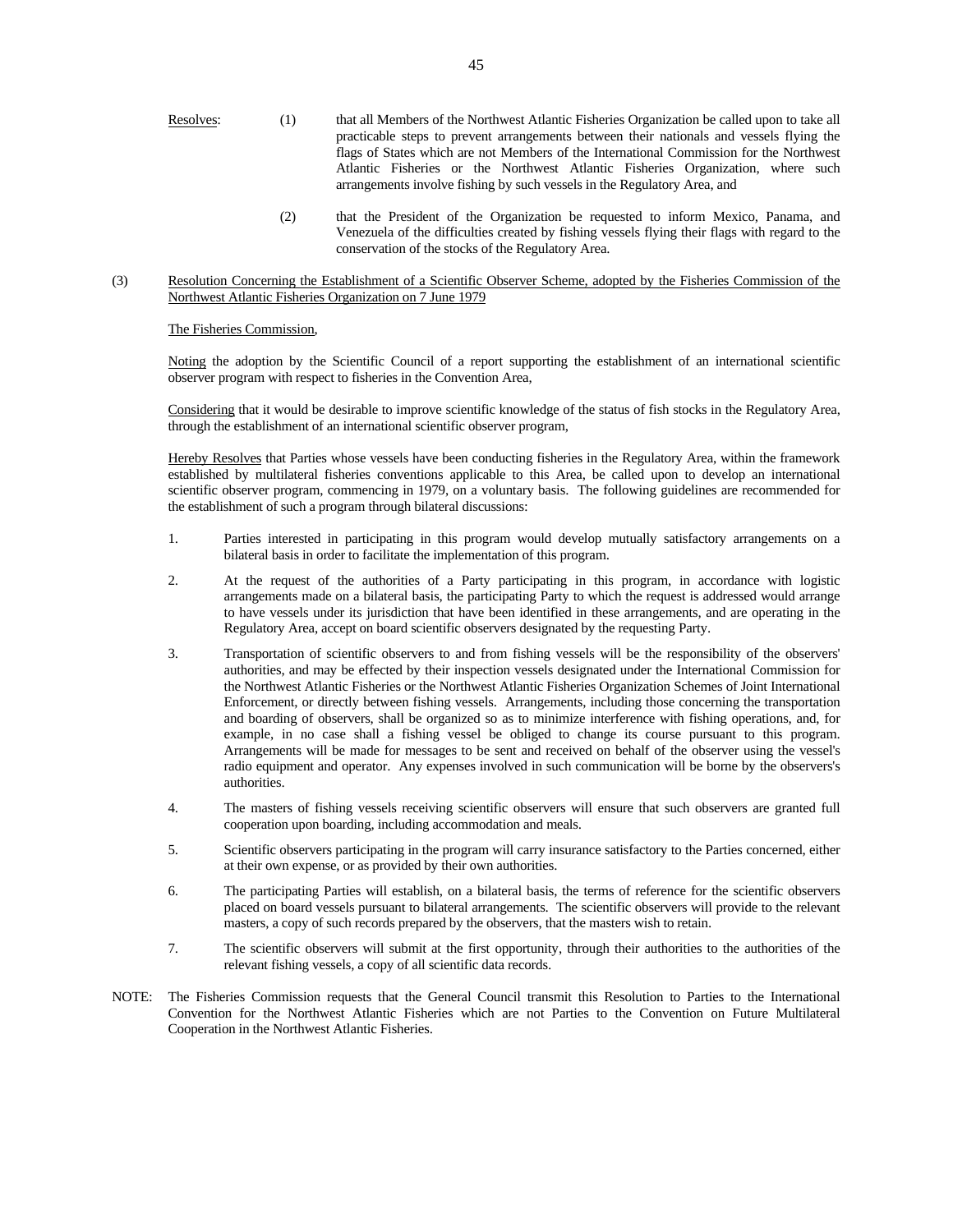(1/81) Resolution Expressing Serious Concern at the Activities of Spanish Vessels and Inviting Spain to Adhere to the Convention, adopted by the Fisheries Commission on 26 June 1981

 Whereas the Fisheries Commission has provided special reservations for Spain in 1981 on the understanding that Spanish vessels would act in conformity with all NAFO conservation and enforcement regulations, and would participate in the NAFO Scientific Observer Scheme;

 Whereas NAFO inspectors have reported recurrent violations by Spanish vessels of NAFO regulations by, inter alia, maintaining log records which do not correspond with the amounts of fish on board or refusing to allow full inspections of vessels to compare the amount of fish on board with log records of catches;

Whereas Spain has not implemented the NAFO Scientific Observer Scheme;

 Whereas the number of Spanish vessels fishing in NAFO Divisions 3M and 3NO and the catches taken by vessels inspected would suggest that the special reservations allocated to Spain have been exhausted:

#### THE FISHERIES COMMISSION OF THE NORTHWEST ATLANTIC FISHERIES ORGANIZATION:

 CALLS UPON the Government of Spain to ensure that Spanish vessels cease fishing for cod in NAFO Divisions 3M and 3NO immediately;

 DRAWS THE ATTENTION of the Government of Spain to the fact that any future allocations for Spain will be dependent upon a formal commitment from Spain to conform with all NAFO conservation and enforcement regulations and to implement the NAFO Scientific Observer Scheme;

 INVITES the Government of Spain to take steps to become party to the NAFO Convention as soon as possible in order to participate fully in the conservation and in the rational utilization of the stocks in the NAFO Regulatory Area.

(1/85) Resolution Concerning Reporting on Catches and Scientific Sampling, adopted by the Fisheries Commission on 13 September 1985

 THE FISHERIES COMMISSION calls on all its Members to follow the reporting requirements of NAFO Rules and Regulations (as contained in the provisions concerning management in NAFO document FC 82/IX/13 - Conservation and Enforcement Measures - Part I.C) and comply with the sampling requirements which have been established by the Scientific Council.

(1/88) Resolution of the Fisheries Commission of the Northwest Atlantic Fisheries Organization regarding reporting of provisional monthly catches by species and stock area, adopted by the Fisheries Commission on 10 February 1988

Whereas in 1982 the Fisheries Commission adopted Conservation and Enforcement Measures;

 Whereas Part I, Section C, 3(a) of these Measures requires each Contracting Party to report to the Executive Secretary, within 30 days following the calendar month in which catches are made, provisional monthly catches by species and stock area;

 Whereas the implementation of this obligation requires the Contracting Parties to have procedures through which they obtain regular catch reports from their fishing vessels during their fishing operations in the Regulatory Area to ensure proper in-season management of the fishery resources;

 Recognizing that for Contracting Parties whose vessels fish in the Regulatory Area in January, the 1st report of the year is required within thirty days of the end of January;

 The Contracting Parties represented at the meeting of the Fisheries Commission undertake to take the necessary measures to comply with the reporting requirements of the NAFO Conservation and Enforcement Measures.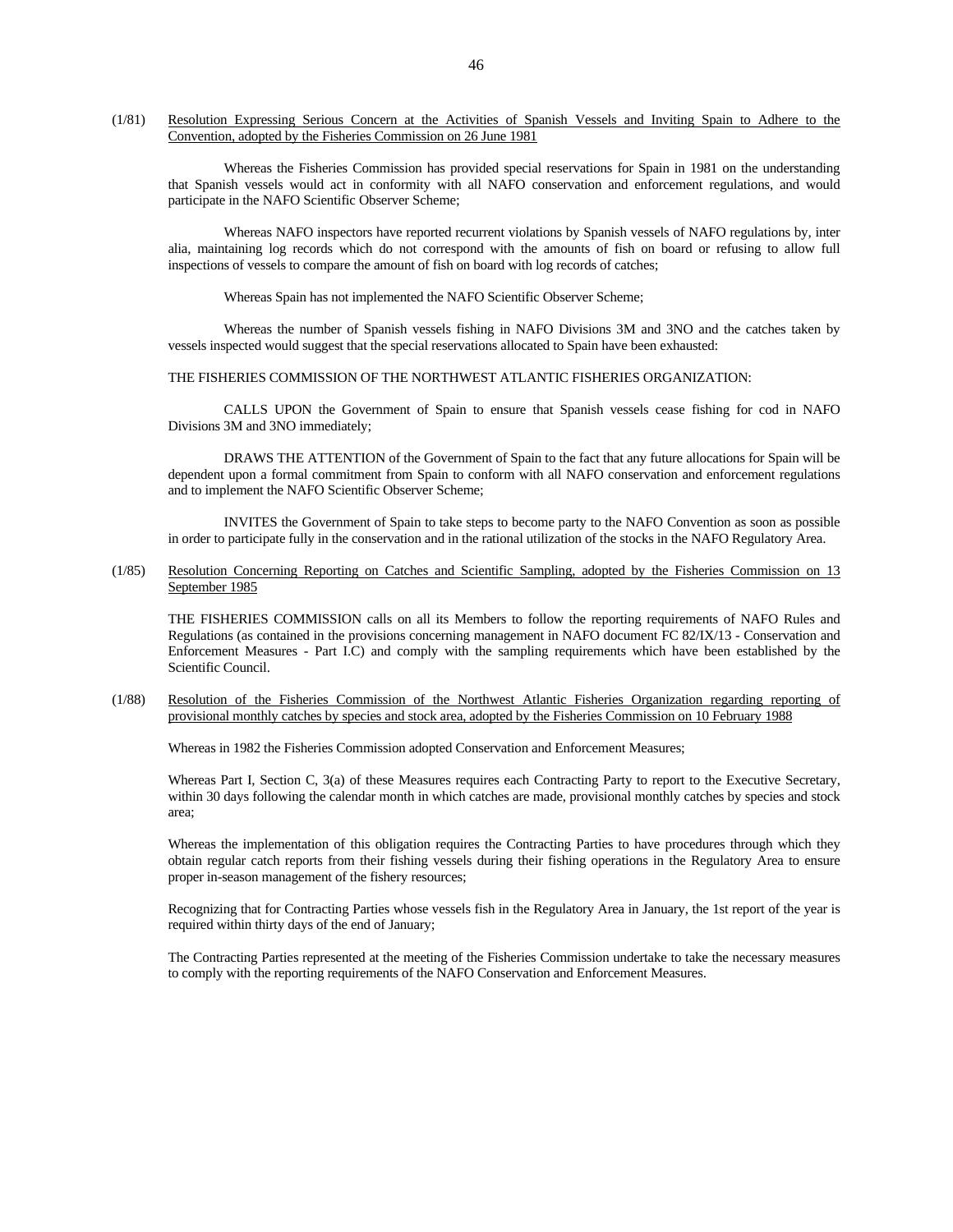(2/88) Resolution determining the Date on which the Proposal establishing the Modified Scheme of Joint International Enforcement to be entitled "Scheme of Joint International Inspection" shall become a Measure Binding on all Contracting Parties, adopted by the Fisheries Commission on 10 February 1988

 Whereas in Article XVIII of the International Convention on Future Multilateral Cooperation in the Northwest Atlantic Fisheries the Contracting Parties have agreed to maintain in force and to implement within the Regulatory Area a scheme of joint international enforcement;

 Whereas the Fisheries Commission, pursuant to paragraph 5 of Article XI of the Convention, has adopted a proposal for modifications to the Scheme and to Part I of the NAFO Conservation and Enforcement Measures in accordance with the Annex\* to this Resolution;

 Whereas the Fisheries Commission has agreed that the modified scheme of joint international enforcement, now to be entitled "Scheme of Joint International Inspection", and the modification to Part I of the NAFO Conservation and Enforcement Measures, shall come into force only if they are binding in their entirety on all Contracting Parties;

 Whereas the proposal adopted by the Fisheries Commission shall now be transmitted by the Executive Secretary to all Contracting Parties pursuant to paragraph 6 of Article XI of the Convention;

 The Fisheries Commission hereby resolves, pursuant to paragraph 7 of Article XI of the Convention, that the proposal it has adopted shall become a measure binding on all Contracting Parties ninety days after the date of transmittal specified in the notification of the proposal by the Executive Secretary unless a Contracting Party presents to the Executive Secretary an objection to the proposal pursuant to paragraph 1 of Article XII of the Convention, in which case the proposal shall not become a measure binding on any Contracting Party.

\*See NAFO/FC Doc. 88/1

(3/88) Resolution of the Fisheries Commission of the Northwest Atlantic Fisheries Organization urging the Contracting Parties to continue and improve the Annual Scientific Program, requesting the same Contracting Parties and the Executive Secretary to urge non-members of NAFO to cooperate with the Program and requesting the Scientific Council to evaluate at the 1989 Annual Meeting the progress of the Program

The Fisheries Commission,

 Recalling its decision at the Ninth Annual Meeting to establish an Annual Scientific Observer Program in order to improve scientific knowledge on the status of the fish stocks in the Regulatory Area, and its request that the Scientific Council prepare a report for the 1988 Annual Meeting, and,

 Noting the response of the Scientific Council, contained in particular in FC Doc. 88/05 but also in SCS Doc. 88/19 and SCS Doc. 88/20,

 Accepts the Scientific Council recommendation that existing scientific surveys be continued and that any new research efforts be addressed towards completing scientific objectives currently in place;

Urges those Contracting Parties which have not recently conducted research surveys to resume such work;

 Calls upon Contracting Parties to ensure the provision to NAFO of complete and accurate statistical reports regarding catches, discards and directed fishing efforts, so as to rectify the information deficiencies outlined in FC Doc. 88/05;

 Calls also upon Contracting Parties to improve and extend biological sampling of stocks in the Regulatory Area by specialized personnel, either unilaterally or through bilateral cooperative program where appropriate, in order to rectify the information deficiencies outlined in FC Doc. 88/05;

 Requests the Executive Secretary and Contracting Parties individually to contact non-members of NAFO, whose nationals fish in the Regulatory Area, to request them to provide NAFO with complete and accurate statistical reports and to cooperate fully with the NAFO Scientific Program; and,

Requests the Scientific Council to evaluate the progress of this program in a report at the 1989 Annual Meeting.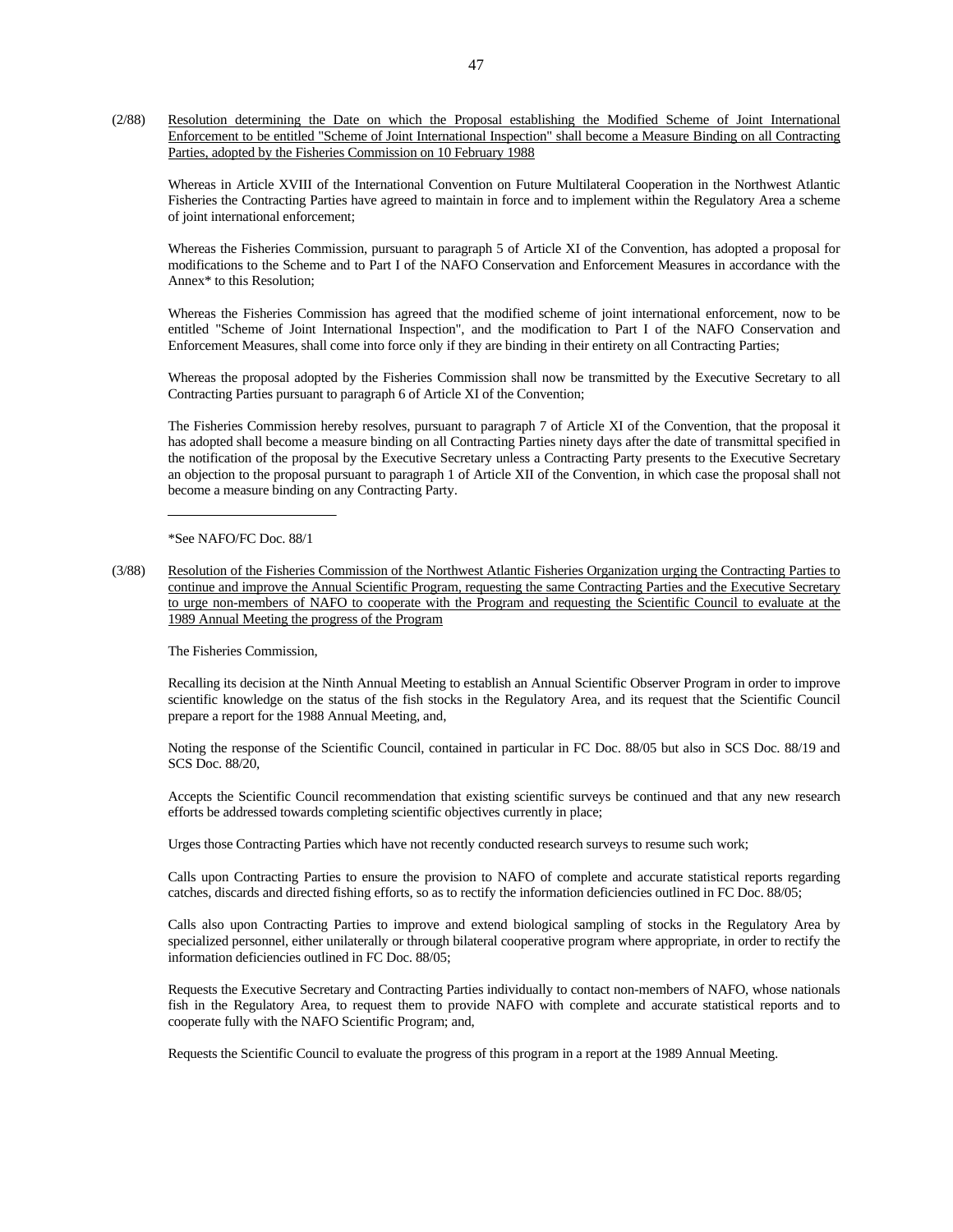#### (4/88) Resolution of the General Council of the Northwest Atlantic Fisheries Organization calling on all Contracting Parties to avoid excessive or inappropriate use of the objection procedure, adopted by the General Council on 16 September 1988

The General Council,

 Recalling the obligations inscribed in the Law of the Sea Convention of 1982, as regards international cooperation to provide for the conservation, and optimum utilization of the living resources of the sea;

 Bearing in mind that the Convention on Future Multilateral Cooperation in the Northwest Atlantic Fisheries (NAFO) was born out of a desire to promote the conservation and optimum utilization of the living resources of the Northwest Atlantic area;

 Recalling that the Convention provides that the object of the Northwest Atlantic Fisheries Organization shall be to contribute through consultation and cooperation to the optimum utilization, rational management and conservation of the living resources of the NAFO Convention Area;

 Noting that the Convention provides that the Fisheries Commission shall be responsible for the management and conservation of the fishery resources of the Regulatory Area, and that the Commission exercises this responsibility inter alia, by adopting proposals for the establishment of total allowable catch limits and the allocation to Contracting Parties of quotas in the Regulatory Area;

 Noting the annual adoption by the Fisheries Commission of fisheries regulations specifically requiring that the Contracting Parties conduct their fisheries in the Regulatory Area in such a manner that catches shall not exceed the total allowable catch for each stock and the quotas for each stock set out in the annual Fisheries Commission regulations;

 Considering that the objection procedure set out in Article XII of the NAFO Convention if applied on a continuing basis by any NAFO member against the regulatory fisheries measures adopted by the Commission, may lead to damage of the living marine resources of the Northwest Atlantic;

 Calls on all Contracting Parties to avoid excessive or inappropriate use of the objection procedure against the regulatory measures adopted by the Fisheries Commission.

(1/89) Resolution of the General Council of the Northwest Atlantic Fisheries Organization calling on all Contracting Parties for compliance with the NAFO management framework in place since 1979, and compliance with NAFO decisions in order to provide for conservation and maintain the traditional spirit of cooperation and mutual understanding in the Organization, adopted by the General Council on 15 September 1989

The General Council,

 Recalling the obligations inscribed in the Law of the Sea Convention of 1982 as regards international cooperation to provide for the conservation and optimum utilization of the living resources of the sea;

 Recalling that the NAFO Convention provides that the object of the Organization shall be to contribute through consultation and cooperation to the optimum utilization, rational management and conservation of the fishery resources of the NAFO Convention Area;

 Noting that implementation of the NAFO Convention from the outset has been based on the principles of conformity with scientific advice and relative stability in the proportionate shares of the total catches of NAFO-managed stocks, subject to changes through decisions taken by NAFO;

 Noting the commitment of all NAFO Contracting Parties to the principles of conservation and rational management of living marine resources;

 Calls for compliance with the NAFO management framework in place since 1979, and compliance with NAFO decisions in order to provide for conservation and maintain the traditional spirit of cooperation and mutual understanding in the Organization.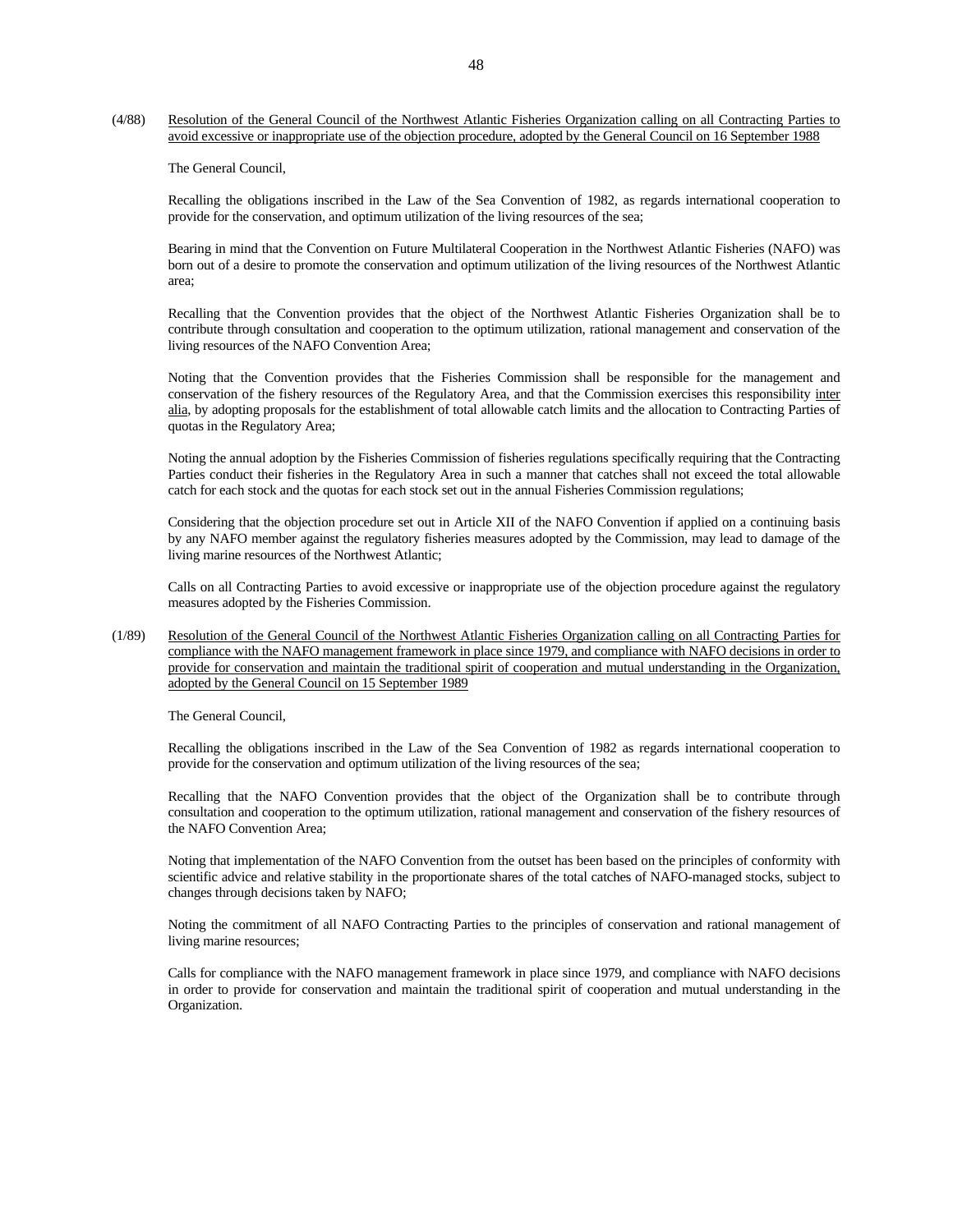#### (1/90) Resolution of the General Council of the Northwest Atlantic Fisheries Organization on Non-NAFO Fishing Activities, adopted by the General Council on 14 September 1990

 Recalling Article 116 of the United Nations Convention on the Law of the Sea stating that the right of all States for their nationals to engage in fishing on the high seas is subject to certain conditions:

 Recalling Article 117 of that Convention requiring States to take or cooperate with other States in taking such measures for their respective nationals as may be necessary for the conservation of the living resources of the high seas, and Article 118 which provides that States shall cooperate with each other in the conservation and management of living resources in the areas of high seas;

 Recalling Article 63.2 of that Convention providing that where the same stock or stocks of associated species occur both within the exclusive economic zone and in an area beyond and adjacent to the zone, the coastal State and the States fishing for such stocks in the adjacent area shall seek, either directly or through appropriate subregional or regional organizations, to agree upon the measures necessary for the conservation of these stocks in the adjacent area;

 Recalling that according to Article 119.2 of that Convention available scientific information, catch and fishing effort statistics, and other data relevant to the conservation of fish stocks shall be contributed and exchanged on a regular basis through competent international organizations, whether subregional, regional or global, where appropriate and with participation by all States concerned;

 Considering that the Northwest Atlantic Fisheries Organization is the competent regional fisheries organization for the conservation and rational management of fish resources in the NAFO Regulatory Area;

 Recalling Article XIX of the NAFO Convention in which the Contracting Parties agree to invite the attention of any State not a Party to the Convention to matters relating to fishing activities in the Regulatory Area of the nationals or vessels of that State which appear to affect adversely the attainment of the objectives of the Convention;

 Recalling the resolution adopted by the Fisheries Commission of NAFO on June 7, 1979 calling on all Contracting Parties to take all practicable steps to prevent arrangements between their nationals and vessels flying the flags of States which are not members of NAFO, where such arrangements involve fishing in the Regulatory Area;

 Noting that an increasing number of vessels of States not party to the Convention have been fishing in the Regulatory Area, representing a serious threat to the conservation and rational management of stocks;

Noting further that at least some of the catch of these vessels is landed or sold in States being Contracting Parties;

 Declares that all members of the international community whose nationals carry out fishing activities in the NAFO Regulatory Area should ensure that such activities do not have an adverse impact on the stocks or NAFO's ability to ensure conservation; and

resolves that:

- (1) All Contracting Parties should communicate through diplomatic channels with non-Contracting Parties whose vessels fish in the NAFO Regulatory Area to request that they take all necessary measures to prevent any fishing contrary to NAFO conservation measures;
- (2) The Executive Secretary of NAFO draw to the attention of the non-Contracting Parties involved the activities of their vessels in the Regulatory Area, and the negative impact of such fishing on the conservation of fish stocks in the Regulatory Area;
- (3) The Executive Secretary and Contracting Parties individually contact non-Contracting Parties, whose vessels fish in the Regulatory Area, to request them to provide NAFO with complete and accurate statistical reports on their catches in the NAFO Regulatory Area to the end of 1990;
- (4) All Contracting Parties should take effective measures to reduce the benefits of any fishing activities undertaken by vessels from non-Contracting Parties in the NAFO Regulatory Area where such fisheries take place contrary to NAFO conservation measures, with the aim of causing them to withdraw from such activities;
- (5) In full respect of the international obligations of Contracting Parties, further measures should be developed for consideration by the General Council at its 1991 annual meeting, including the possibility of introducing a system under which all Contracting Parties would require that all fish and fish products of a species managed by NAFO, imported from non-Contracting Parties whose vessels fish in the NAFO Regulatory Area, be accompanied by a certificate indicating harvest origin outside that Area.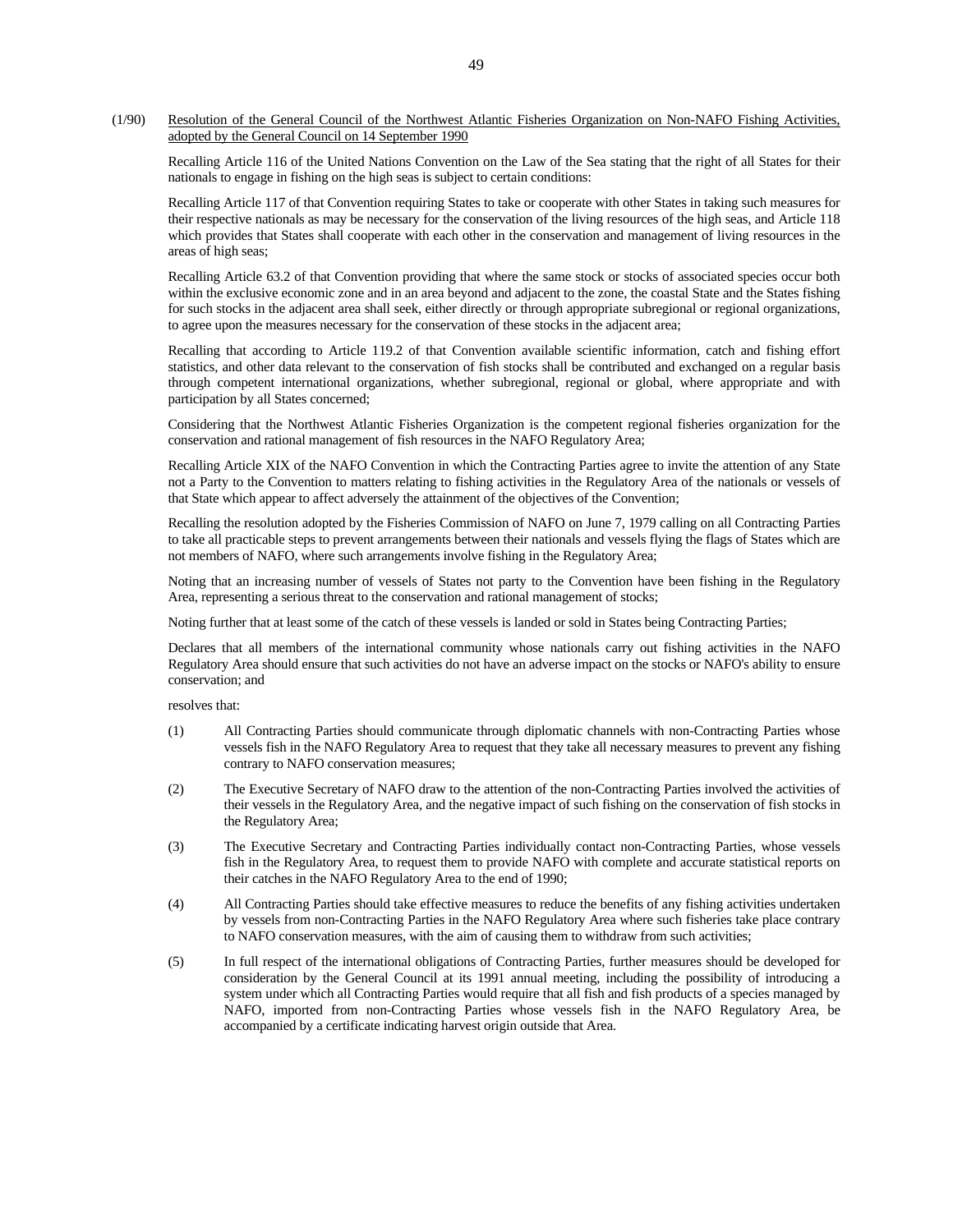(1/93) Resolution of the General Council of NAFO (on the report of the Standing Committee on Fising Activities of Non-Contracting Parties in the Regulatory Area, STACFAC), adopted by the General Council on 10 September 1994

#### The General Council,

- Recalling the Resolution on Non-NAFO Fishing activities adopted by the General Council at the 12th Annual Meeting of the Northwest Atlantic Fisheries Organization, resolving i.a. that
	- in full respect of the international obligations of Contracting Parties, further measures should be developed for consideration by the General Council at its 1991 annual meeting;
- Recalling the Terms of Reference for the Standing Committee, established by the General Council, resolving i.a. that the Committee will
	- ⋅ obtain and compile all available information on the fishing activities of non-Contracting Parties in the Regulatory Area, including details on the type, flag and name of vessels and reported or estimated catches by species and area;
	- ⋅ obtain and compile all available information on landings, and transshipments of fish caught in the Regulatory Area by non-Contracting Parties, including details on the name and flag of the vessels; the quantities by species landed, transshipped; and the countries and ports through which the product was shipped;
	- examine and assess all such options open to NAFO Contracting Parties including measures to monitor landings of fish caught by non-Contracting Party vessels in the Regulatory Area;
- Recalling that with respect to the relevant provision of the United Nations Convention on the Law of the Sea, available catch and fishing effort statistics, and other data relevant to the conservation of fish stocks shall be contributed by flag states and exchanged on a regular basis through competent international organizations, whether subregional, regional or global, where appropriate and with participation of all States concerned;
- Considering that the Northwest Atlantic Fisheries Organization is the competent regional fisheries organization for the conservation and rational management of fish resources in the NAFO Regulatory Area,
- Considering the need for all states exploiting these living marine resources to cooperate fully in conservation and management,
- Recalling that in conformity with Article XIX of the Convention States party to the NAFO Convention have drawn the attention of states not party to the NAFO Convention of their fishing activities undermining the effectiveness of NAFO conservation and management measures and that some of these states have withdrawn their vessels from the NAFO Regulatory Area, while vessels from other such States remain,
- Bearing in mind the statistical reports on catches of fish stocks in the NAFO Regulatory Area which are currently provided to NAFO by the Contracting Parties,
- Considering that certain states not party to the NAFO Convention have not provided statistical reports on catches by their vessels in the Regulatory Area,
- Having regard also to the adverse implications of high levels of unreported catches by non-Contracting Parties for the assessment of management advice and the critical state of many of the NAFO-regulated stocks, especially bearing in mind the substantial proportion of the total catches taken by vessels of states not party to the NAFO Convention,
- Considering the desirability of providing administrative arrangements to facilitate in an interim period the gathering of statistical information on landings by vessels flying the flag of these states and therefore Contracting Parties undertake to collect landing declarations,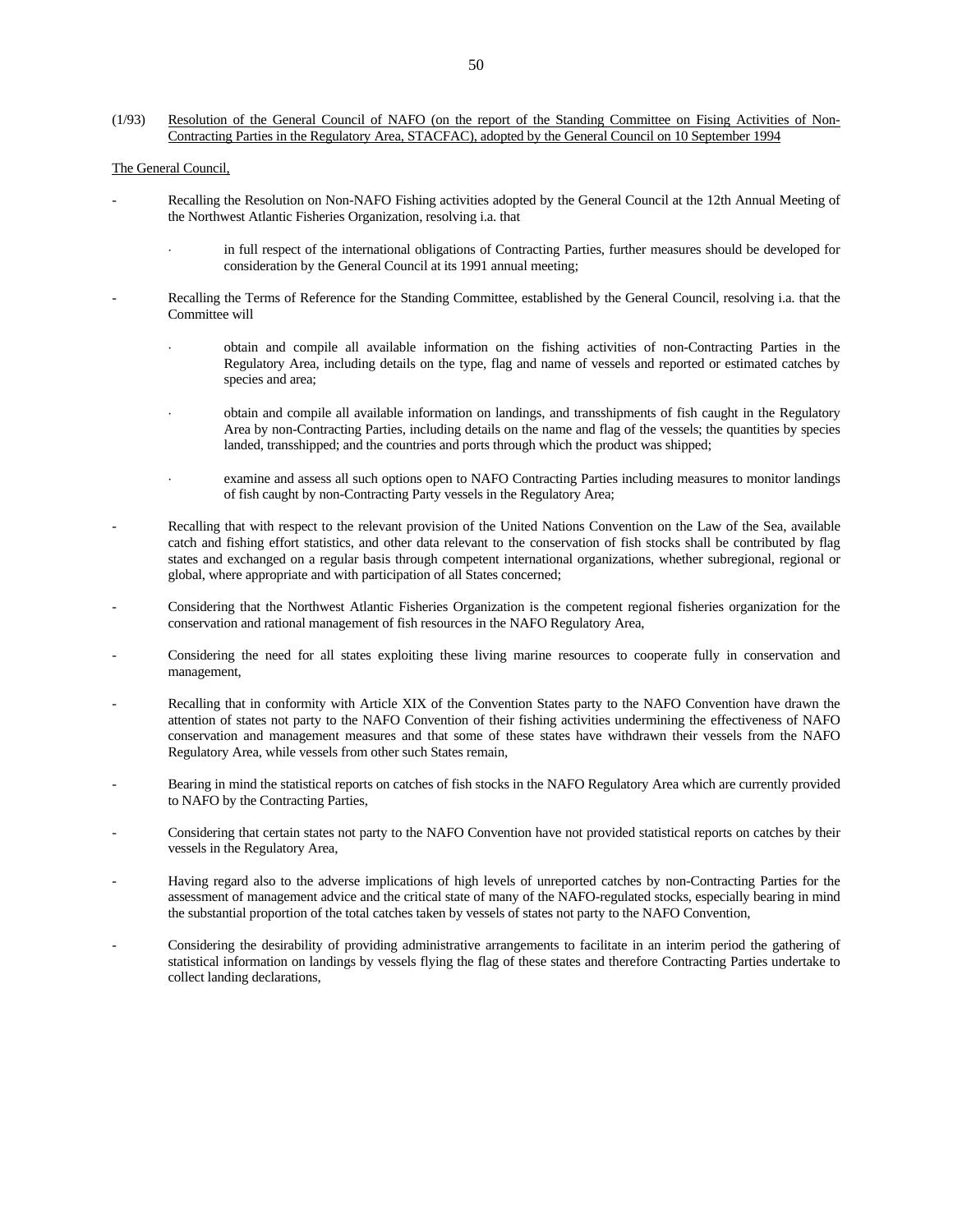Recalling the GATT principles of non-discrimination, transparency and proportionality,

herewith, therefore, the General Council adopts, in principle, the proposed landing declaration scheme and notes the proposed means of implementation (Addendum) which will also take into account specific national legislation of the Contracting Parties to NAFO and the precise assistance required by the non-Contracting Parties.

The General Council requests that STACFAC review and monitor the implementation of this programme and if appropriate consider further means to achieve the withdrawal of all Non-Contracting Party vessels from the NAFO Regulatory Area at the earliest possible date.

The General Council decided to make further diplomatic demarches to Non-Contracting Parties urging them to withdraw their vessels from the NAFO Regulatory Area and to this end the General Council authorizes Canada, the EC, Japan and Russia to represent NAFO in a coordinated delegation, which where possible should include senior fisheries officials, to visit the capitals of the non-Contracting Parties concerned. This joint demarche should take place as soon as possible in order to effect the withdrawal of these vessels before the beginning of the 1994 fishing season.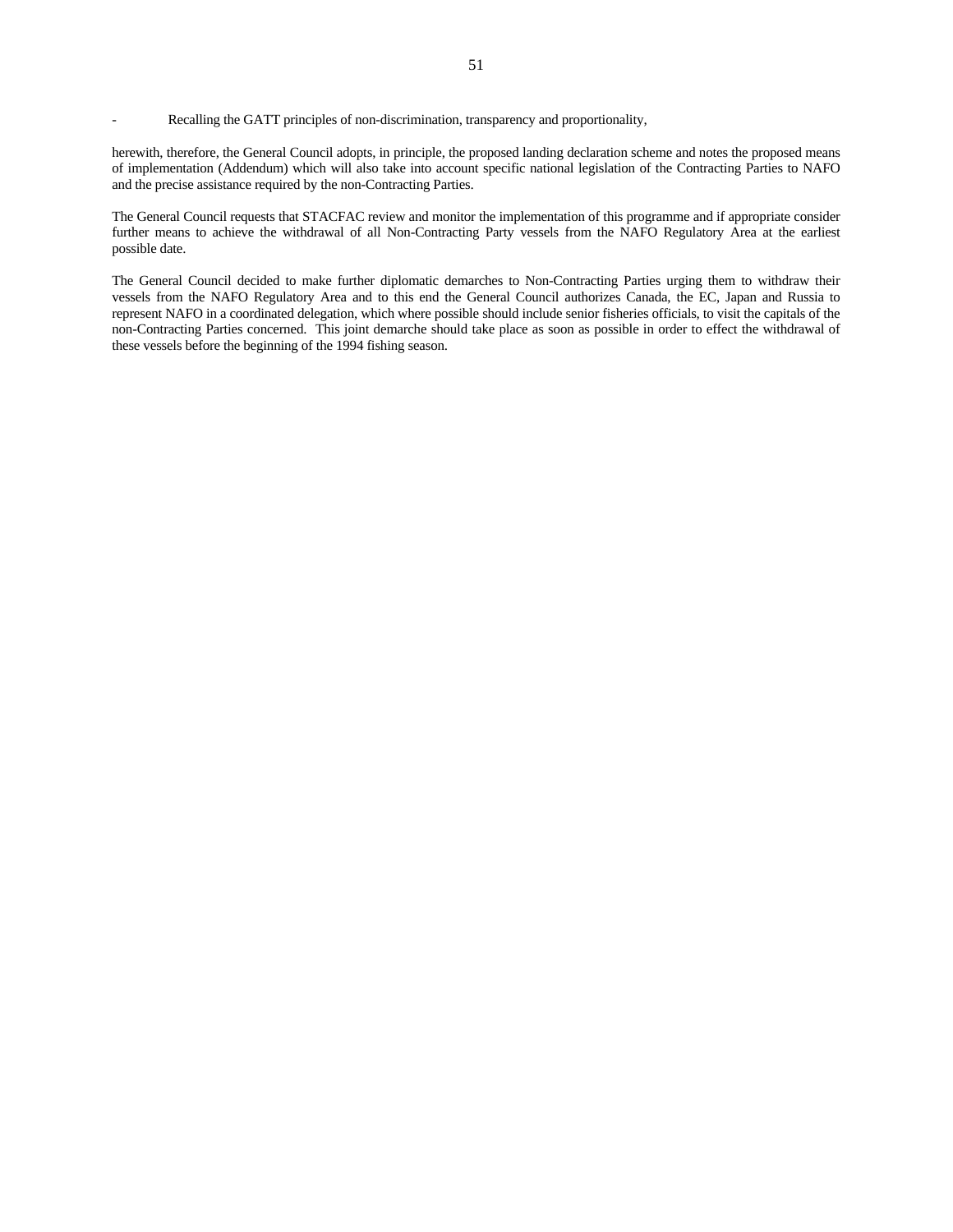#### Implementation of the Landing Declaration Scheme

- 1. The Landing Declaration is an interim measure pending withdrawal of non-Contrcting Party vessels, designed to help non-Contracting Parties collect statistics of catches by their vessels in the NAFO Regulatory Area.
- 2. The Landing Declaration records catches of NAFO-regulated groundfish in the NAFO Regulatory Area and, when a non-Contracting Party vessel lands such species into a Contracting Party port, records whether and what quantity was caught in the NAFO Regulatory Area. The Landing Declarations are collected by the Contracting Party authorities on behalf of the non-Contracting Party in accordance with international obligations on the collection of statistics. In the event of nondelivery of a Landing Declaration, the non-Contracting Party is informed of such non-delivery and of the quantities of groundfish products landed by the vessel.
- 3. The Landing Declaration records the weight of each product landed as in the example attached. One copy is forwarded to the non-Contracting Party and one to the NAFO Secretariat. The main additional information provided by the Declaration is the area of harvest (NAFO Regulatory Area or not).
- 4. The non-Contracting Party is periodically informed of the results of NAFO surveillance of its vessels. If it appears that a vessel has been fishing in the Regulatory Area but has recorded its landings into a Contracting Party as not having originated in the Regulatory Area, the non-Contracting Party is informed of the apparent discrepancy with a view to investigation by the non-Contracting Party.
- 5. Landing Declaration forms are in principle made available to vessels by the non-Contracting Party but are freely available at Contracting Party ports.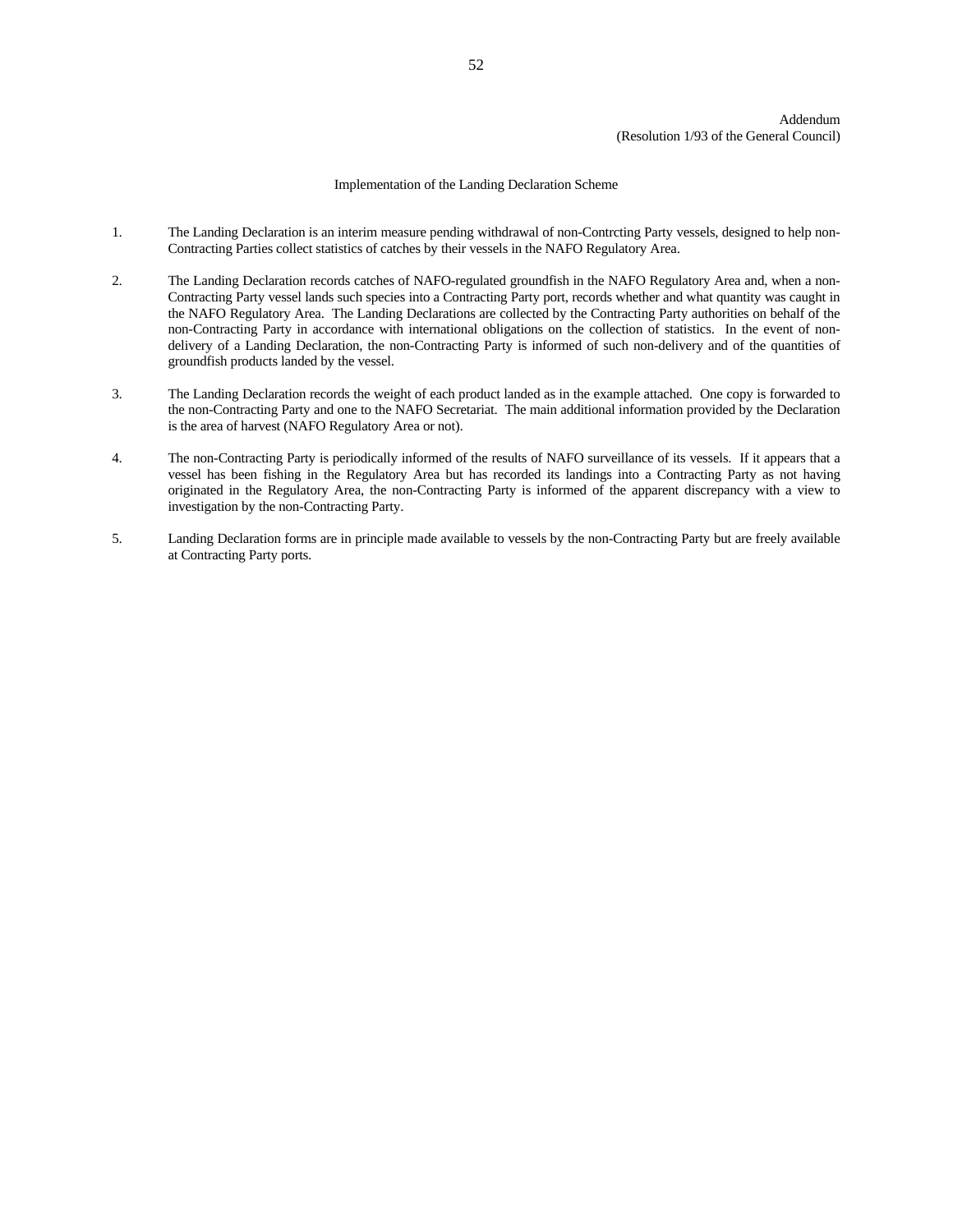Landing Declaration/Declaration de Debarquement (1)

| 1. Exporter (Name, full address, country<br>Exportateur (Nom, adresse complète, pays)                                                                                                                                                                                                                                                                                                                                                                                                                                              | 2. Number<br>Numéro                                                                                                                                                                                                                                                                                       | 000                                                                      |  |  |  |  |  |
|------------------------------------------------------------------------------------------------------------------------------------------------------------------------------------------------------------------------------------------------------------------------------------------------------------------------------------------------------------------------------------------------------------------------------------------------------------------------------------------------------------------------------------|-----------------------------------------------------------------------------------------------------------------------------------------------------------------------------------------------------------------------------------------------------------------------------------------------------------|--------------------------------------------------------------------------|--|--|--|--|--|
| 3. Consignee (Name, full address, country)<br>Destinataire (Nom, adresse complète, pays)                                                                                                                                                                                                                                                                                                                                                                                                                                           | DECLARATION IN REGARD TO<br>Atlantic Cod (Gadus Morhua)<br>Atlantic Redfish (sebastes spp)<br>American Plaice (Hippoglossoides platessoides)<br>Yellowtail Flounder (Limanda Ferruginea)<br>Witch Flounder (Glyptocephalus cynoglossus) (2)<br>Issued with a view to obtaining statistical information on |                                                                          |  |  |  |  |  |
|                                                                                                                                                                                                                                                                                                                                                                                                                                                                                                                                    | harvest origin (1)<br>Morue (Atlantique) (Gadus Morhua)<br>Sébaste (Atlantique Nord) (Sebastes spp)<br>Limande à quene jaune (Limanda ferruginea)<br>Plie grise (Glyptocephalus cynoglossus) (2)                                                                                                          | DECLARATION CONCERNANT<br>Plie canadienne (Hippoglossoides platessoides) |  |  |  |  |  |
|                                                                                                                                                                                                                                                                                                                                                                                                                                                                                                                                    | Délivrée en vue de l'obtention d'information statisque<br>concernant l'origine de pêche (1)                                                                                                                                                                                                               |                                                                          |  |  |  |  |  |
|                                                                                                                                                                                                                                                                                                                                                                                                                                                                                                                                    | 4. Country of origin<br>Pays d'origine                                                                                                                                                                                                                                                                    | 5. Country of destination<br>Pays de destination                         |  |  |  |  |  |
| lieu et date de pêche/d'embarquement/-de transbordement/<br>- nom et pavillon du (des) navire(s) de pêche/de transport<br>7. Marks and numbers-Number and kind of packages-DETAILED DESCRIPTION OF GOODS (3)<br>Marques et numéros-nombre et nature des colis-DESIGNATION DETAILIEE DES MARCHANDISES (3)<br>Total From NAFO Reg.Area<br>9. DECLARATION BY THE CAPTAIN                                                                                                                                                              |                                                                                                                                                                                                                                                                                                           | 8. Quantity in tonnes<br>Quantité en tonnes                              |  |  |  |  |  |
| I the undersigned, declare that in accordance with the entries in the logbook the consignment described above contains Atlantic Cod (Gadus Morhua), Atlantic<br>Redfish (Sebastes spp), American Plaice (Hippoglossoides Platessoides), Yellowtail Floudner (Limanda Ferruginea), Witch Flounder (Glyptocephalus cynoglossus)<br>from the stocks of the North-West Atlantic Ocean fished in the Regulatory Area of the Northwest Atlantic Fisheries Organization - NAFO. (2)                                                       |                                                                                                                                                                                                                                                                                                           |                                                                          |  |  |  |  |  |
| DECLARATION DU CAPITAINE                                                                                                                                                                                                                                                                                                                                                                                                                                                                                                           | Yes<br>No                                                                                                                                                                                                                                                                                                 |                                                                          |  |  |  |  |  |
| Je soussigné déclare qu'en accord avec les inscriptions dans le livre de bord l'envoi décrit ci-dessus contient de la Morue Fraiche (Atlantique) (Gadus Morhua),<br>Sébaste (Atlantique Nord) (sebastes spp), Plie canadienne (Hippoglossoides platessoides), Limande à quene jaune (Limanda ferruginea), Plie grise Glyptocephalus<br>cynoglossus) provenant des stocks de l'ocean de l'Atlantique Nord-Ouest et capturée dans la Zone de Réglementation de l'Organisation de Pêche de l'Atlantique du<br>nord-Ouest - OPANO. (3) |                                                                                                                                                                                                                                                                                                           |                                                                          |  |  |  |  |  |
| 10. CAPTAIN (Name, full address, country)<br>CAPITAINE (Nom, adresse complète, pays)                                                                                                                                                                                                                                                                                                                                                                                                                                               | (Signature)                                                                                                                                                                                                                                                                                               |                                                                          |  |  |  |  |  |
| (1) This Landing Declaration for statistical purposes has to be presented to the competent authorities upon landing<br>Cette Declaration Débarquement pour de statisque doit atre présentée aux autorité compétentes lors du débarquement<br>(2) Delete as appropriate<br>Biffer la mention inutile<br>(3) - Fresh/Frozen (Harmonized System 0302-0303) Frais/Congelé (Système harmonizé 0302-0303)<br>- Fillets/Filets                                                                                                            |                                                                                                                                                                                                                                                                                                           |                                                                          |  |  |  |  |  |

- 
- Meat/chair
- Salted/Salé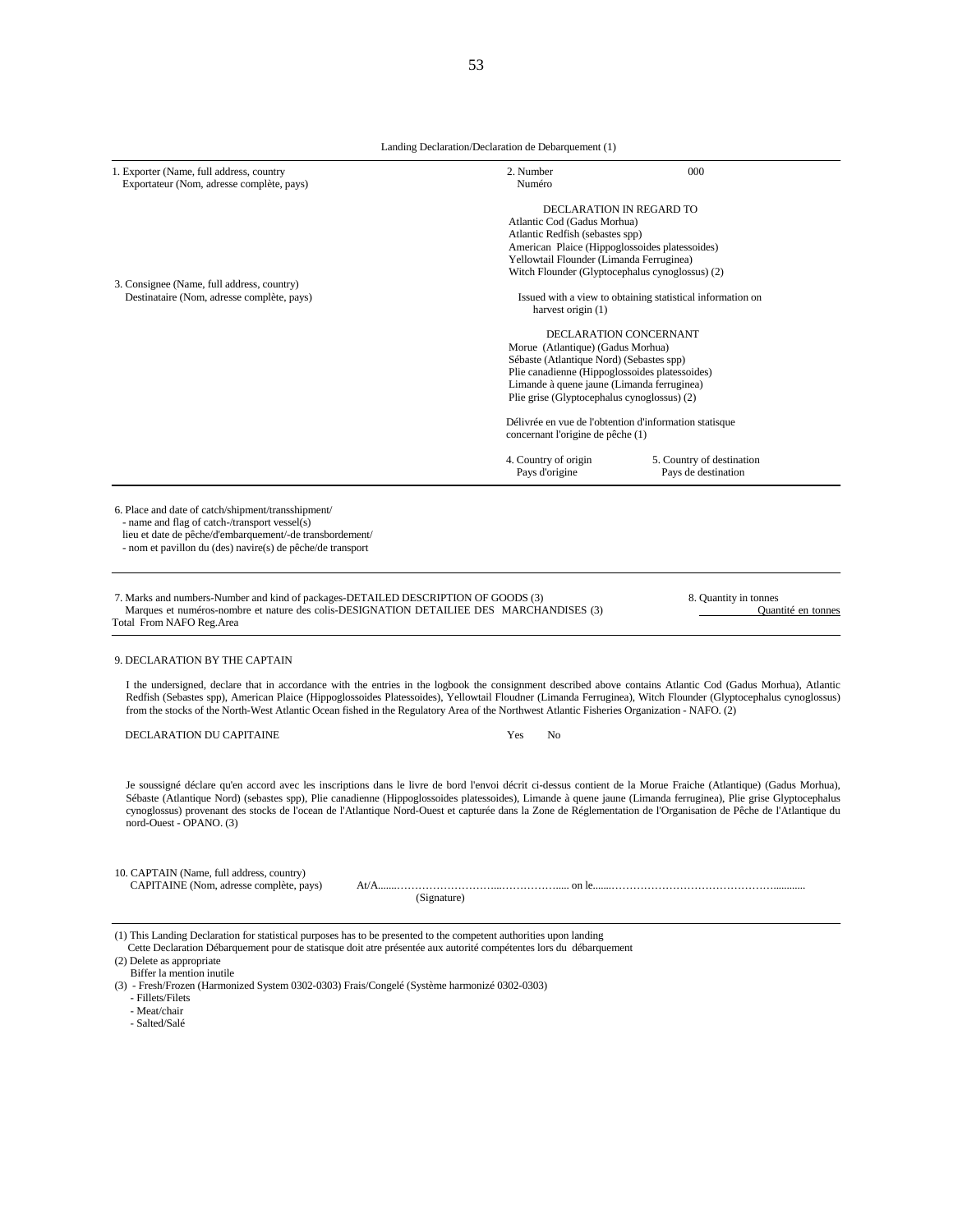(1/94) Resolution of the General Council of NAFO (on Report by the Standing Committee on Fishing Activities of Non-Contracting Parties in the Regulatory Area, STACFAC) adopted by the General Council on 23 September 1994.

To the Parties whose vessels have been observed fishing in the NAFO Regulatory Area over the past year.

 NAFO calls upon all its Contracting Parties and upon all those Non-Contracting Parties whose vessels have been observed fishing in the NAFO Regulatory Area over the past year to deposit as soon as possible their instruments of acceptance to the United Nations Food and Agriculture Organization's "Agreement to Promote Compliance with International Conservation and Management Measures by Fishing Vessels on the High Seas" and pending the entry into force of that Agreement, to apply its provisions to the area of High Seas known as the NAFO Regulatory Area with immediate effect.

#### (1/95) Resolution of the Fisheries Commission of NAFO adopted on 9 June 1995

#### THE FISHERIES COMMISSION

Having considered the joint proposal by Canada and the European Community to NAFO for 1995 that:

(a) The 27,000t TAC for 2+3 Greenland halibut be divided as follows:

|                          | $2+3K$ (Canadian 200 mile zone) | 7,000 tonnes    |
|--------------------------|---------------------------------|-----------------|
| $\overline{\phantom{0}}$ | 3LMNO                           | $20,000$ tonnes |

 (b) The 7,000t allocation for 2+3K (within Canadian 200 mile zone) for Greenland halibut be allocated to Canada;

Recalling Scientific Council reports which have cautioned about concentrating fishing effort on one part of the stock;

Noting that the catches of Greenland halibut in the NAFO Regulatory Area will take place entirely in 3LMNO;

Noting that Canada will limit its catch in 2+3K to 7,000t and in 3LMNO to 3,000t;

HAS AGREED to implement its decisions for 1995 with respect to 2+3 Greenland halibut by specifying that:

- (a) Sub-area 2+3 shall, as regards the management of Greenland halibut, be geographically divided as follows:
	- $2 + 3K$ - 3LMNO
- (b) The TAC for 3LMNO shall be 20,000t.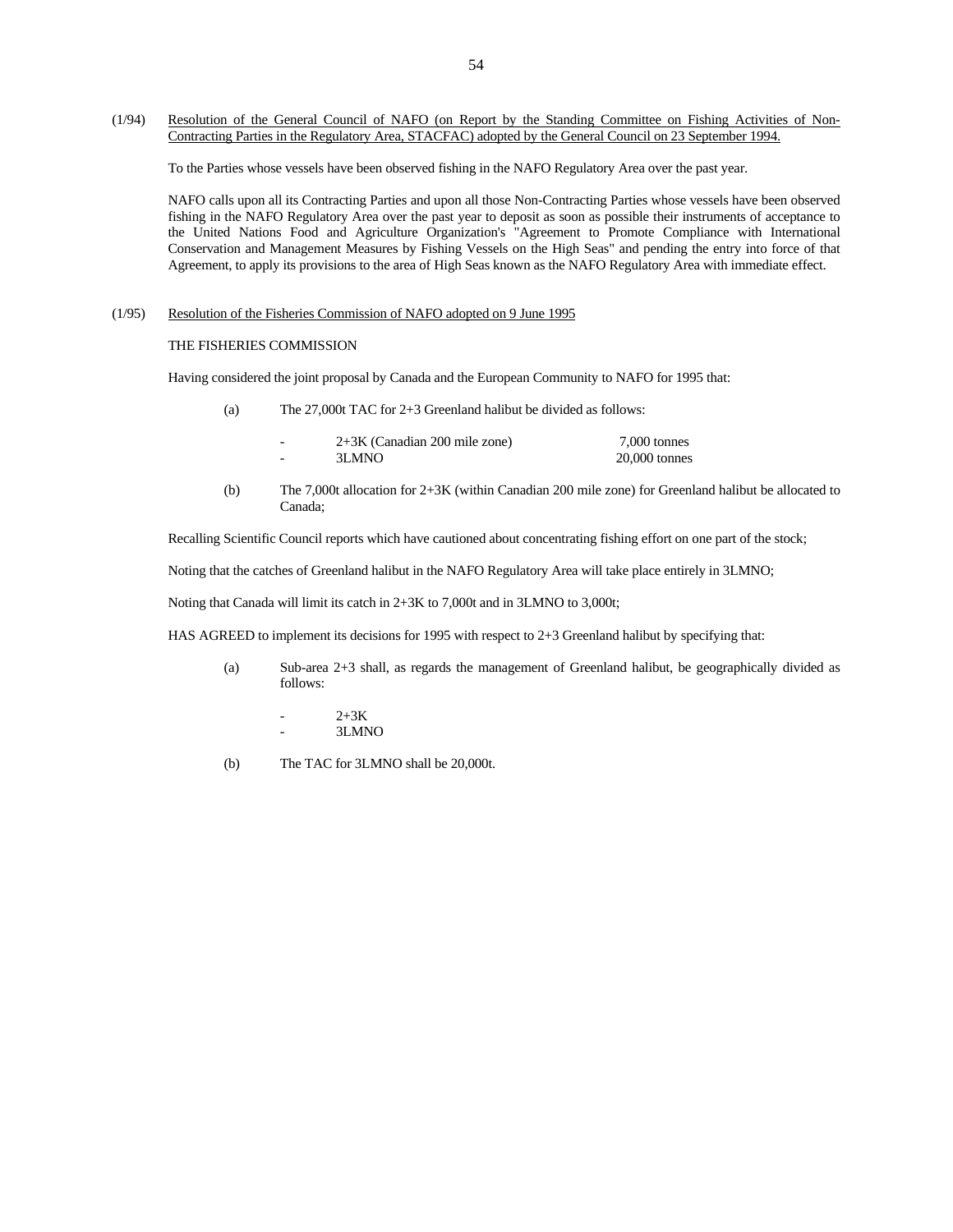#### (1/97) Resolution of the General Council of NAFO adopted on 19 September 1997 relating to the non-participation of Bulgaria and Romania in NAFO

#### **The General Council**

 Recalling that the NAFO Convention provides that the object of the Organization shall be to contribute through consultation and co-operation to the optimum utilization, rational management and conservation of the fishery resources of the NAFO Convention Area;

 Noting its concern about the long-standing non-participation of Bulgaria and Romania in NAFO, particularly the nonpayment of their respective contributions;

 Considering that such long-standing non-participation in NAFO and non-payment of their respective contributions disrupt the normal functioning of the Organization; and

 Recalling that the Chairman of the General Council and the Executive Secretary have, on numerous occasions, written to Bulgaria and Romania expressing the Organization's concerns and asking for indications as to their intent concerning future participation in NAFO, with no response,

#### **resolves that**:

 1) Each Contracting Party, and in particular the NAFO Convention depositary state, shall communicate through the appropriate diplomatic channels with Bulgaria and Romania;

 (a) to convey the concerns over their non-participation in NAFO and the non-payment of their contributions to NAFO; and

 (b) to urge them either to meet their obligations under the Convention or to exercise their rights under Article XXIV thereof, the latter in effect resulting in the suspension of the debt accumulated from the non-payment of contributions.

 2) Each Contracting Party shall report to the General Council, at its next annual meeting, on the results of its diplomatic communications effected pursuant to paragraph 1 above.